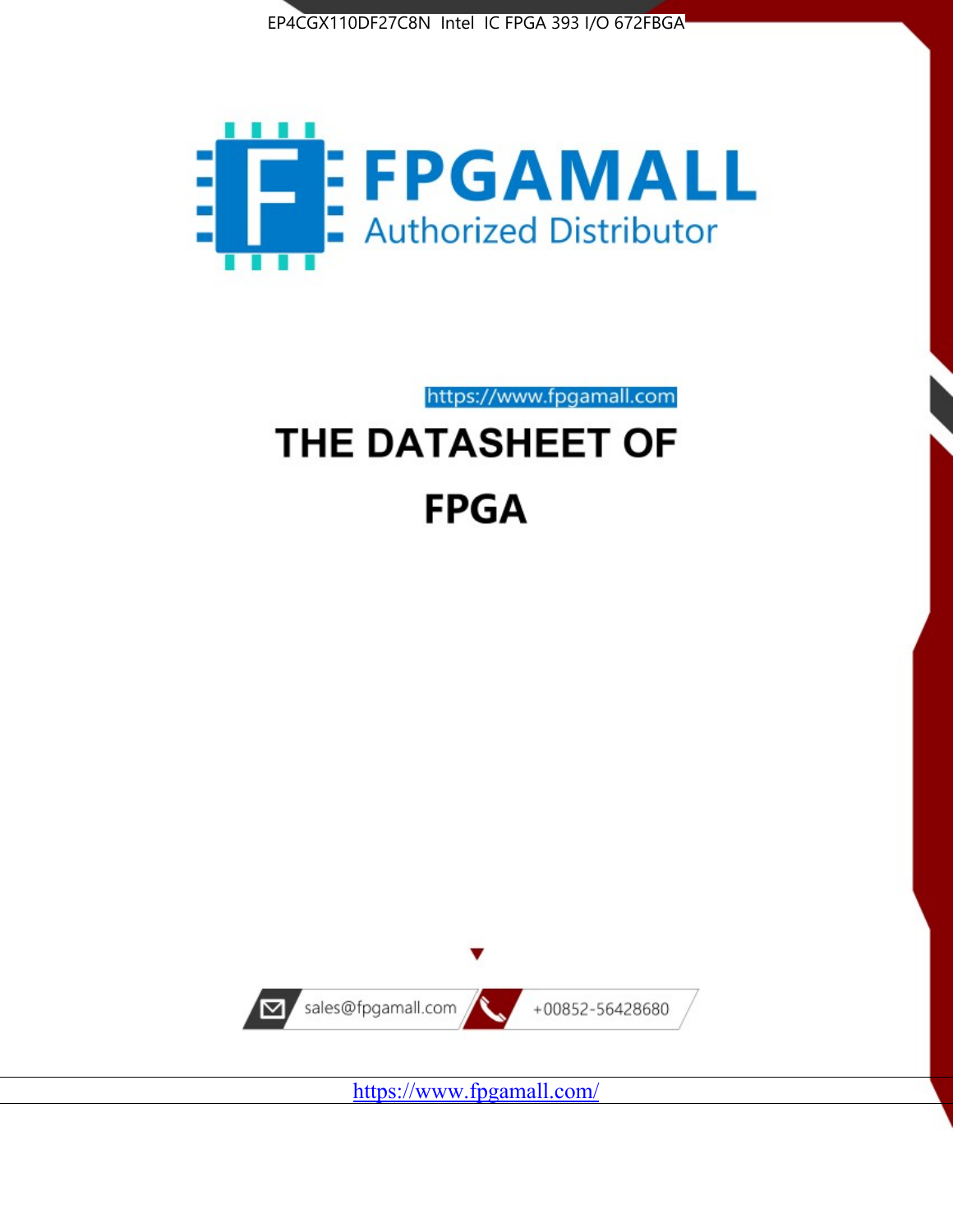

# **1. Cyclone IV Device Datasheet**

**CYIV-53001-2.0**

This chapter describes the electrical and switching characteristics for Cyclone<sup>®</sup> IV devices. Electrical characteristics include operating conditions and power consumption. Switching characteristics include transceiver specifications, core, and periphery performance. This chapter also describes I/O timing, including programmable I/O element (IOE) delay and programmable output buffer delay.

This chapter includes the following sections:

- "Operating Conditions" on page 1–1
- "Power Consumption" on page 1–16
- "Switching Characteristics" on page 1–16
- " $I/O$  Timing" on page  $1-37$
- "Glossary" on page 1–37

# **Operating Conditions**

When Cyclone IV devices are implemented in a system, they are rated according to a set of defined parameters. To maintain the highest possible performance and reliability of Cyclone IV devices, you must consider the operating requirements described in this chapter.

Cyclone IV devices are offered in commercial, industrial, extended industrial and, automotive grades. Cyclone IV E devices offer –6 (fastest), –7, –8, –8L, and –9L speed grades for commercial devices, –8L speed grades for industrial devices, and –7 speed grade for extended industrial and automotive devices. Cyclone IV GX devices offer –6 (fastest), –7, and –8 speed grades for commercial devices and –7 speed grade for industrial devices.

**For more information about the supported speed grades for respective Cyclone IV** devices, refer to the *[Cyclone IV FPGA Device Family Overview](http://www.altera.com/literature/hb/cyclone-iv/cyiv-51001.pdf)* chapter.

**1** Cyclone IV E devices are offered in core voltages of 1.0 and 1.2 V. Cyclone IV E devices with a core voltage of 1.0 V have an 'L' prefix attached to the speed grade.

In this chapter, a prefix associated with the operating temperature range is attached to the speed grades; commercial with a "C" prefix, industrial with an "I" prefix, and automotive with an "A" prefix. Therefore, commercial devices are indicated as C6, C7, C8, C8L, or C9L per respective speed grade. Industrial devices are indicated as I7, I8, or I8L. Automotive devices are indicated as A7.

@2016 Altera Corporation. All rights reserved. ALTERA, ARRIA, CYCLONE, HARDCOPY, MAX, MEGACORE, NIOS, QUARTUS and STRATIX words and logos are trademarks of Altera Corporation and registered in the U.S. Patent and Trademark



Cyclone IV Device Handbook, Volume 3 March 2016

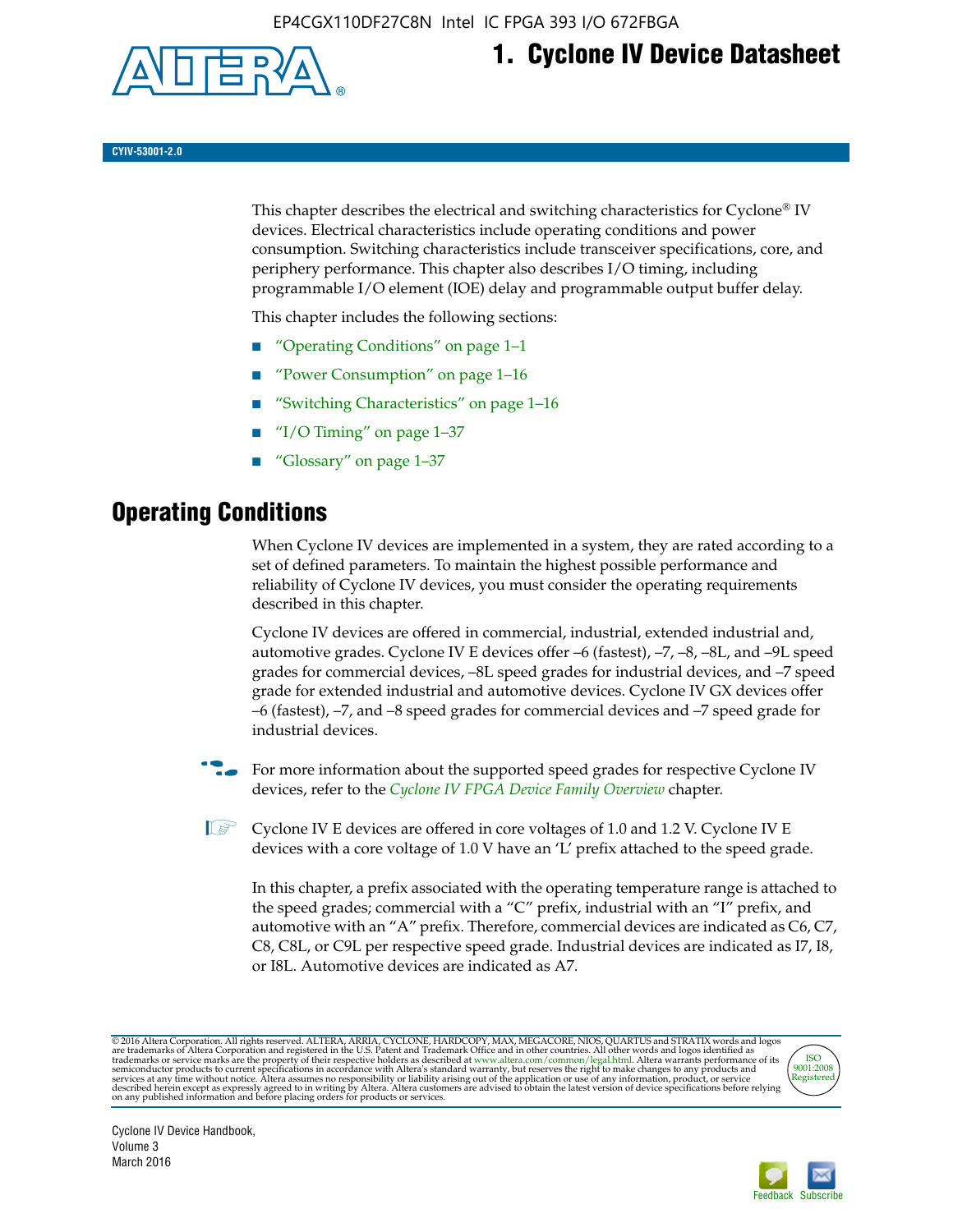**1 Cyclone IV E industrial devices I7 are offered with extended operating temperature** range.

# **Absolute Maximum Ratings**

Absolute maximum ratings define the maximum operating conditions for Cyclone IV devices. The values are based on experiments conducted with the device and theoretical modeling of breakdown and damage mechanisms. The functional operation of the device is not implied at these conditions. Table 1–1 lists the absolute maximum ratings for Cyclone IV devices.



**Conditions beyond those listed in Table 1–1 cause permanent damage to the device.** Additionally, device operation at the absolute maximum ratings for extended periods of time have adverse effects on the device.

| <b>Symbol</b>              | <b>Parameter</b>                                                                                                                             | Min    | Max  | <b>Unit</b>  |
|----------------------------|----------------------------------------------------------------------------------------------------------------------------------------------|--------|------|--------------|
| <b>V<sub>CCINT</sub></b>   | Core voltage, PCI Express <sup>®</sup> (PCIe <sup>®</sup> ) hard IP<br>block, and transceiver physical coding sublayer<br>(PCS) power supply | $-0.5$ | 1.8  | V            |
| $V_{CCA}$                  | Phase-locked loop (PLL) analog power supply                                                                                                  | $-0.5$ | 3.75 | V            |
| $V_{\text{CCD\_PLL}}$      | PLL digital power supply                                                                                                                     | $-0.5$ | 1.8  | V            |
| V <sub>CCIO</sub>          | I/O banks power supply                                                                                                                       | $-0.5$ | 3.75 | $\vee$       |
| V <sub>CC_CLKIN</sub>      | Differential clock input pins power supply                                                                                                   | $-0.5$ | 4.5  | $\mathsf{V}$ |
| $V_{CCH_GXB}$              | Transceiver output buffer power supply                                                                                                       | $-0.5$ | 3.75 | V            |
| $V_{\text{CCA\_GXB}}$      | Transceiver physical medium attachment (PMA)<br>and auxiliary power supply                                                                   | $-0.5$ | 3.75 | $\vee$       |
| $V_{CCL_GXB}$              | Transceiver PMA and auxiliary power supply                                                                                                   | $-0.5$ | 1.8  | $\mathsf{V}$ |
| $V_{1}$                    | DC input voltage                                                                                                                             | $-0.5$ | 4.2  | $\vee$       |
| $I_{\text{OUT}}$           | DC output current, per pin                                                                                                                   | $-25$  | 40   | mA           |
| ${\mathsf T}_{\text{STG}}$ | Storage temperature                                                                                                                          | $-65$  | 150  | °C           |
| $T_{\rm J}$                | Operating junction temperature                                                                                                               | $-40$  | 125  | °C           |

**Table 1–1. Absolute Maximum Ratings for Cyclone IV Devices** *(1)*

**Note to Table 1–1:**

(1) Supply voltage specifications apply to voltage readings taken at the device pins with respect to ground, not at the power supply.

# **Maximum Allowed Overshoot or Undershoot Voltage**

During transitions, input signals may overshoot to the voltage shown in Table 1–2 and undershoot to –2.0 V for a magnitude of currents less than 100 mA and for periods shorter than 20 ns. Table 1–2 lists the maximum allowed input overshoot voltage and the duration of the overshoot voltage as a percentage over the lifetime of the device. The maximum allowed overshoot duration is specified as a percentage of high-time over the lifetime of the device.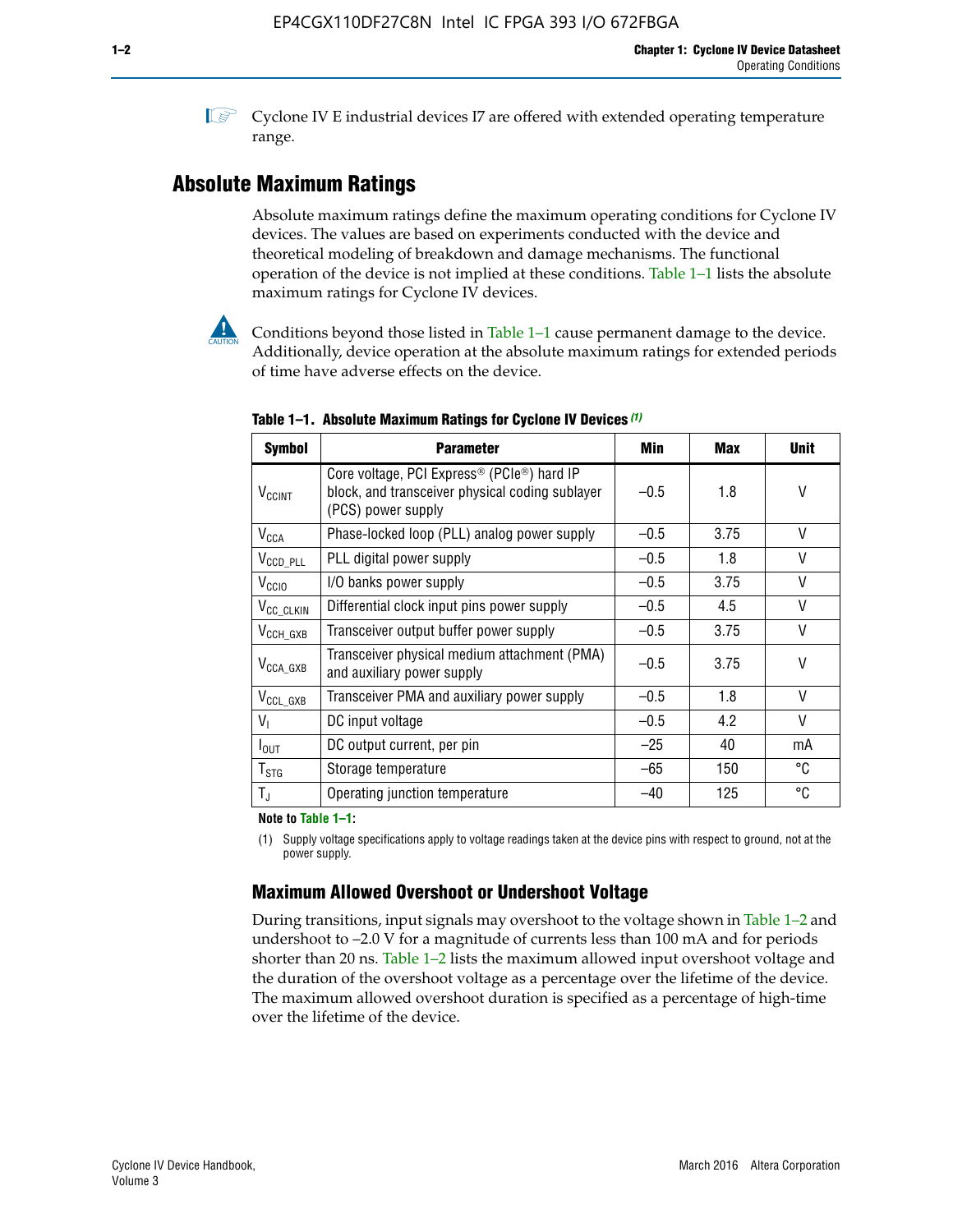$\mathbb{I}$  A DC signal is equivalent to 100% duty cycle. For example, a signal that overshoots to 4.3 V can only be at 4.3 V for 65% over the lifetime of the device; for a device lifetime of 10 years, this amounts to 65/10ths of a year.

| <b>Symbol</b> | <b>Parameter</b>    | <b>Condition (V)</b> | <b>Overshoot Duration as % of High Time</b> | <b>Unit</b>   |
|---------------|---------------------|----------------------|---------------------------------------------|---------------|
|               |                     | $V_1 = 4.20$         | 100                                         | $\%$          |
|               |                     | $V_1 = 4.25$         | 98                                          | $\%$          |
|               | AC Input<br>Voltage | $V_1 = 4.30$         | 65                                          | $\%$          |
|               |                     | $V_1 = 4.35$         | 43                                          | $\%$          |
| $V_i$         |                     | $V_1 = 4.40$         | 29                                          | $\frac{0}{0}$ |
|               |                     |                      | $V_1 = 4.45$                                | 20            |
|               |                     | $V_1 = 4.50$         | 13                                          | $\%$          |
|               |                     | $V_1 = 4.55$         | 9                                           | $\frac{0}{0}$ |
|               |                     | $V_1 = 4.60$         | 6                                           | $\%$          |

**Table 1–2. Maximum Allowed Overshoot During Transitions over a 10**-**Year Time Frame for Cyclone IV Devices**

Figure 1–1 shows the methodology to determine the overshoot duration. The overshoot voltage is shown in red and is present on the input pin of the Cyclone IV device at over 4.3 V but below 4.4 V. From Table 1–2, for an overshoot of 4.3 V, the percentage of high time for the overshoot can be as high as 65% over a 10-year period. Percentage of high time is calculated as ([delta  $T$ ]/T)  $\times$  100. This 10-year period assumes that the device is always turned on with 100% I/O toggle rate and 50% duty cycle signal. For lower I/O toggle rates and situations in which the device is in an idle state, lifetimes are increased.



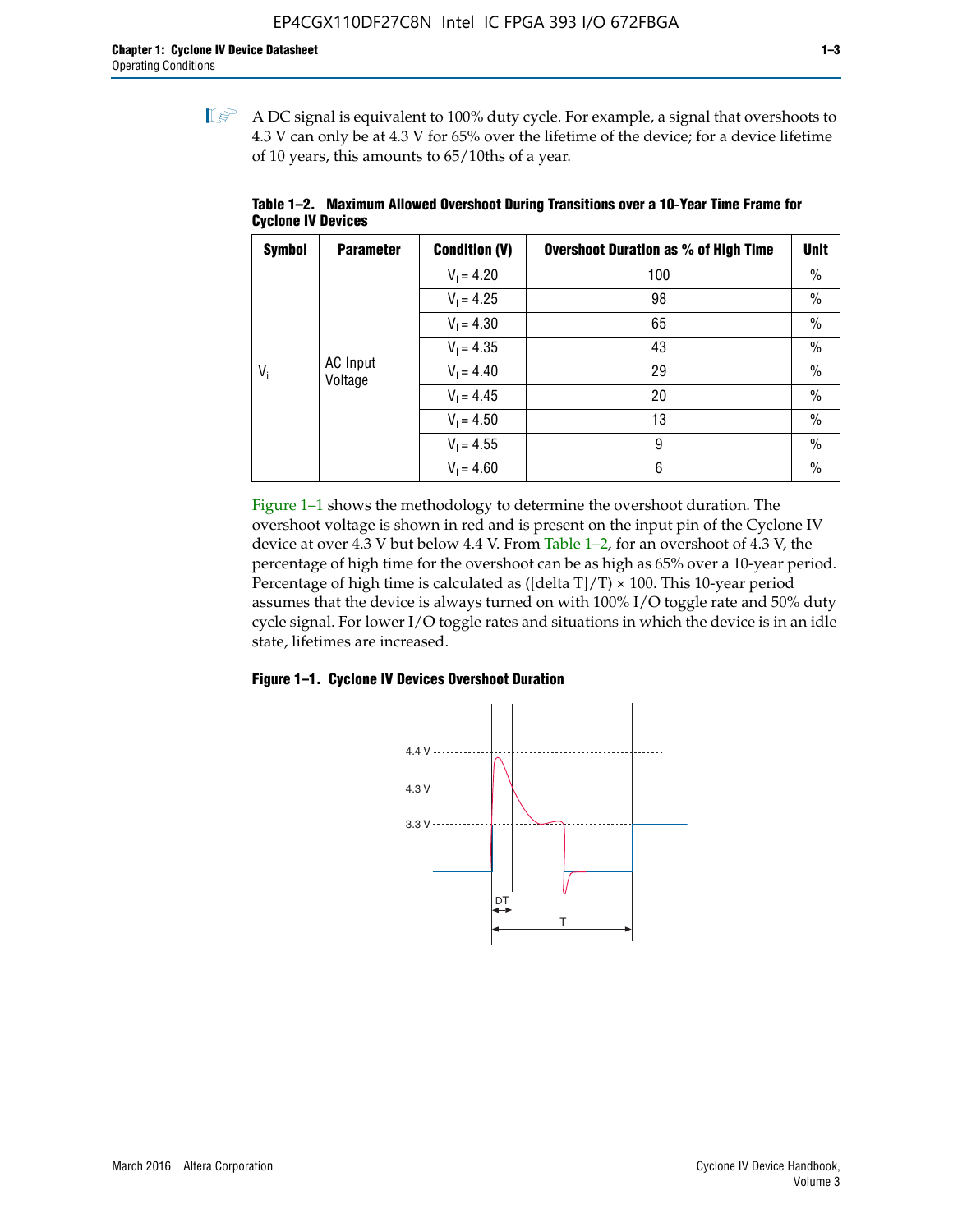# **Recommended Operating Conditions**

This section lists the functional operation limits for AC and DC parameters for Cyclone IV devices. Table 1–3 and Table 1–4 list the steady-state voltage and current values expected from Cyclone IV E and Cyclone IV GX devices. All supplies must be strictly monotonic without plateaus.

**Table 1–3. Recommended Operating Conditions for Cyclone IV E Devices** *(1)***,** *(2)* **(Part 1 of 2)**

| <b>Symbol</b>              | <b>Parameter</b>                                      | <b>Conditions</b>                        | Min         | <b>Typ</b>      | <b>Max</b>                                                             | <b>Unit</b>  |
|----------------------------|-------------------------------------------------------|------------------------------------------|-------------|-----------------|------------------------------------------------------------------------|--------------|
|                            | Supply voltage for internal logic,<br>1.2-V operation |                                          | 1.15        | 1.2             | 1.25                                                                   | V            |
| $V_{CClNT}$ (3)            | Supply voltage for internal logic,<br>1.0-V operation | 0.97                                     | 1.0         | 1.03            | $\mathsf{V}$                                                           |              |
| $V_{\text{CCIO}}$ (3), (4) | Supply voltage for output buffers,<br>3.3-V operation |                                          | 3.135       | 3.3             | 3.465                                                                  | $\vee$       |
|                            | Supply voltage for output buffers,<br>3.0-V operation |                                          | 2.85        | 3               | 3.15                                                                   | V            |
|                            | Supply voltage for output buffers,<br>2.5-V operation |                                          | 2.375       | 2.5             | 2.625                                                                  | $\vee$       |
|                            | Supply voltage for output buffers,<br>1.8-V operation |                                          | 1.71        | 1.8             | 1.89                                                                   | $\mathsf{V}$ |
|                            | Supply voltage for output buffers,<br>1.5-V operation |                                          | 1.425       | 1.5             | 1.575                                                                  | V            |
|                            | Supply voltage for output buffers,<br>1.2-V operation |                                          | 1.14        | 1.2             | 1.26                                                                   | V            |
| $V_{CCA}$ (3)              | Supply (analog) voltage for PLL<br>regulator          |                                          | 2.375       | $\vee$          |                                                                        |              |
|                            | Supply (digital) voltage for PLL,<br>1.2-V operation  |                                          | 1.15        | 1.2             | 1.25                                                                   | V            |
| $V_{\text{CCD\_PLL}}$ (3)  | Supply (digital) voltage for PLL,<br>1.0-V operation  |                                          | 0.97        | 1.0             | 1.03                                                                   | $\vee$       |
| $V_{I}$                    | Input voltage                                         |                                          | $-0.5$      | $\equiv$        | 3.6                                                                    | $\mathsf{V}$ |
| $V_0$                      | Output voltage                                        |                                          | $\pmb{0}$   |                 | $V_{\rm CClO}$                                                         | V            |
|                            |                                                       | For commercial use                       | $\mathbf 0$ |                 | 85                                                                     | °C           |
|                            | Operating junction temperature                        | For industrial use                       | $-40$       |                 | 100                                                                    | °C           |
| $T_{\rm J}$                |                                                       | For extended temperature                 | $-40$       |                 | 125                                                                    | °C           |
|                            |                                                       | For automotive use                       | $-40$       | $\qquad \qquad$ | 2.5<br>2.625<br>°C<br>125<br>50 ms<br>3 ms<br>$\overline{\phantom{0}}$ |              |
| $t_{\rm{RAMP}}$            | Power supply ramp time                                | Standard power-on reset<br>$(POR)$ $(5)$ | $50 \mu s$  |                 |                                                                        |              |
|                            |                                                       | Fast POR (6)                             | $50 \mu s$  |                 |                                                                        |              |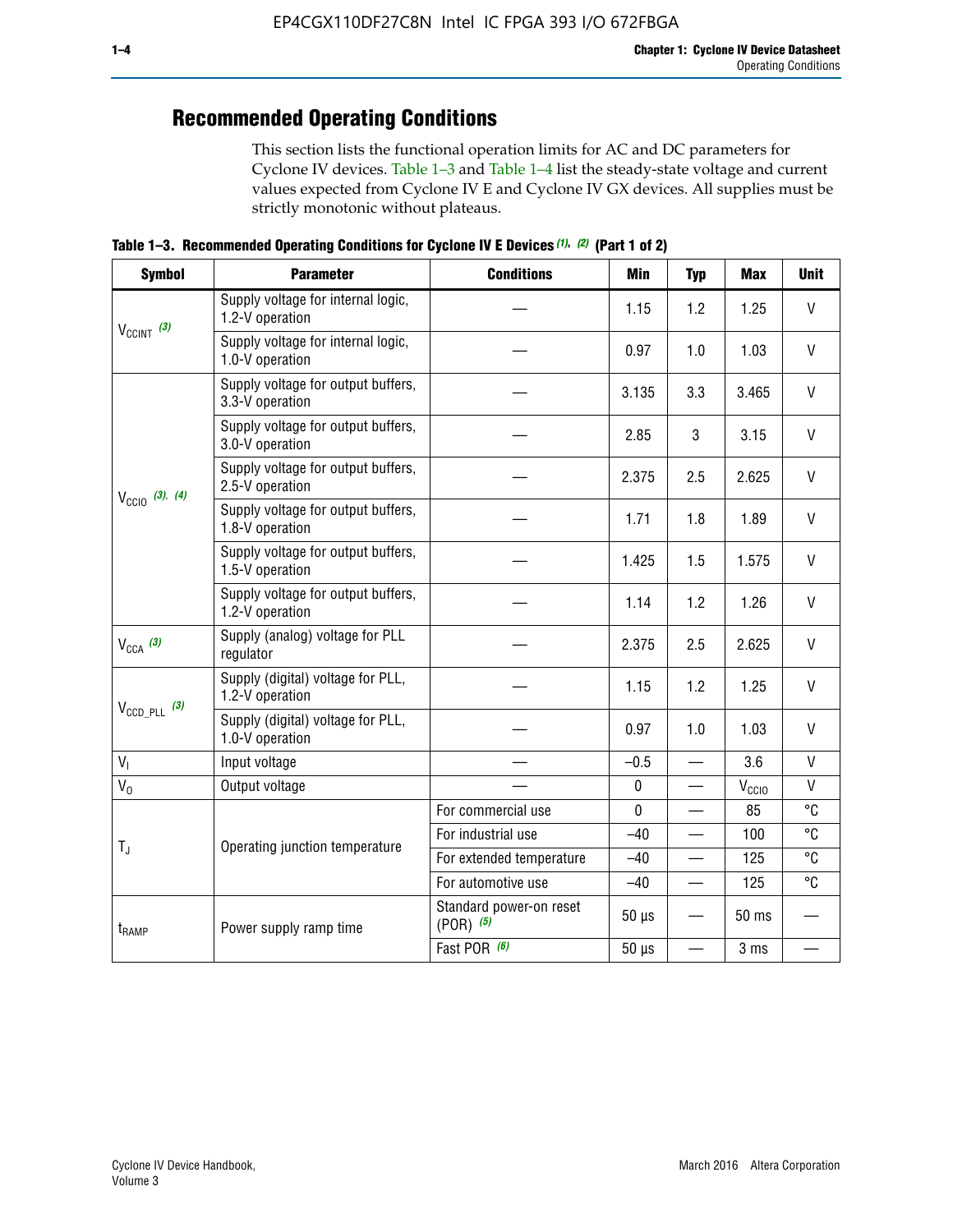|  | Table 1–3. Recommended Operating Conditions for Cyclone IV E Devices (1), (2) (Part 2 of 2) |  |  |  |
|--|---------------------------------------------------------------------------------------------|--|--|--|
|--|---------------------------------------------------------------------------------------------|--|--|--|

| Svmbol             | Parameter                                                     | Conditions | Min | Typ | <b>Max</b> | Unit |
|--------------------|---------------------------------------------------------------|------------|-----|-----|------------|------|
| <sup>I</sup> Diode | Magnitude of DC current across<br>PCI-clamp diode when enable |            |     | —   | 10         | mA   |

#### **Notes to Table 1–3:**

(1) Cyclone IV E 1.0 V core voltage devices only support C8L, C9L, and I8L speed grades. Cyclone IV E 1.2 V core voltage devices only support C6, C7, C8, I7, and A7 speed grades.

(2)  $V_{CCIO}$  for all I/O banks must be powered up during device operation. All vcca pins must be powered to 2.5 V (even when PLLs are not used) and must be powered up and powered down at the same time.

(3)  $V_{CC}$  must rise monotonically.

(4)  $V_{\text{CCIO}}$  powers all input buffers.

(5) The POR time for Standard POR ranges between 50 and 200 ms. Each individual power supply must reach the recommended operating range within 50 ms.

(6) The POR time for Fast POR ranges between 3 and 9 ms. Each individual power supply must reach the recommended operating range within 3 ms.

| <b>Symbol</b>                                                        | <b>Parameter</b>                                                      | <b>Conditions</b> | Min   | <b>Typ</b> | <b>Max</b> | <b>Unit</b>  |
|----------------------------------------------------------------------|-----------------------------------------------------------------------|-------------------|-------|------------|------------|--------------|
| $V_{CClNT}$ (3)                                                      | Core voltage, PCIe hard IP block, and<br>transceiver PCS power supply |                   | 1.16  | 1.2        | 1.24       | V            |
| $V_{CCA}$ (1), (3)                                                   | PLL analog power supply                                               |                   | 2.375 | 2.5        | 2.625      | $\mathsf{V}$ |
| $V_{\text{CCD\_PLL}}$ (2)                                            | PLL digital power supply                                              |                   | 1.16  | 1.2        | 1.24       | $\mathsf{V}$ |
|                                                                      | I/O banks power supply for 3.3-V<br>operation                         |                   | 3.135 | 3.3        | 3.465      | V            |
|                                                                      | I/O banks power supply for 3.0-V<br>operation                         |                   | 2.85  | 3          | 3.15       | $\vee$       |
|                                                                      | I/O banks power supply for 2.5-V<br>operation                         |                   | 2.375 | 2.5        | 2.625      | V            |
|                                                                      | I/O banks power supply for 1.8-V<br>operation                         |                   | 1.71  | 1.8        | 1.89       | V            |
|                                                                      | I/O banks power supply for 1.5-V<br>operation                         |                   | 1.425 | 1.5        | 1.575      | V            |
|                                                                      | I/O banks power supply for 1.2-V<br>operation                         |                   | 1.14  | 1.2        | 1.26       | $\vee$       |
| $V_{\text{CCIO}}$ (3), (4)<br>V <sub>CC_CLKIN</sub><br>(3), (5), (6) | Differential clock input pins power<br>supply for 3.3-V operation     |                   | 3.135 | 3.3        | 3.465      | V            |
|                                                                      | Differential clock input pins power<br>supply for 3.0-V operation     |                   | 2.85  | 3          | 3.15       | V            |
|                                                                      | Differential clock input pins power<br>supply for 2.5-V operation     |                   | 2.375 | 2.5        | 2.625      | V            |
|                                                                      | Differential clock input pins power<br>supply for 1.8-V operation     |                   | 1.71  | 1.8        | 1.89       | V            |
|                                                                      | Differential clock input pins power<br>supply for 1.5-V operation     |                   | 1.425 | 1.5        | 1.575      | V            |
|                                                                      | Differential clock input pins power<br>supply for 1.2-V operation     |                   | 1.14  | 1.2        | 1.26       | V            |
| $V_{CCH\_GXB}$                                                       | Transceiver output buffer power supply                                |                   | 2.375 | 2.5        | 2.625      | $\mathsf{V}$ |

#### **Table 1–4. Recommended Operating Conditions for Cyclone IV GX Devices (Part 1 of 2)**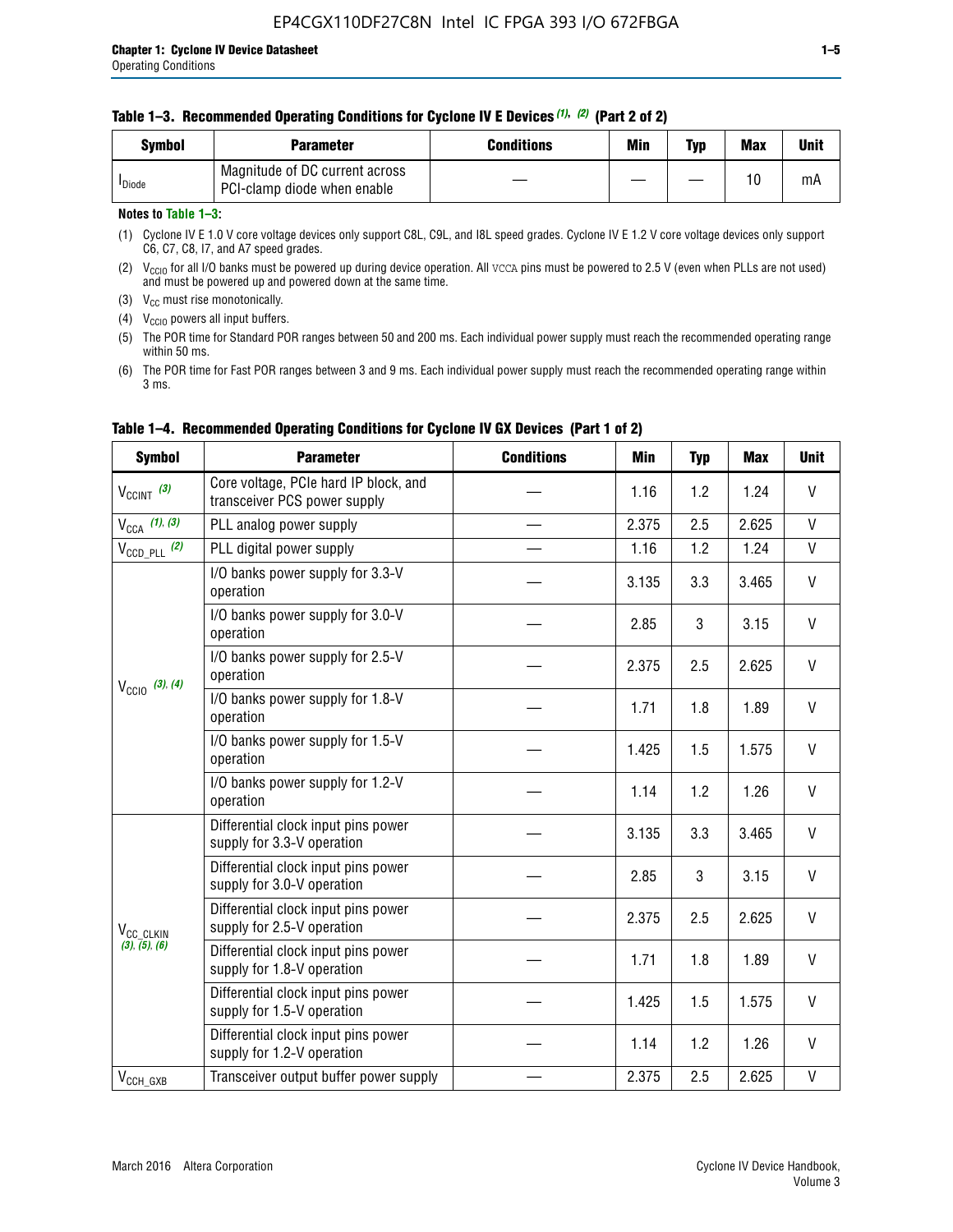| <b>Symbol</b>         | <b>Parameter</b>                                               | Min                                      | Typ          | Max | <b>Unit</b>       |    |
|-----------------------|----------------------------------------------------------------|------------------------------------------|--------------|-----|-------------------|----|
| $V_{\text{CCA\_GXB}}$ | Transceiver PMA and auxiliary power<br>supply                  |                                          | 2.375        | 2.5 | 2.625             | V  |
| $V_{CCL_GXB}$         | Transceiver PMA and auxiliary power<br>supply                  |                                          | 1.16         | 1.2 | 1.24              | V  |
| V <sub>1</sub>        | DC input voltage                                               |                                          | $-0.5$       |     | 3.6               | V  |
| $V_0$                 | DC output voltage                                              |                                          | $\mathbf{0}$ |     | V <sub>CCIO</sub> | V  |
|                       |                                                                | For commercial use                       | $\mathbf{0}$ |     | 85                | °C |
| T,                    | Operating junction temperature                                 | For industrial use                       | $-40$        |     | 100               | °C |
| $t_{\rm{RAMP}}$       | Power supply ramp time                                         | Standard power-on reset<br>$(POR)$ $(7)$ | $50 \mu s$   |     | 50 ms             |    |
|                       |                                                                | Fast POR (8)                             | $50 \mu s$   |     | 3 <sub>ms</sub>   |    |
| <b>I</b> Diode        | Magnitude of DC current across<br>PCI-clamp diode when enabled |                                          |              |     | 10                | mA |

**Table 1–4. Recommended Operating Conditions for Cyclone IV GX Devices (Part 2 of 2)**

**Notes to Table 1–4:**

- (1) All VCCA pins must be powered to 2.5 V (even when PLLs are not used) and must be powered up and powered down at the same time.
- (2) You must connect  $V_{CCD-PLL}$  to  $V_{CCINT}$  through a decoupling capacitor and ferrite bead.
- (3) Power supplies must rise monotonically.
- (4)  $V_{\text{CCIO}}$  for all I/O banks must be powered up during device operation. Configurations pins are powered up by V<sub>CCIO</sub> of I/O Banks 3, 8, and 9 where I/O Banks 3 and 9 only support V<sub>CCIO</sub> of 1.5, 1.8, 2.5, 3.0, and 3.3 V. For fast passive parallel (FPP) configuration mode, the V<sub>CCIO</sub> level of I/O<br>Bank 8 must be powered up to 1.5, 1.8, 2.5, 3.0, and 3.3 V.
- (5) You must set  $V_{CC_CCLKIN}$  to 2.5 V if you use CLKIN as a high-speed serial interface (HSSI) refclk or as a DIFFCLK input.
- (6) The CLKIN pins in I/O Banks 3B and 8B can support single-ended I/O standard when the pins are used to clock left PLLs in non-transceiver applications.
- (7) The POR time for Standard POR ranges between 50 and 200 ms.  $V_{\text{CCIA}}$ ,  $V_{\text{CCIA}}$ , and  $V_{\text{CCIO}}$  of I/O Banks 3, 8, and 9 must reach the recommended operating range within 50 ms.
- (8) The POR time for Fast POR ranges between 3 and 9 ms.  $V_{\text{CCH},T}$ ,  $V_{\text{CCA}}$ , and  $V_{\text{CCI}}$  of I/O Banks 3, 8, and 9 must reach the recommended operating range within 3 ms.

# **ESD Performance**

This section lists the electrostatic discharge (ESD) voltages using the human body model (HBM) and charged device model (CDM) for Cyclone IV devices general purpose I/Os (GPIOs) and high-speed serial interface (HSSI) I/Os. Table 1–5 lists the ESD for Cyclone IV devices GPIOs and HSSI I/Os.

| Table 1–5. ESD for Cyclone IV Devices GPIOs and HSSI I/Os |
|-----------------------------------------------------------|
|-----------------------------------------------------------|

| <b>Symbol</b>  | <b>Parameter</b>                      | <b>Passing Voltage</b> | <b>Unit</b> |
|----------------|---------------------------------------|------------------------|-------------|
|                | ESD voltage using the HBM (GPIOs) (1) | ± 2000                 |             |
| <b>VESDHBM</b> | ESD using the HBM (HSSI I/Os) (2)     | ± 1000                 |             |
|                | ESD using the CDM (GPIOs)             | ± 500                  |             |
| <b>VESDCDM</b> | ESD using the CDM (HSSI I/Os) (2)     | ± 250                  |             |

#### **Notes to Table 1–5:**

(1) The passing voltage for EP4CGX15 and EP4CGX30 row I/Os is ±1000V.

(2) This value is applicable only to Cyclone IV GX devices.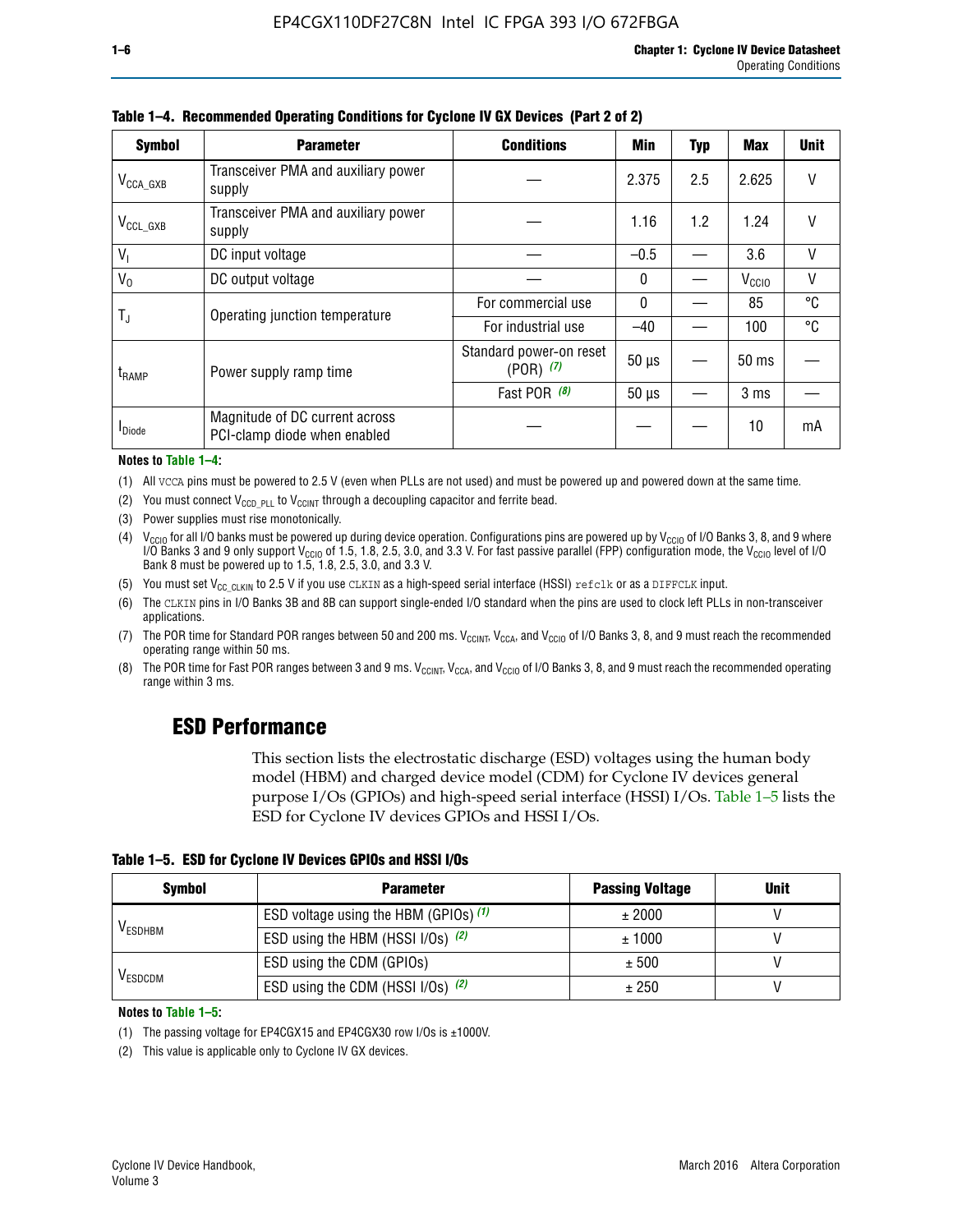# **DC Characteristics**

This section lists the I/O leakage current, pin capacitance, on-chip termination (OCT) tolerance, and bus hold specifications for Cyclone IV devices.

# **Supply Current**

The device supply current requirement is the minimum current drawn from the power supply pins that can be used as a reference for power size planning. Use the Excel-based early power estimator (EPE) to get the supply current estimates for your design because these currents vary greatly with the resources used. Table 1–6 lists the I/O pin leakage current for Cyclone IV devices.

**Table 1–6. I/O Pin Leakage Current for Cyclone IV Devices** *(1)***,** *(2)*

| <b>Symbol</b> | <b>Parameter</b>                     | <b>Conditions</b>                     | <b>Device</b> | Min   | Typ | <b>Max</b> | <b>Unit</b> |
|---------------|--------------------------------------|---------------------------------------|---------------|-------|-----|------------|-------------|
| -lı           | Input pin leakage current            | $V_1 = 0$ V to $V_{\text{CCIOMAX}}$   |               | $-10$ |     | 10         | μA          |
| $I_{0Z}$      | Tristated I/O pin leakage<br>current | $V_0 = 0 V$ to $V_{\text{CCIOMAX}}$ I |               | $-10$ |     | 10         | μA          |

**Notes to Table 1–6:**

(1) This value is specified for normal device operation. The value varies during device power-up. This applies for all V<sub>CCIO</sub> settings (3.3, 3.0, 2.5, 1.8, 1.5, and 1.2 V).

(2) The 10 µA I/O leakage current limit is applicable when the internal clamping diode is off. A higher current can be observed when the diode is on.

### **Bus Hold**

The bus hold retains the last valid logic state after the source driving it either enters the high impedance state or is removed. Each I/O pin has an option to enable bus hold in user mode. Bus hold is always disabled in configuration mode.

Table 1–7 lists bus hold specifications for Cyclone IV devices.

|                                                   |                                  | $V_{CClO}$ (V) |            |       |            |            |            |            |            |       |            |       |            |             |
|---------------------------------------------------|----------------------------------|----------------|------------|-------|------------|------------|------------|------------|------------|-------|------------|-------|------------|-------------|
| <b>Parameter</b>                                  | <b>Condition</b>                 |                | 1.2        |       | 1.5        |            | 1.8        |            | 2.5        |       | 3.0        |       | 3.3        | <b>Unit</b> |
|                                                   |                                  | <b>Min</b>     | <b>Max</b> | Min   | <b>Max</b> | <b>Min</b> | <b>Max</b> | <b>Min</b> | <b>Max</b> | Min   | <b>Max</b> | Min   | <b>Max</b> |             |
| <b>Bus hold</b><br>low,<br>sustaining<br>current  | $V_{IN}$ > $V_{IL}$<br>(maximum) | 8              |            | 12    |            | $30\,$     |            | 50         |            | 70    |            | 70    |            | μA          |
| <b>Bus hold</b><br>high,<br>sustaining<br>current | $V_{IN}$ < $V_{IL}$<br>(minimum) | $-8$           |            | $-12$ |            | $-30$      |            | $-50$      |            | $-70$ |            | $-70$ |            | μA          |
| <b>Bus hold</b><br>low,<br>overdrive<br>current   | $0 V < V_{IN} < V_{CG10}$        |                | 125        |       | 175        |            | 200        |            | 300        |       | 500        |       | 500        | μA          |
| <b>Bus hold</b><br>high,<br>overdrive<br>current  | $0 V < V_{IN} < V_{CG10}$        |                | $-125$     |       | $-175$     |            | $-200$     |            | $-300$     |       | $-500$     |       | $-500$     | μA          |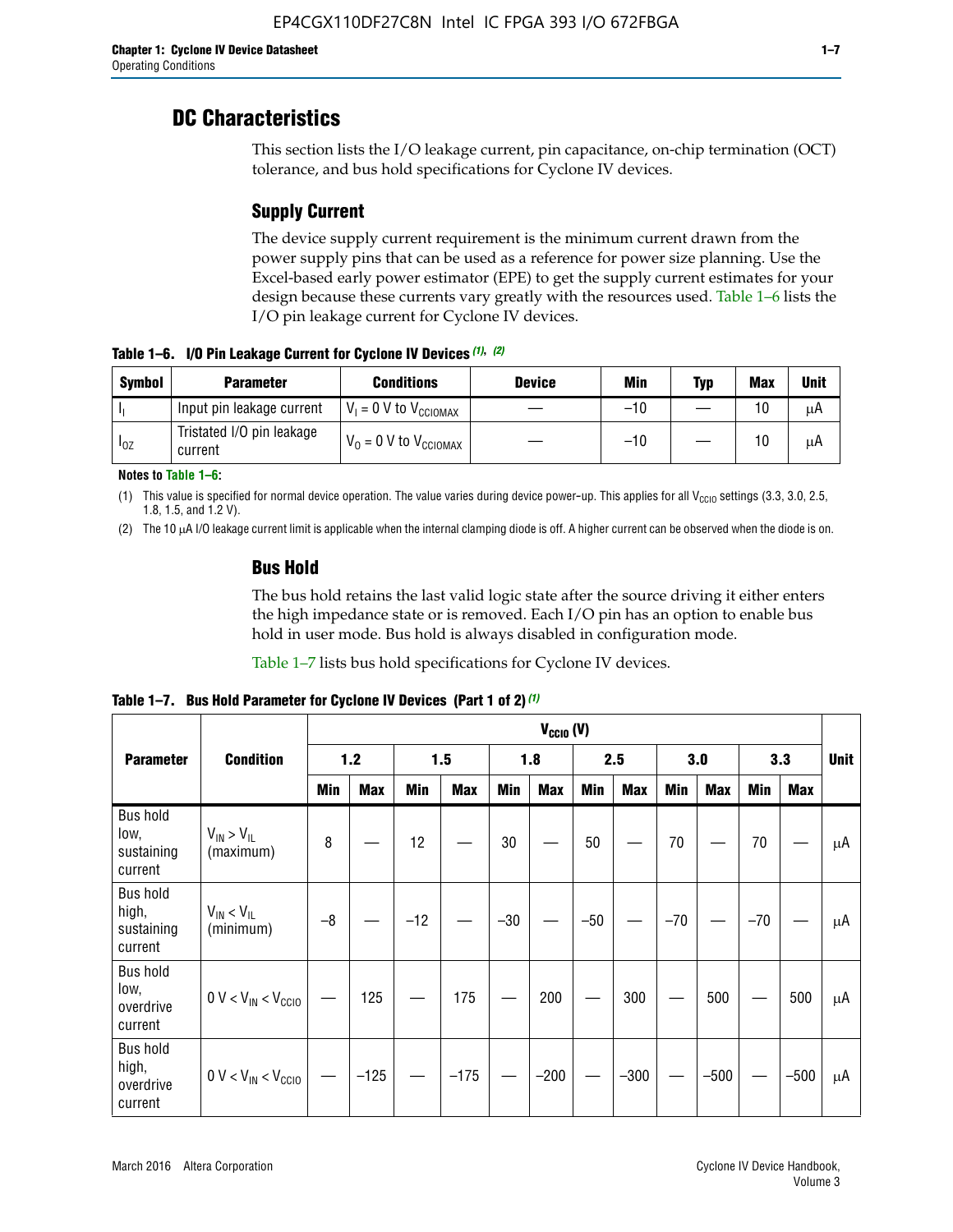|                                      |  |            | $V_{CGI0} (V)$ |            |            |            |            |     |            |            |            |            |     |             |
|--------------------------------------|--|------------|----------------|------------|------------|------------|------------|-----|------------|------------|------------|------------|-----|-------------|
| <b>Condition</b><br><b>Parameter</b> |  | 1.2        |                | 1.5        |            | 1.8        |            | 2.5 |            | 3.0        |            | 3.3        |     | <b>Unit</b> |
|                                      |  | <b>Min</b> | <b>Max</b>     | <b>Min</b> | <b>Max</b> | <b>Min</b> | <b>Max</b> | Min | <b>Max</b> | <b>Min</b> | <b>Max</b> | <b>Min</b> | Max |             |
| Bus hold trip<br>point               |  | 0.3        | 0.9            | 0.375      | 1.125      | 0.68       | 1.07       | 0.7 | 1.7        | 0.8        |            | 0.8        |     |             |

**Table 1–7. Bus Hold Parameter for Cyclone IV Devices (Part 2 of 2)** *(1)*

**Note to Table 1–7:**

(1) Bus hold trip points are based on the calculated input voltages from the JEDEC standard.

### **OCT Specifications**

Table 1–8 lists the variation of OCT without calibration across process, temperature, and voltage (PVT).

**Table 1–8. Series OCT Without Calibration Specifications for Cyclone IV Devices**

|                                   |                      | <b>Resistance Tolerance</b> |                                                                             |               |
|-----------------------------------|----------------------|-----------------------------|-----------------------------------------------------------------------------|---------------|
| <b>Description</b>                | $V_{\text{CCIO}}(V)$ | <b>Commercial Maximum</b>   | <b>Industrial, Extended</b><br>industrial, and<br><b>Automotive Maximum</b> | <b>Unit</b>   |
|                                   | 3.0                  | ±30                         | ±40                                                                         | $\frac{0}{0}$ |
|                                   | 2.5                  | ±30                         | ±40                                                                         | $\frac{0}{0}$ |
| Series OCT without<br>calibration | 1.8                  | ±40                         | ±50                                                                         | $\frac{0}{0}$ |
|                                   | 1.5                  | ±50                         | ±50                                                                         | $\frac{0}{0}$ |
|                                   | 1.2                  | ±50                         | ±50                                                                         | $\frac{0}{0}$ |

OCT calibration is automatically performed at device power-up for OCT-enabled I/Os.

Table 1–9 lists the OCT calibration accuracy at device power-up.

|  |  | Table 1–9. Series OCT with Calibration at Device Power-Up Specifications for Cyclone IV Devices |  |  |  |  |  |  |
|--|--|-------------------------------------------------------------------------------------------------|--|--|--|--|--|--|
|--|--|-------------------------------------------------------------------------------------------------|--|--|--|--|--|--|

|                       |                | <b>Calibration Accuracy</b> |                                                                             |               |  |
|-----------------------|----------------|-----------------------------|-----------------------------------------------------------------------------|---------------|--|
| <b>Description</b>    | $V_{CGI0} (V)$ | <b>Commercial Maximum</b>   | <b>Industrial, Extended</b><br>industrial, and<br><b>Automotive Maximum</b> | Unit          |  |
|                       | 3.0            | ±10                         | ±10                                                                         | $\%$          |  |
| Series OCT with       | 2.5            | ±10                         | ±10                                                                         | $\%$          |  |
| calibration at device | 1.8            | ±10                         | ±10                                                                         | $\frac{0}{0}$ |  |
| power-up              | 1.5            | ±10                         | ±10                                                                         | $\frac{0}{0}$ |  |
|                       | 1.2            | ±10                         | ±10                                                                         | $\frac{0}{0}$ |  |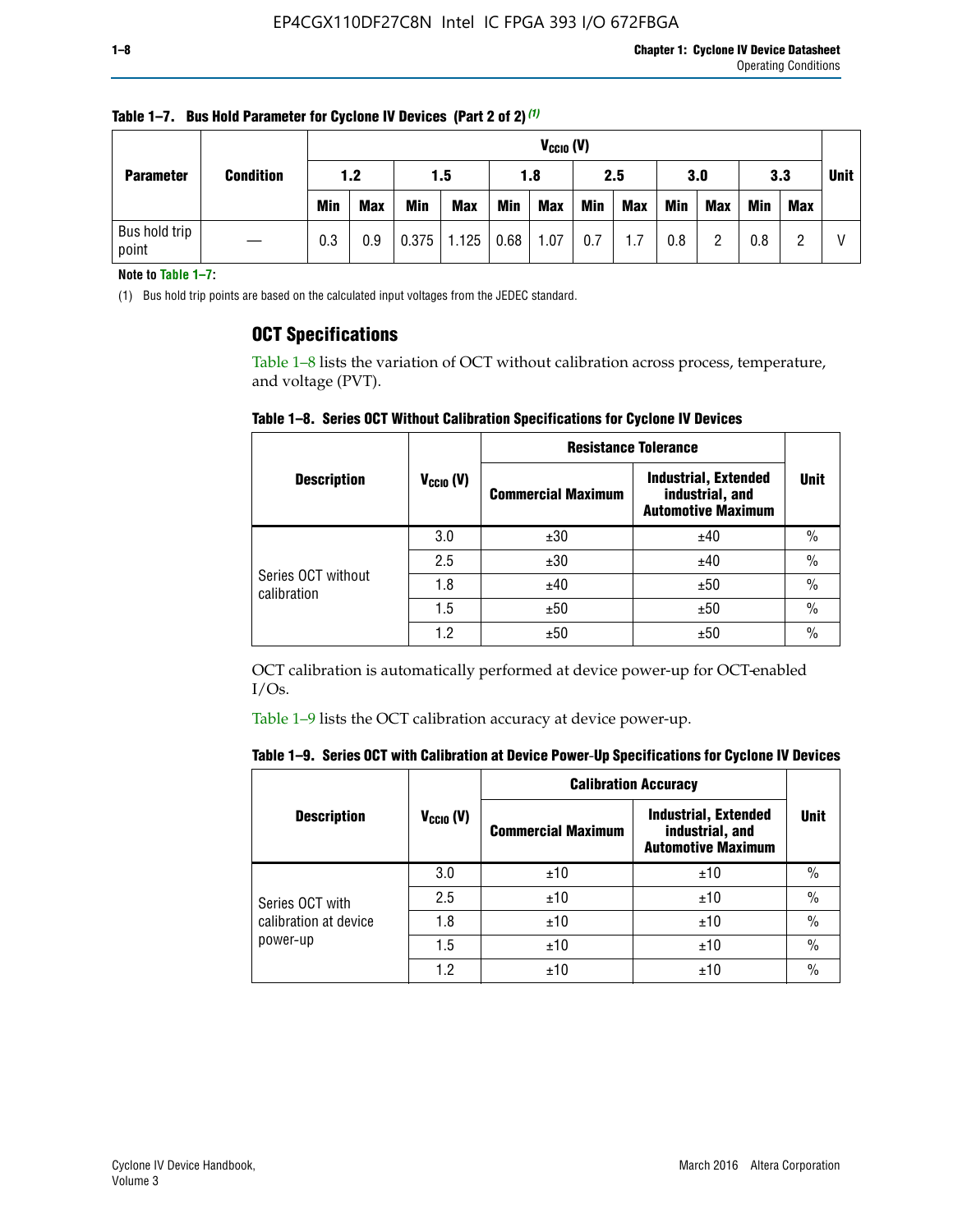The OCT resistance may vary with the variation of temperature and voltage after calibration at device power-up. Use Table 1–10 and Equation 1–1 to determine the final OCT resistance considering the variations after calibration at device power-up. Table 1–10 lists the change percentage of the OCT resistance with voltage and temperature.

**Table 1–10. OCT Variation After Calibration at Device Power**-**Up for Cyclone IV Devices**

| <b>Nominal Voltage</b> | $dR/dT$ (%/°C) | $dR/dV$ (%/mV) |
|------------------------|----------------|----------------|
| 3.0                    | 0.262          | $-0.026$       |
| 2.5                    | 0.234          | $-0.039$       |
| 1.8                    | 0.219          | $-0.086$       |
| 1.5                    | 0.199          | $-0.136$       |
| 1.2                    | 0.161          | $-0.288$       |

#### **Equation 1–1. Final OCT Resistance** *(1)***,** *(2)***,** *(3)***,** *(4)***,** *(5)***,** *(6)*

 $\Delta R_V = (V_2 - V_1) \times 1000 \times dR/dV$  ––––––––––––(7)  $\Delta R_T = (T_2 - T_1) \times dR/dT$  ––––––– (8) For  $\Delta R_x < 0$ ; MF<sub>x</sub> = 1/ ( $|\Delta R_x|/100 + 1$ ) –––––– (9) For  $\Delta R_x > 0$ ;  $\text{MF}_x = \Delta R_x / 100 + 1$  ——– (10)  $MF = MF_V \times MF_T$  –––––––––––(11) Rfinal = Rinitial × MF ––––– *(12)*

#### **Notes to Equation 1–1:**

- (1)  $T_2$  is the final temperature.
- (2)  $T_1$  is the initial temperature.
- (3) MF is multiplication factor.
- (4)  $R<sub>final</sub>$  is final resistance.
- (5) Rinitial is initial resistance.
- (6) Subscript x refers to both  $\sqrt{v}$  and  $\sqrt{v}$ .
- (7)  $\Delta R_V$  is a variation of resistance with voltage.
- (8)  $\Delta R_T$  is a variation of resistance with temperature.
- (9) dR/dT is the change percentage of resistance with temperature after calibration at device power-up.
- (10) dR/dV is the change percentage of resistance with voltage after calibration at device power-up.
- (11)  $V_2$  is final voltage.
- (12)  $V_1$  is the initial voltage.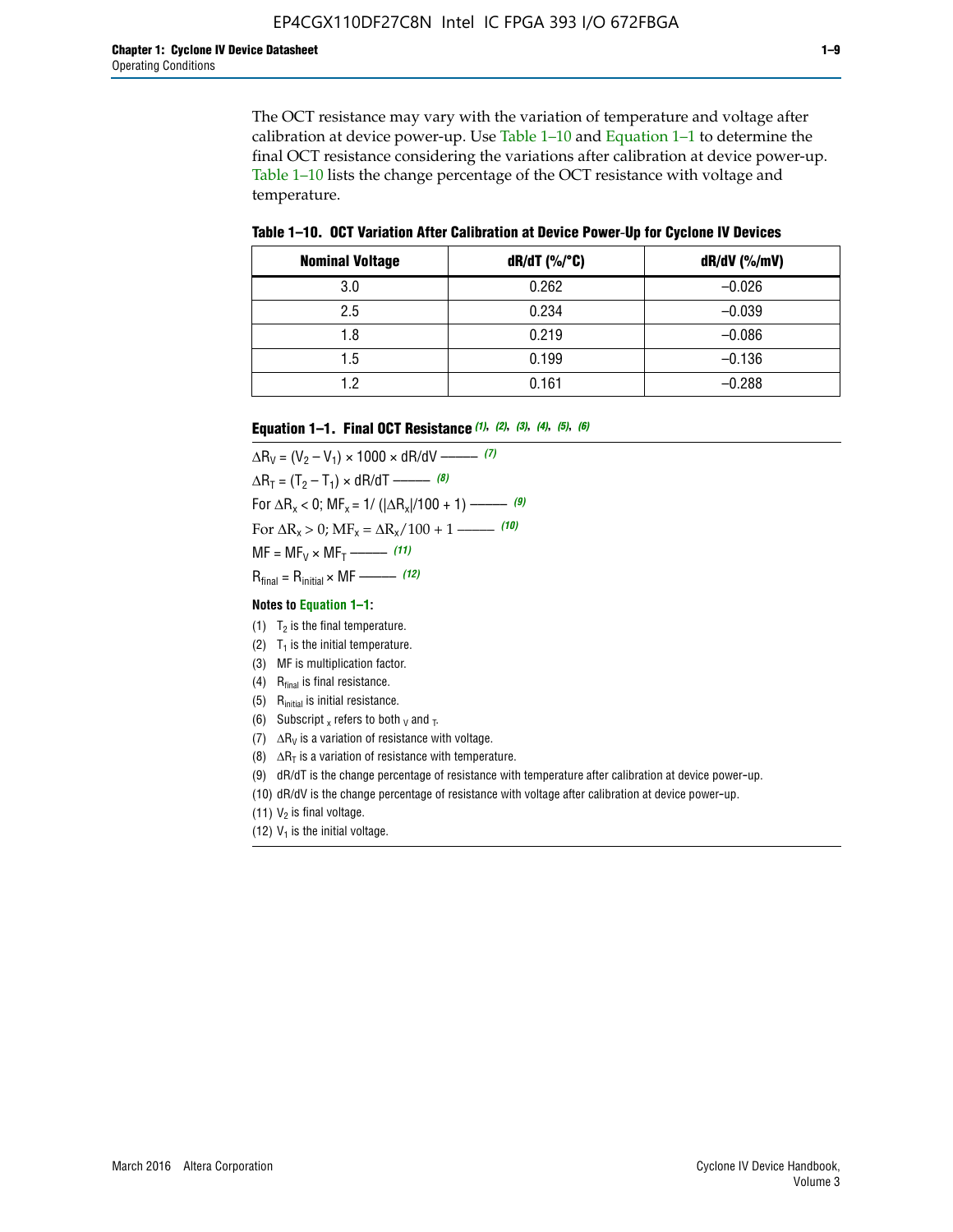Example 1-1 shows how to calculate the change of  $50$ - $\Omega$  I/O impedance from 25°C at 3.0 V to 85°C at 3.15 V.

#### **Example 1–1. Impedance Change**

 $\Delta R_V = (3.15 - 3) \times 1000 \times -0.026 = -3.83$  $\Delta R_T = (85 - 25) \times 0.262 = 15.72$ Because  $\Delta R_V$  is negative,  $MF_V = 1 / (3.83/100 + 1) = 0.963$ Because  $\Delta R_T$  is positive,  $MF_T = 15.72/100 + 1 = 1.157$  $MF = 0.963 \times 1.157 = 1.114$  $R_{final} = 50 \times 1.114 = 55.71 \Omega$ 

### **Pin Capacitance**

Table 1–11 lists the pin capacitance for Cyclone IV devices.

**Table 1–11. Pin Capacitance for Cyclone IV Devices** *(1)*

| Symbol              | <b>Parameter</b>                                                                                           | Typical-<br><b>Quad Flat</b><br>Pack<br>(QFP) | Typical-<br><b>Quad Flat</b><br><b>No Leads</b><br>(QFN) | Typical-<br><b>Ball-Grid</b><br><b>Array</b><br>(BGA) | <b>Unit</b> |
|---------------------|------------------------------------------------------------------------------------------------------------|-----------------------------------------------|----------------------------------------------------------|-------------------------------------------------------|-------------|
| C <sub>IOTB</sub>   | Input capacitance on top and bottom I/O pins                                                               |                                               |                                                          | 6                                                     | рF          |
| $C_{IOLR}$          | Input capacitance on right I/O pins                                                                        |                                               |                                                          | 5                                                     | рF          |
| $C_{LVDSLR}$        | Input capacitance on right I/O pins with dedicated LVDS output                                             | 8                                             | 8                                                        |                                                       | рF          |
| $C_{VREFLR}$<br>(2) | Input capacitance on right dual-purpose VREF pin when used as<br>$V_{BFE}$ or user I/O pin                 | 21                                            | 21                                                       | 21                                                    | pF          |
| $C_{VREFTB}$<br>(2) | Input capacitance on top and bottom dual-purpose VREF pin when<br>used as $V_{\text{RFF}}$ or user I/O pin | 23(3)                                         | 23                                                       | 23                                                    | pF          |
| $C_{CLKTB}$         | Input capacitance on top and bottom dedicated clock input pins                                             | 7                                             | 7                                                        | 6                                                     | pF          |
| $C_{CLKLR}$         | Input capacitance on right dedicated clock input pins                                                      | 6                                             | 6                                                        | 5                                                     | рF          |

#### **Notes to Table 1–11:**

(1) The pin capacitance applies to FBGA, UBGA, and MBGA packages.

(2) When you use the VREF pin as a regular input or output, you can expect a reduced performance of toggle rate and  $t_{\rm CO}$  because of higher pin capacitance.

(3) CVREFTB for the EP4CE22 device is 30 pF.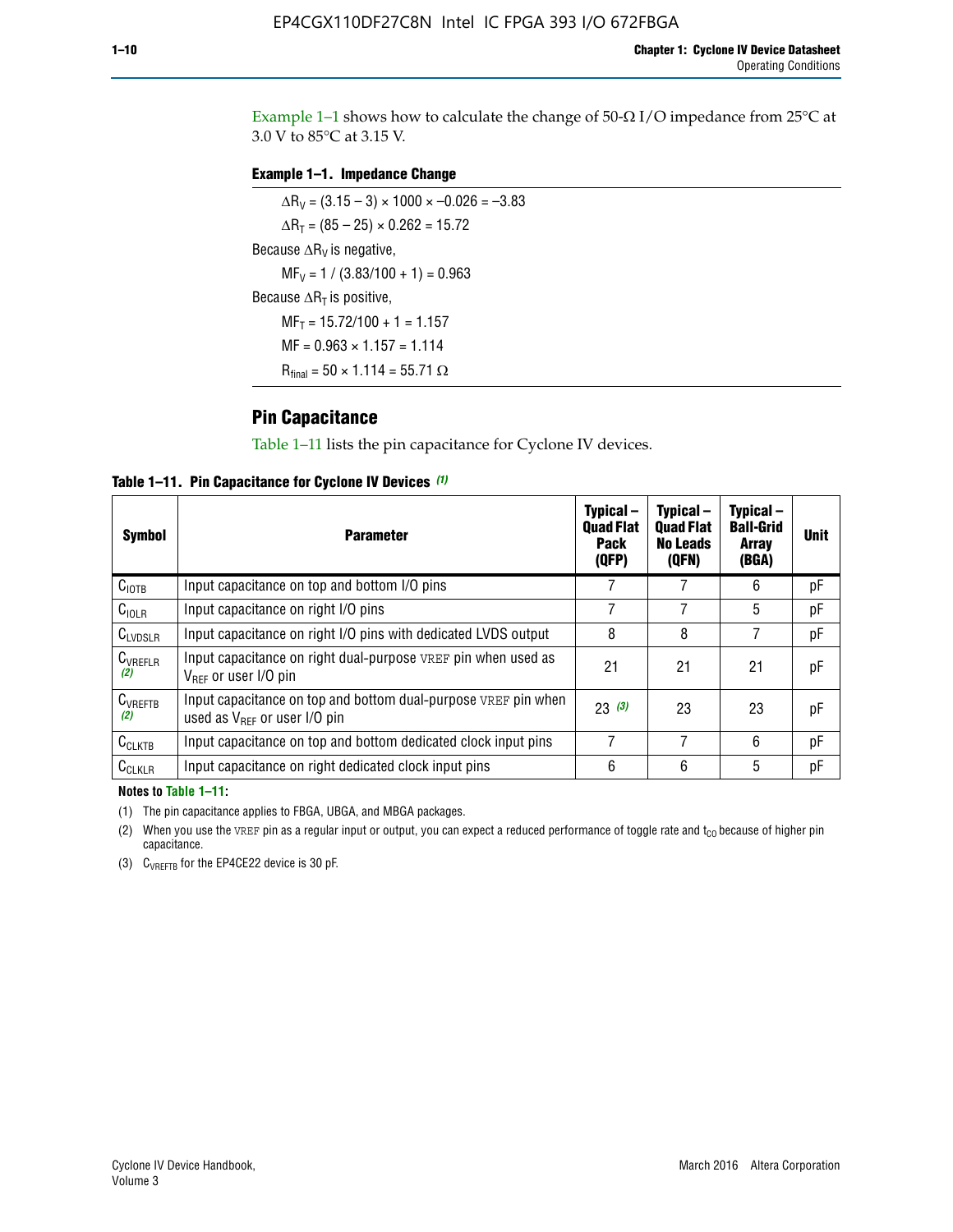### **Internal Weak Pull-Up and Weak Pull-Down Resistor**

Table 1–12 lists the weak pull-up and pull-down resistor values for Cyclone IV devices.

**Table 1–12. Internal Weak Pull**-**Up and Weak Pull**-**Down Resistor Values for Cyclone IV Devices** *(1)*

| <b>Symbol</b> | <b>Parameter</b>                                                                                                                                            | <b>Conditions</b>                                  | Min | <b>Typ</b> | <b>Max</b> | <b>Unit</b> |
|---------------|-------------------------------------------------------------------------------------------------------------------------------------------------------------|----------------------------------------------------|-----|------------|------------|-------------|
|               |                                                                                                                                                             | $V_{\text{CC10}} = 3.3 \text{ V} \pm 5\%$ (2), (3) | 7   | 25         | 41         | $k\Omega$   |
| $R_{PU}$      | Value of the I/O pin pull-up resistor<br>before and during configuration, as<br>well as user mode if you enable the<br>programmable pull-up resistor option | $V_{\text{CC10}} = 3.0 \text{ V} \pm 5\%$ (2), (3) | 7   | 28         | 47         | $k\Omega$   |
|               |                                                                                                                                                             | $V_{\text{CC10}} = 2.5 V \pm 5\%$ (2), (3)         | 8   | 35         | 61         | kΩ          |
|               |                                                                                                                                                             | $V_{\text{CGI0}} = 1.8 V \pm 5\%$ (2), (3)         | 10  | 57         | 108        | $k\Omega$   |
|               |                                                                                                                                                             | $V_{\text{CC10}} = 1.5 V \pm 5\%$ (2), (3)         | 13  | 82         | 163        | $k\Omega$   |
|               |                                                                                                                                                             | $V_{\text{CC10}} = 1.2 V \pm 5\%$ (2), (3)         | 19  | 143        | 351        | $k\Omega$   |
|               |                                                                                                                                                             | $V_{\text{CC10}} = 3.3 V \pm 5\%$ (4)              | 6   | 19         | 30         | kΩ          |
|               |                                                                                                                                                             | $V_{\text{CC10}} = 3.0 V \pm 5\%$ (4)              | 6   | 22         | 36         | kΩ          |
| $R_{p0}$      | Value of the I/O pin pull-down resistor<br>before and during configuration                                                                                  | $V_{\text{CC10}} = 2.5 V \pm 5\%$ (4)              | 6   | 25         | 43         | $k\Omega$   |
|               |                                                                                                                                                             | $V_{\text{CC10}} = 1.8 \text{ V} \pm 5\%$ (4)      | 7   | 35         | 71         | $k\Omega$   |
|               |                                                                                                                                                             | $V_{\text{CC10}} = 1.5 V \pm 5\%$ (4)              | 8   | 50         | 112        | $k\Omega$   |

#### **Notes to Table 1–12:**

- (1) All I/O pins have an option to enable weak pull-up except the configuration, test, and JTAG pins. The weak pull-down feature is only available for JTAG TCK.
- (2) Pin pull-up resistance values may be lower if an external source drives the pin higher than  $V_{\text{CCIO}}$ .
- (3)  $R_{PU} = (V_{CC10} V_1)/I_{R_PU}$ Minimum condition: –40°C; V<sub>CCIO</sub> = V<sub>CC</sub> + 5%, V<sub>I</sub> = V<sub>CC</sub> + 5% – 50 mV; Typical condition: 25°C; V<sub>CCIO</sub> = V<sub>CC</sub>, V<sub>I</sub> = 0 V; Maximum condition: 100°C;  $V_{\text{CCIO}} = V_{\text{CC}} - 5\%$ ,  $V_1 = 0$  V; in which V<sub>I</sub> refers to the input voltage at the I/O pin.
- (4)  $R_{PD} = V_I/I_{R_PD}$ Minimum condition:  $-40^{\circ}$ C; V<sub>CCIO</sub> = V<sub>CC</sub> + 5%, V<sub>I</sub> = 50 mV; Typical condition: 25°C;  $V_{\text{CCIO}} = V_{\text{CC}}$ ,  $V_{\text{I}} = V_{\text{CC}} - 5\%$ ; Maximum condition: 100°C; V<sub>CClO</sub> = V<sub>CC</sub> – 5%, V<sub>I</sub> = V<sub>CC</sub> – 5%; in which V<sub>I</sub> refers to the input voltage at the I/O pin.

#### **Hot-Socketing**

Table 1–13 lists the hot-socketing specifications for Cyclone IV devices.

**Table 1–13. Hot**-**Socketing Specifications for Cyclone IV Devices**

| <b>Symbol</b> | <b>Parameter</b>                  |             |  |  |  |
|---------------|-----------------------------------|-------------|--|--|--|
| $I$ IOPIN(DC) | DC current per I/O pin            | $300 \mu A$ |  |  |  |
| $I$ IOPIN(AC) | AC current per I/O pin            | 8 mA $(1)$  |  |  |  |
| IXCVRTX(DC)   | DC current per transceiver TX pin | 100 mA      |  |  |  |
| IXCVRRX(DC)   | DC current per transceiver RX pin | 50 mA       |  |  |  |

**Note to Table 1–13:**

(1) The I/O ramp rate is 10 ns or more. For ramp rates faster than 10 ns, |IIOPIN| = C dv/dt, in which C is the I/O pin capacitance and dv/dt is the slew rate.

 $\mathbb{I} \rightarrow \mathbb{I}$  During hot-socketing, the I/O pin capacitance is less than 15 pF and the clock pin capacitance is less than 20 pF.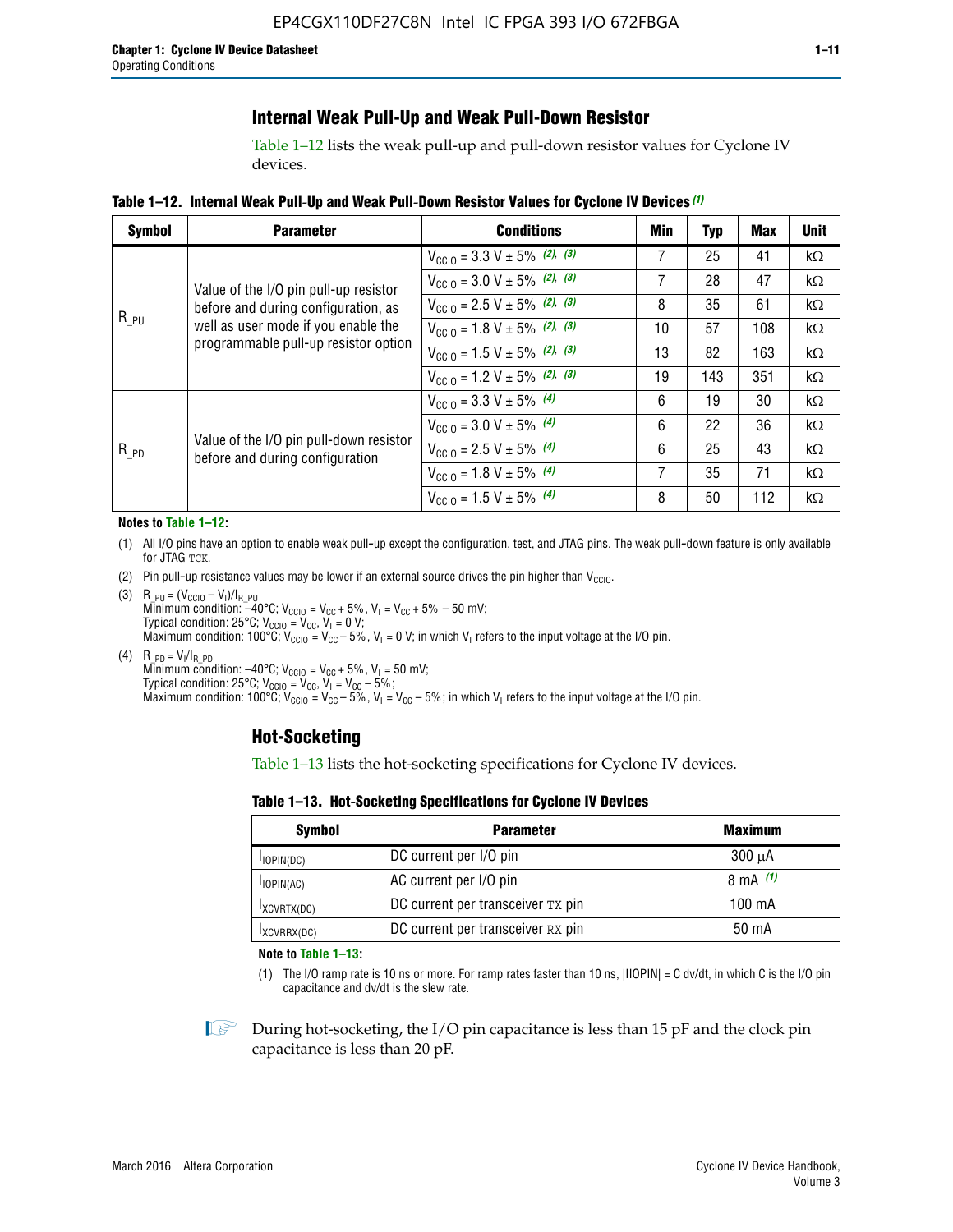# **Schmitt Trigger Input**

Cyclone IV devices support Schmitt trigger input on the TDI, TMS, TCK, nSTATUS, nCONFIG, nCE, CONF\_DONE, and DCLK pins. A Schmitt trigger feature introduces hysteresis to the input signal for improved noise immunity, especially for signals with slow edge rate. Table 1–14 lists the hysteresis specifications across the supported  $V<sub>CCIO</sub>$  range for Schmitt trigger inputs in Cyclone IV devices.

**Table 1–14. Hysteresis Specifications for Schmitt Trigger Input in Cyclone IV Devices**

| <b>Symbol</b>                  | <b>Parameter</b>               | <b>Conditions (V)</b>   | <b>Minimum</b> | <b>Unit</b> |
|--------------------------------|--------------------------------|-------------------------|----------------|-------------|
|                                |                                | $V_{\text{CGI0}} = 3.3$ | 200            | mV          |
|                                | Hysteresis for Schmitt trigger | $V_{\text{CGI0}} = 2.5$ | 200            | mV          |
| $\mathsf{V}_{\mathsf{SCHMIT}}$ | input                          | $V_{\text{CCIO}} = 1.8$ | 140            | mV          |
|                                |                                | $V_{\text{CC10}} = 1.5$ | 110            | mV          |

# **I/O Standard Specifications**

The following tables list input voltage sensitivities ( $V<sub>IH</sub>$  and  $V<sub>II</sub>$ ), output voltage ( $V<sub>OH</sub>$ and  $V_{OL}$ ), and current drive characteristics ( $I_{OH}$  and  $I_{OL}$ ), for various I/O standards supported by Cyclone IV devices. Table 1–15 through Table 1–20 provide the I/O standard specifications for Cyclone IV devices.

|                    | $V_{CClO}(V)$ |     |            | $V_{IL}(V)$ |                            | $V_{IH} (V)$               |                         | $V_{OL}(V)$                                     | $V_{OH} (V)$                 | I <sub>OL</sub> | l <sub>oh</sub> |
|--------------------|---------------|-----|------------|-------------|----------------------------|----------------------------|-------------------------|-------------------------------------------------|------------------------------|-----------------|-----------------|
| I/O Standard       | <b>Min</b>    | Typ | <b>Max</b> | Min         | <b>Max</b>                 | Min                        | <b>Max</b>              | Max                                             | Min                          | (mA)<br>(4)     | (mA)<br>(4)     |
| 3.3-V LVTTL (3)    | 3.135         | 3.3 | 3.465      |             | 0.8                        | 1.7                        | 3.6                     | 0.45                                            | 2.4                          | 4               | $-4$            |
| 3.3-V LVCMOS $(3)$ | 3.135         | 3.3 | 3.465      |             | 0.8                        | 1.7                        | 3.6                     | 0.2                                             | $V_{\text{CC10}} - 0.2$      | $\overline{2}$  | $-2$            |
| 3.0-V LVTTL $(3)$  | 2.85          | 3.0 | 3.15       | $-0.3$      | 0.8                        | 1.7                        | $V_{\text{CC10}} + 0.3$ | 0.45                                            | 2.4                          | 4               | $-4$            |
| 3.0-V LVCMOS (3)   | 2.85          | 3.0 | 3.15       | $-0.3$      | 0.8                        | 1.7                        | $V_{\text{CC10}} + 0.3$ | 0.2                                             | $V_{\text{CC10}} - 0.2$      | 0.1             | $-0.1$          |
| $2.5 V$ (3)        | 2.375         | 2.5 | 2.625      | $-0.3$      | 0.7                        | 1.7                        | $V_{\text{CC10}} + 0.3$ | 0.4                                             | 2.0                          | 1               | $-1$            |
| 1.8V               | 1.71          | 1.8 | 1.89       | $-0.3$      | 0.35x<br>V <sub>CCIO</sub> | 0.65x<br>V <sub>CCIO</sub> | 2.25                    | 0.45                                            | $V_{\text{CCIO}} -$<br>0.45  | $\overline{2}$  | $-2$            |
| 1.5V               | 1.425         | 1.5 | 1.575      | $-0.3$      | 0.35x<br>V <sub>CCIO</sub> | 0.65x<br>V <sub>CCIO</sub> | $V_{\text{CC10}} + 0.3$ | 0.25x<br>V <sub>CCIO</sub>                      | 0.75x<br>V <sub>CCIO</sub>   | $\overline{2}$  | $-2$            |
| 1.2V               | 1.14          | 1.2 | 1.26       | $-0.3$      | 0.35x<br>V <sub>CCIO</sub> | 0.65x<br>V <sub>CCIO</sub> | $V_{\text{CC10}} + 0.3$ | 0.25x<br>V <sub>CCIO</sub>                      | 0.75x<br>V <sub>CCIO</sub>   | $\overline{2}$  | $-2$            |
| 3.0-V PCI          | 2.85          | 3.0 | 3.15       |             | 0.3x<br>V <sub>CCIO</sub>  | 0.5x<br>V <sub>CCIO</sub>  | $V_{\text{CCI0}} + 0.3$ | $0.1 \times V_{CC10}$                           | $0.9 \times V_{\text{CC10}}$ | 1.5             | $-0.5$          |
| $3.0 - V$ PCI-X    | 2.85          | 3.0 | 3.15       |             | 0.35x<br>V <sub>CCIO</sub> | 0.5x<br>V <sub>CCIO</sub>  |                         | $V_{\text{CC10}} + 0.3$ 0.1 x $V_{\text{CC10}}$ | $0.9 \times V_{\text{CC10}}$ | 1.5             | $-0.5$          |

**Table 1–15. Single**-**Ended I/O Standard Specifications for Cyclone IV Devices** *(1)***,** *(2)*

#### **Notes to Table 1–15:**

(1) For voltage-referenced receiver input waveform and explanation of terms used in Table 1–15, refer to "Glossary" on page 1–37.

(2) AC load  $CL = 10$  pF

(3) For more information about interfacing Cyclone IV devices with 3.3/3.0/2.5-V LVTTL/LVCMOS I/O standards, refer to *[AN 447: Interfacing Cyclone III](http://www.altera.com/literature/an/an447.pdf)  [and Cyclone IV Devices with 3.3/3.0/2.5-V LVTTL/LVCMOS I/O Systems](http://www.altera.com/literature/an/an447.pdf)*.

(4) To meet the IOL and IOH specifications, you must set the current strength settings accordingly. For example, to meet the **3.3-V LVTTL** specification (4 mA), set the current strength settings to 4 mA or higher. Setting at lower current strength may not meet the lou and lon specifications in the handbook.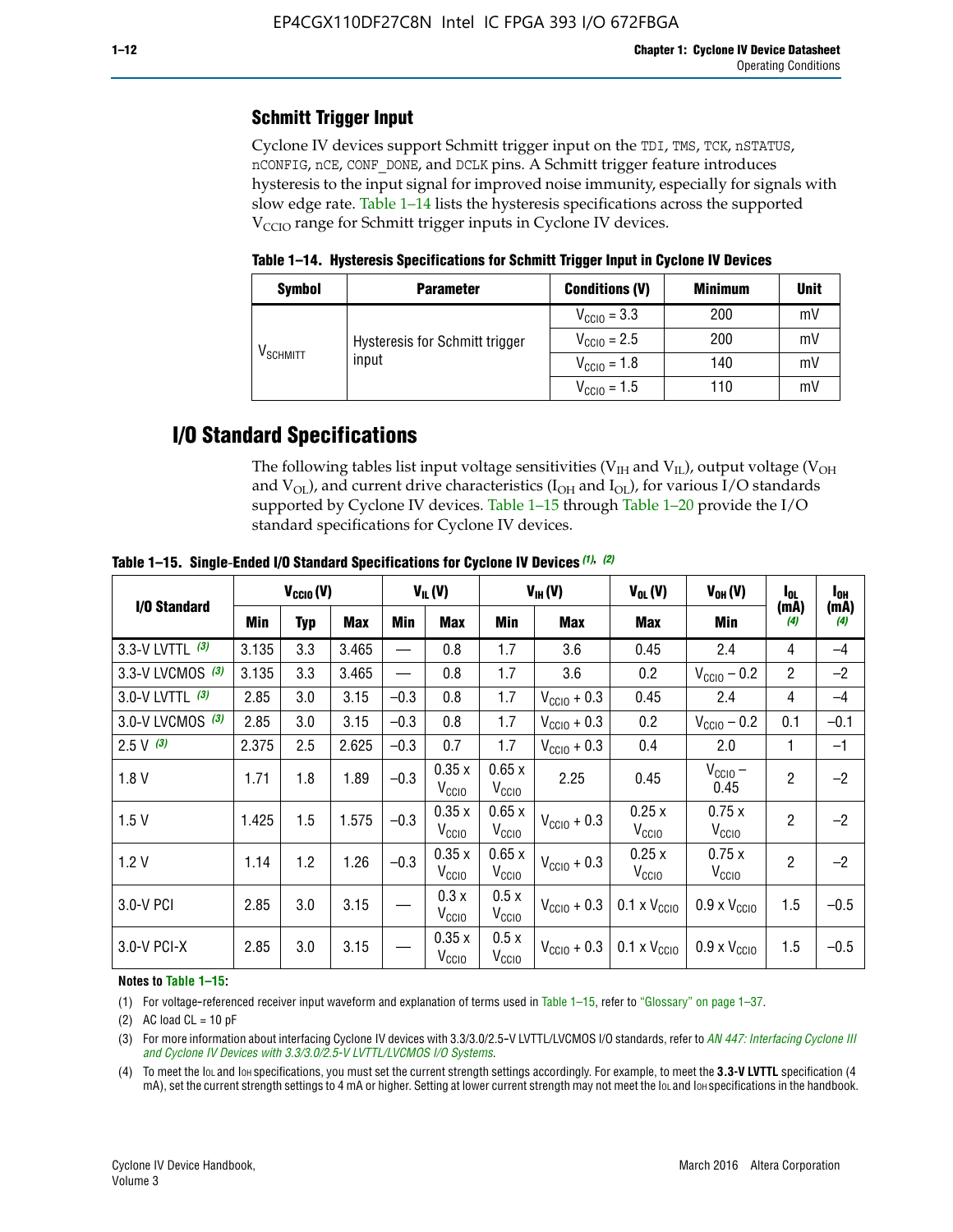| 1/0                           | $V_{\text{CC10}}(V)$            |     |       |                                                                        |                                                                      | $V_{TT}(V)^{(2)}$                                                      |                     |                           |                     |
|-------------------------------|---------------------------------|-----|-------|------------------------------------------------------------------------|----------------------------------------------------------------------|------------------------------------------------------------------------|---------------------|---------------------------|---------------------|
| <b>Standard</b>               | Min<br><b>Max</b><br><b>Typ</b> |     | Min   | <b>Typ</b>                                                             | Max                                                                  | Min                                                                    | <b>Typ</b>          | <b>Max</b>                |                     |
| SSTL-2<br>Class I, II         | 2.375                           | 2.5 | 2.625 | 1.19                                                                   | 1.25                                                                 | 1.31                                                                   | $V_{REF}$ –<br>0.04 | V <sub>REF</sub>          | $V_{REF}$ +<br>0.04 |
| SSTL-18<br>Class I, II        | 1.7                             | 1.8 | 1.9   | 0.833                                                                  | 0.9                                                                  | 0.969                                                                  | $V_{REF}$ –<br>0.04 | V <sub>REF</sub>          | $V_{REF}$ +<br>0.04 |
| HSTL-18<br>Class I, II        | 1.71                            | 1.8 | 1.89  | 0.85                                                                   | 0.9                                                                  | 0.95                                                                   | 0.85                | 0.9                       | 0.95                |
| <b>HSTL-15</b><br>Class I, II | 1.425                           | 1.5 | 1.575 | 0.71                                                                   | 0.75                                                                 | 0.79                                                                   | 0.71                | 0.75                      | 0.79                |
| HSTL-12<br>Class I, II        | 1.14                            | 1.2 | 1.26  | $0.48 \times V_{\text{CC10}}$ (3)<br>$0.47 \times V_{\text{CC10}}$ (4) | $0.5 \times V_{\text{CC10}}$ (3)<br>$0.5 \times V_{\text{CC10}}$ (4) | $0.52 \times V_{\text{CC10}}$ (3)<br>$0.53 \times V_{\text{CC10}}$ (4) |                     | 0.5x<br>V <sub>CCIO</sub> |                     |

|  |  |  |  | Table 1–16. Single-Ended SSTL and HSTL I/O Reference Voltage Specifications for Cyclone IV Devices (1) |
|--|--|--|--|--------------------------------------------------------------------------------------------------------|
|--|--|--|--|--------------------------------------------------------------------------------------------------------|

**Notes to Table 1–16:**

(1) For an explanation of terms used in Table 1–16, refer to "Glossary" on page 1–37.

(2)  $V_{TT}$  of the transmitting device must track  $V_{REF}$  of the receiving device.

(3) Value shown refers to DC input reference voltage,  $V_{REF(DC)}$ .

(4) Value shown refers to AC input reference voltage,  $V_{REF(AC)}$ .

|  |  |  |  |  | Table 1–17.  Single-Ended SSTL and HSTL I/O Standards Signal Specifications for Cyclone IV Devices |
|--|--|--|--|--|----------------------------------------------------------------------------------------------------|
|--|--|--|--|--|----------------------------------------------------------------------------------------------------|

| I/O                        |            | $V_{IL(DC)}(V)$      |                                       | $V_{IH(DC)}(V)$       |         | $V_{IL(AC)}(V)$     |                     | $V_{IH(AC)}(V)$      | $V_{OL}(V)$                        | $V_{OH} (V)$                       | $I_{0L}$ | $I_{0H}$ |
|----------------------------|------------|----------------------|---------------------------------------|-----------------------|---------|---------------------|---------------------|----------------------|------------------------------------|------------------------------------|----------|----------|
| <b>Standard</b>            | <b>Min</b> | <b>Max</b>           | Min                                   | <b>Max</b>            | Min     | <b>Max</b>          | Min                 | <b>Max</b>           | <b>Max</b>                         | Min                                | (mA)     | (mA)     |
| SSTL-2<br>Class I          |            | $V_{REF}$ –<br>0.18  | $V_{REF} +$<br>0.18                   |                       |         | $V_{REF}$ –<br>0.35 | $V_{REF} +$<br>0.35 |                      | $V_{TT}$ –<br>0.57                 | $V_{TT}$ +<br>0.57                 | 8.1      | $-8.1$   |
| SSTL-2<br>Class II         |            | $V_{REF}$ –<br>0.18  | $V_{REF} +$<br>0.18                   |                       |         | $V_{REF}$ –<br>0.35 | $V_{REF} +$<br>0.35 |                      | $V_{TT}$ –<br>0.76                 | $V_{TT}$ +<br>0.76                 | 16.4     | $-16.4$  |
| SSTL-18<br>Class I         |            | $V_{REF}$ –<br>0.125 | $V_{REF}$ +<br>0.125                  |                       |         | $V_{REF}$ –<br>0.25 | $V_{REF}$ +<br>0.25 |                      | $V_{TT}$ –<br>0.475                | $V_{TT}$ +<br>0.475                | 6.7      | $-6.7$   |
| <b>SSTL-18</b><br>Class II |            | $V_{REF}$ –<br>0.125 | $V_{REF}$ +<br>0.125                  |                       |         | $V_{REF}$ –<br>0.25 | $V_{REF}$ +<br>0.25 |                      | 0.28                               | $V_{\text{CCIO}}-$<br>0.28         | 13.4     | $-13.4$  |
| HSTL-18<br>Class I         |            | $V_{REF}$ –<br>0.1   | $V_{REF}$ +<br>0.1                    |                       |         | $V_{REF}$ –<br>0.2  | $V_{REF}$ +<br>0.2  |                      | 0.4                                | $V_{CCIO}$ –<br>0.4                | 8        | $-8$     |
| HSTL-18<br>Class II        |            | $V_{REF}$ –<br>0.1   | $V_{REF}$ +<br>0.1                    |                       |         | $V_{REF}$ –<br>0.2  | $V_{REF}$ +<br>0.2  |                      | 0.4                                | $V_{CC10} -$<br>0.4                | 16       | $-16$    |
| HSTL-15<br>Class I         |            | $V_{REF}$ –<br>0.1   | $V_{REF}$ +<br>0.1                    |                       |         | $V_{REF}$ –<br>0.2  | $V_{REF}$ +<br>0.2  |                      | 0.4                                | $V_{CCIO}$ –<br>0.4                | 8        | $-8$     |
| HSTL-15<br>Class II        |            | $V_{REF}$ –<br>0.1   | $V_{REF} +$<br>0.1                    |                       |         | $V_{REF}-$<br>0.2   | $V_{REF}$ +<br>0.2  |                      | 0.4                                | $V_{\text{CC1O}} -$<br>0.4         | 16       | $-16$    |
| <b>HSTL-12</b><br>Class I  | $-0.15$    | $V_{REF}-$<br>0.08   | $V_{REF} +$<br>0.08                   | $V_{\rm CClO} + 0.15$ | $-0.24$ | $V_{REF}$ –<br>0.15 | $V_{REF} +$<br>0.15 | $V_{CCIO}$ +<br>0.24 | $0.25 \times$<br>$V_{\rm CClO}$    | $0.75 \times$<br>V <sub>CClO</sub> | 8        | $-8$     |
| <b>HSTL-12</b><br>Class II | $-0.15$    | $V_{REF}$ –<br>0.08  | $\mathsf{V}_{\mathsf{REF}}$ +<br>0.08 | $V_{CGI0} + 0.15$     | $-0.24$ | $V_{REF}$ –<br>0.15 | $V_{REF} +$<br>0.15 | $V_{CC10}$ +<br>0.24 | $0.25 \times$<br>V <sub>CCIO</sub> | $0.75 \times$<br>V <sub>CCIO</sub> | 14       | $-14$    |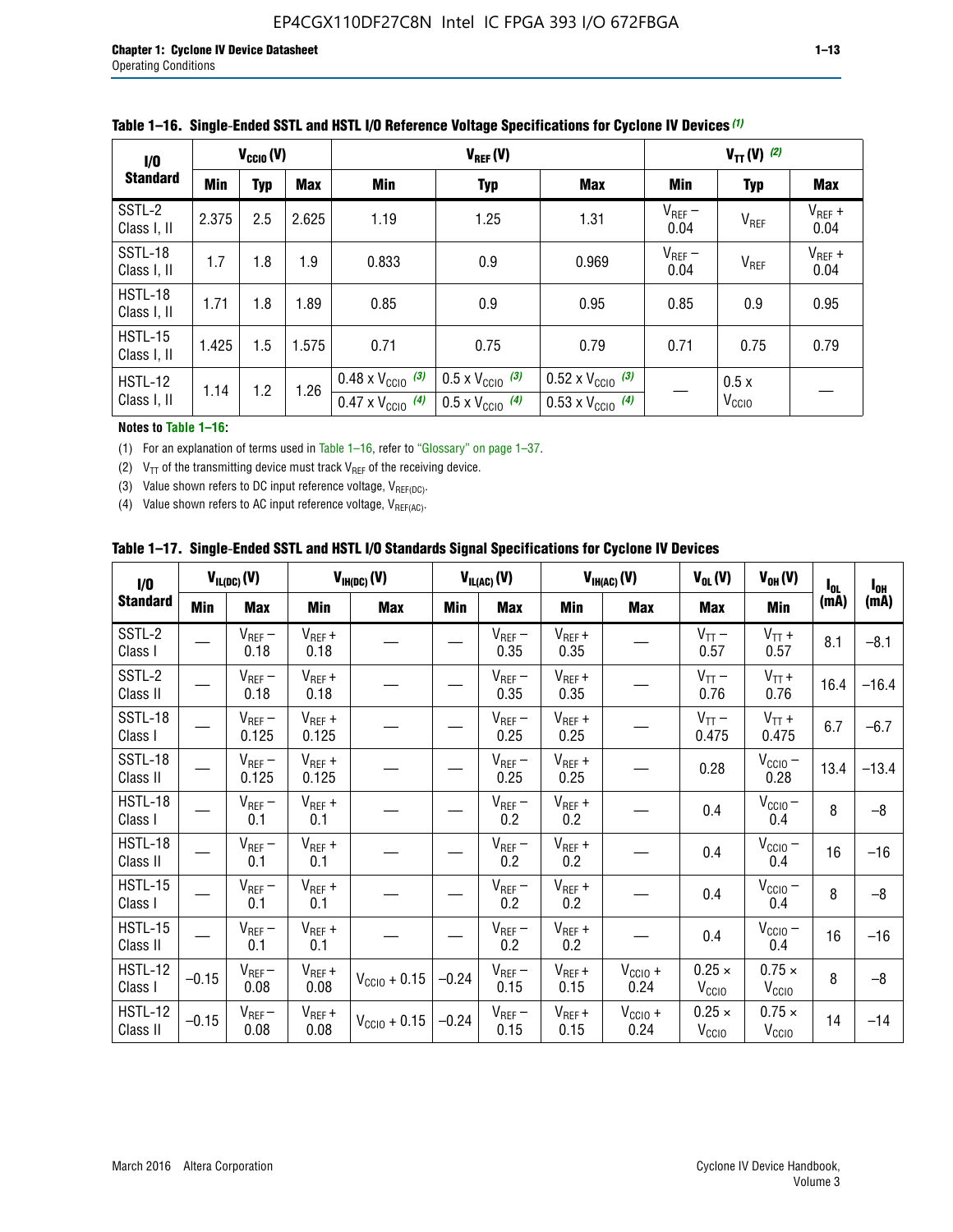**f For more information about receiver input and transmitter output waveforms, and for** other differential I/O standards, refer to the *[I/O Features in Cyclone IV Devices](http://www.altera.com/literature/hb/cyclone-iv/cyiv-51006.pdf)* chapter*.*

**Table 1–18. Differential SSTL I/O Standard Specifications for Cyclone IV Devices** *(1)*

| I/O Standard           |       | $V_{\text{CCIO}}(V)$ |            |      | $V_{\text{Swing(DC)}}(V)$ |                           | $V_{X(AC)}(V)$ |                                 |            | $V_{\text{Swing}(AC)}$<br>(V) |                                | $V_{OX(AC)}(V)$ |                                 |
|------------------------|-------|----------------------|------------|------|---------------------------|---------------------------|----------------|---------------------------------|------------|-------------------------------|--------------------------------|-----------------|---------------------------------|
|                        | Min   | Typ                  | <b>Max</b> | Min  | <b>Max</b>                | <b>Min</b>                | <b>Typ</b>     | <b>Max</b>                      | <b>Min</b> | <b>Max</b>                    | Min                            | <b>Typ</b>      | <b>Max</b>                      |
| SSTL-2<br>Class I, II  | 2.375 | 2.5                  | 2.625      | 0.36 | V <sub>CCIO</sub>         | $V_{\text{CC10}}/2 - 0.2$ |                | $V_{\text{CC10}}/2$<br>$+0.2$   | 0.7        | $V_{\rm CCI}$                 | $V_{\text{CC10}}/2 -$<br>0.125 |                 | $V_{\text{CC10}}/2$<br>$+0.125$ |
| SSTL-18<br>Class I, II | 1.7   | .8                   | .90        | 0.25 | V <sub>CCIO</sub>         | $V_{CClO}/2 -$<br>0.175   |                | $V_{\text{CC10}}/2$<br>$+0.175$ | 0.5        | $V_{\rm CCI}$                 | $V_{\text{CC10}}/2 -$<br>0.125 |                 | $V_{\text{CC10}}/2$<br>$+0.125$ |

#### **Note to Table 1–18:**

(1) Differential SSTL requires a  $V_{REF}$  input.

**Table 1–19. Differential HSTL I/O Standard Specifications for Cyclone IV Devices** *(1)*

|                               |       | $V_{CClO}(V)$ |            |         | $V_{\text{DIF(DC)}}(V)$ |                               | $V_{X(AC)}(V)$ |                            |                            | $V_{CM(DC)}(V)$ |                            |         | $V_{\text{DIF(AC)}}(V)$    |
|-------------------------------|-------|---------------|------------|---------|-------------------------|-------------------------------|----------------|----------------------------|----------------------------|-----------------|----------------------------|---------|----------------------------|
| I/O Standard                  | Min   | Typ           | <b>Max</b> | Min     | <b>Max</b>              | Min                           | <b>Typ</b>     | <b>Max</b>                 | Min                        | <b>Typ</b>      | <b>Max</b>                 | Mi<br>n | <b>Max</b>                 |
| HSTL-18<br>Class I, II        | 1.71  | 1.8           | .89        | 0.2     |                         | 0.85                          |                | 0.95                       | 0.85                       |                 | 0.95                       | 0.4     |                            |
| <b>HSTL-15</b><br>Class I, II | 1.425 | 1.5           | .575       | $0.2\,$ |                         | 0.71                          |                | 0.79                       | 0.71                       |                 | 0.79                       | 0.4     |                            |
| <b>HSTL-12</b><br>Class I, II | 1.14  | 1.2           | 1.26       | 0.16    | V <sub>CCIO</sub>       | $0.48 \times V_{\text{CC10}}$ |                | 0.52x<br>V <sub>CCIO</sub> | 0.48x<br>V <sub>CCIO</sub> |                 | 0.52x<br>V <sub>CCIO</sub> | 0.3     | 0.48x<br>V <sub>CCIO</sub> |

#### **Note to Table 1–19:**

(1) Differential HSTL requires a  $V_{REF}$  input.

**Table 1–20. Differential I/O Standard Specifications for Cyclone IV Devices** *(1)* **(Part 1 of 2)**

| I/O Standard                            |       | $V_{CCl0} (V)$ |            |            | $V_{ID}$ (mV) |      | $V_{\text{lcm}}(V)^{(2)}$                           |            |     | $V_{0D}$ (mV) $(3)$ |     |       | $V_{0S} (V)^{(3)}$ |       |
|-----------------------------------------|-------|----------------|------------|------------|---------------|------|-----------------------------------------------------|------------|-----|---------------------|-----|-------|--------------------|-------|
|                                         | Min   | Typ            | <b>Max</b> | <b>Min</b> | <b>Max</b>    | Min  | <b>Condition</b>                                    | <b>Max</b> | Min | Typ                 | Max | Min   | <b>Typ</b>         | Max   |
|                                         |       |                |            |            |               | 0.05 | $D_{MAX} \leq 500$ Mbps                             | 1.80       |     |                     |     |       |                    |       |
| <b>LVPECL</b><br>(Row I/Os)<br>(6)      | 2.375 | 2.5            | 2.625      | 100        |               | 0.55 | 500 Mbps $\leq$ D <sub>MAX</sub><br>$\leq$ 700 Mbps | 1.80       |     |                     |     |       |                    |       |
|                                         |       |                |            |            |               | 1.05 | $D_{MAX}$ > 700 Mbps                                | 1.55       |     |                     |     |       |                    |       |
|                                         |       |                |            |            |               | 0.05 | $D_{MAX} \leq 500$ Mbps                             | 1.80       |     |                     |     |       |                    |       |
| <b>LVPECL</b><br>(Column<br>$1/Os)$ (6) | 2.375 | 2.5            | 2.625      | 100        |               | 0.55 | 500 Mbps $\leq D_{MAX}$<br>$\leq$ 700 Mbps          | 1.80       |     |                     |     |       |                    |       |
|                                         |       |                |            |            |               | 1.05 | $D_{MAX}$ > 700 Mbps                                | 1.55       |     |                     |     |       |                    |       |
|                                         |       |                |            |            |               | 0.05 | $D_{MAX} \leq 500$ Mbps                             | 1.80       |     |                     |     |       |                    |       |
| LVDS (Row<br>I/Os)                      | 2.375 | 2.5            | 2.625      | 100        |               | 0.55 | 500 Mbps $\leq D_{MAX}$<br>$\leq 700$ Mbps          | 1.80       | 247 |                     | 600 | 1.125 | 1.25               | 1.375 |
|                                         |       |                |            |            |               | 1.05 | $D_{MAX}$ > 700 Mbps                                | 1.55       |     |                     |     |       |                    |       |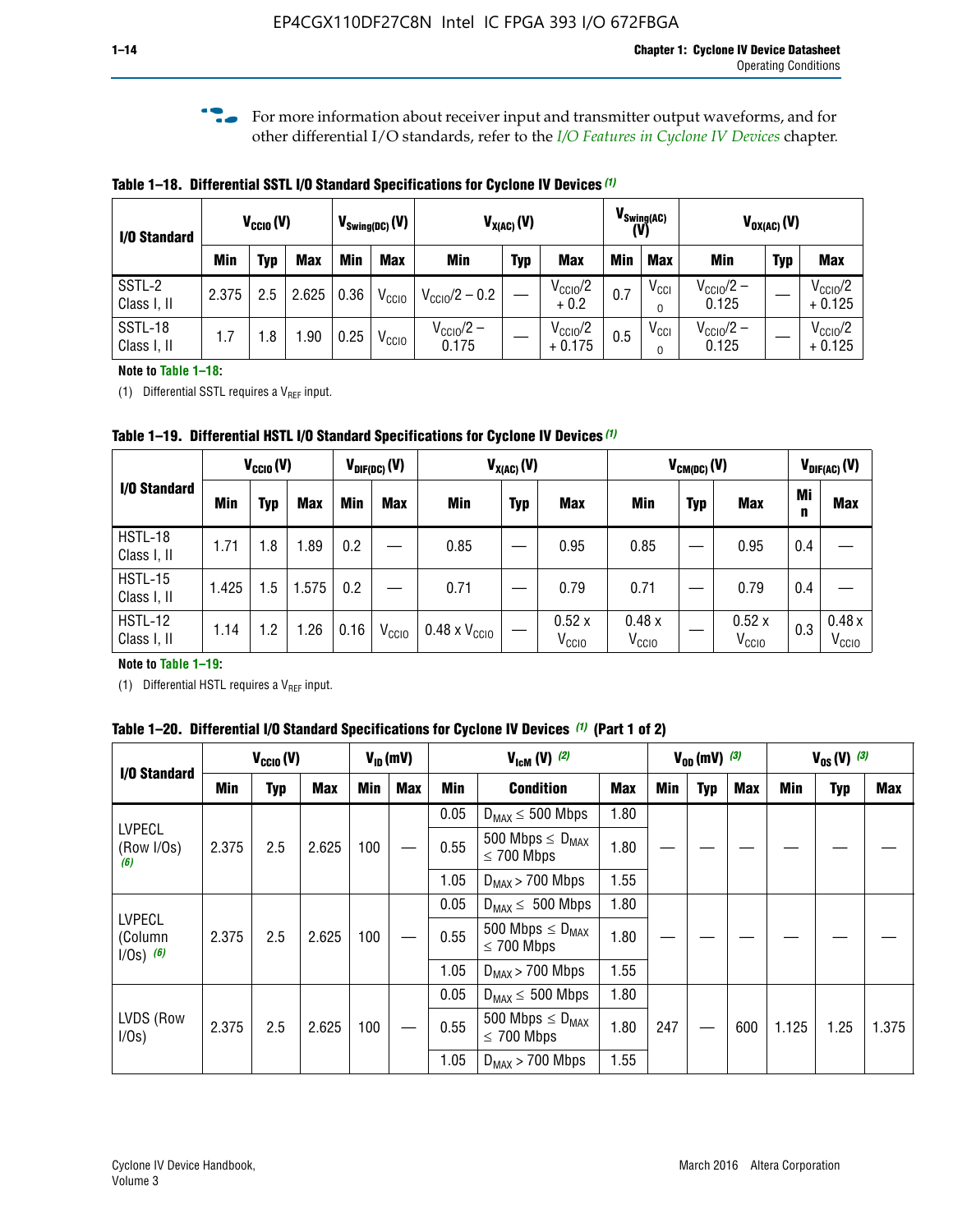#### EP4CGX110DF27C8N Intel IC FPGA 393 I/O 672FBGA

|                                          |            | $V_{\text{CCIO}}(V)$ |            |     | $V_{ID}(mV)$ |            | $V_{\text{ICM}}(V)$ (2)                    |            |     | $V_{OD}$ (mV) $(3)$ |            |            | $V_{0S} (V)$ (3) |            |
|------------------------------------------|------------|----------------------|------------|-----|--------------|------------|--------------------------------------------|------------|-----|---------------------|------------|------------|------------------|------------|
| I/O Standard                             |            |                      |            |     |              |            |                                            |            |     |                     |            |            |                  |            |
|                                          | <b>Min</b> | <b>Typ</b>           | <b>Max</b> | Min | <b>Max</b>   | <b>Min</b> | <b>Condition</b>                           | <b>Max</b> | Min | <b>Typ</b>          | <b>Max</b> | <b>Min</b> | <b>Typ</b>       | <b>Max</b> |
| <b>LVDS</b>                              |            |                      |            |     |              | 0.05       | $D_{MAX} \leq 500$ Mbps                    | 1.80       |     |                     |            |            |                  |            |
| (Column<br>I/Os)                         | 2.375      | 2.5                  | 2.625      | 100 |              | 0.55       | 500 Mbps $\leq D_{MAX}$<br>$\leq 700$ Mbps | 1.80       | 247 |                     | 600        | 1.125      | 1.25             | 1.375      |
|                                          |            |                      |            |     |              | 1.05       | $D_{MAX}$ > 700 Mbps                       | 1.55       |     |                     |            |            |                  |            |
| <b>BLVDS (Row</b><br>$I/Os)$ (4)         | 2.375      | 2.5                  | 2.625      | 100 |              |            |                                            |            |     |                     |            |            |                  |            |
| <b>BLVDS</b><br>(Column<br>$1/0s)$ (4)   | 2.375      | 2.5                  | 2.625      | 100 |              |            |                                            |            |     |                     |            |            |                  |            |
| mini-LVDS<br>(Row I/Os)<br>(5)           | 2.375      | 2.5                  | 2.625      |     |              |            |                                            |            | 300 |                     | 600        | 1.0        | 1.2              | 1.4        |
| mini-LVDS<br>(Column<br>$1/Os)$ (5)      | 2.375      | 2.5                  | 2.625      |     |              |            |                                            |            | 300 |                     | 600        | 1.0        | 1.2              | 1.4        |
| RSDS <sup>®</sup> (Row<br>$1/0s$ ) $(5)$ | 2.375      | 2.5                  | 2.625      |     |              |            |                                            |            | 100 | 200                 | 600        | 0.5        | 1.2              | 1.5        |
| <b>RSDS</b><br>(Column<br>$1/Os)$ (5)    | 2.375      | 2.5                  | 2.625      |     |              |            |                                            |            | 100 | 200                 | 600        | 0.5        | 1.2              | 1.5        |
| PPDS (Row<br>$1/0s)$ (5)                 | 2.375      | 2.5                  | 2.625      |     |              |            |                                            |            | 100 | 200                 | 600        | 0.5        | 1.2              | 1.4        |
| <b>PPDS</b><br>(Column<br>$1/0s)$ (5)    | 2.375      | 2.5                  | 2.625      |     |              |            |                                            |            | 100 | 200                 | 600        | 0.5        | 1.2              | 1.4        |

#### **Table 1–20. Differential I/O Standard Specifications for Cyclone IV Devices** *(1)* **(Part 2 of 2)**

#### **Notes to Table 1–20:**

(1) For an explanation of terms used in Table 1–20, refer to "Glossary" on page 1–37.

(2)  $V_{IN}$  range: 0  $V \le V_{IN} \le 1.85$  V.

(3) R<sub>L</sub> range:  $90 \le R_L \le 110 \Omega$ .

(4) There are no fixed  $V_{IN}$ ,  $V_{OD}$ , and  $V_{OS}$  specifications for BLVDS. They depend on the system topology.

(5) The Mini-LVDS, RSDS, and PPDS standards are only supported at the output pins.

(6) The LVPECL I/O standard is only supported on dedicated clock input pins. This I/O standard is not supported for output pins.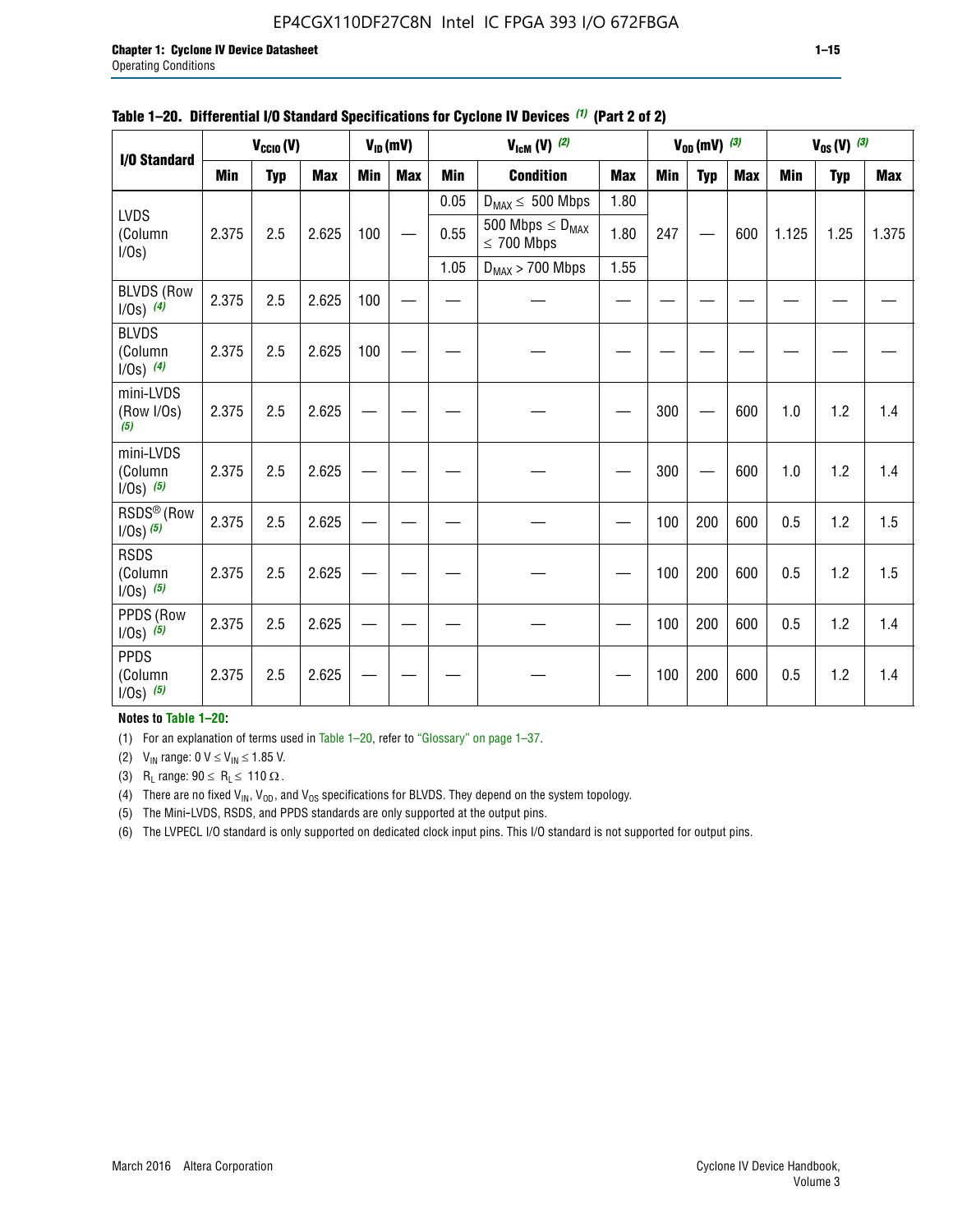# **Power Consumption**

Use the following methods to estimate power for a design:

- the Excel-based EPE
- the Quartus® II PowerPlay power analyzer feature

The interactive Excel-based EPE is used prior to designing the device to get a magnitude estimate of the device power. The Quartus II PowerPlay power analyzer provides better quality estimates based on the specifics of the design after place-and-route is complete. The PowerPlay power analyzer can apply a combination of user-entered, simulation-derived, and estimated signal activities that, combined with detailed circuit models, can yield very accurate power estimates.

f For more information about power estimation tools, refer to the *[Early Power Estimator](http://www.altera.com/literature/ug/ug_epe.pdf
)  [User Guide](http://www.altera.com/literature/ug/ug_epe.pdf
)* and the *[PowerPlay Power Analysis](http://www.altera.com/literature/hb/qts/qts_qii53013.pdf)* chapter in volume 3 of the *Quartus II Handboo*k.

# **Switching Characteristics**

This section provides performance characteristics of Cyclone IV core and periphery blocks for commercial grade devices.

These characteristics can be designated as Preliminary or Final.

- Preliminary characteristics are created using simulation results, process data, and other known parameters. The upper-right hand corner of these tables show the designation as "Preliminary".
- Final numbers are based on actual silicon characterization and testing. The numbers reflect the actual performance of the device under worst-case silicon process, voltage, and junction temperature conditions. There are no designations on finalized tables.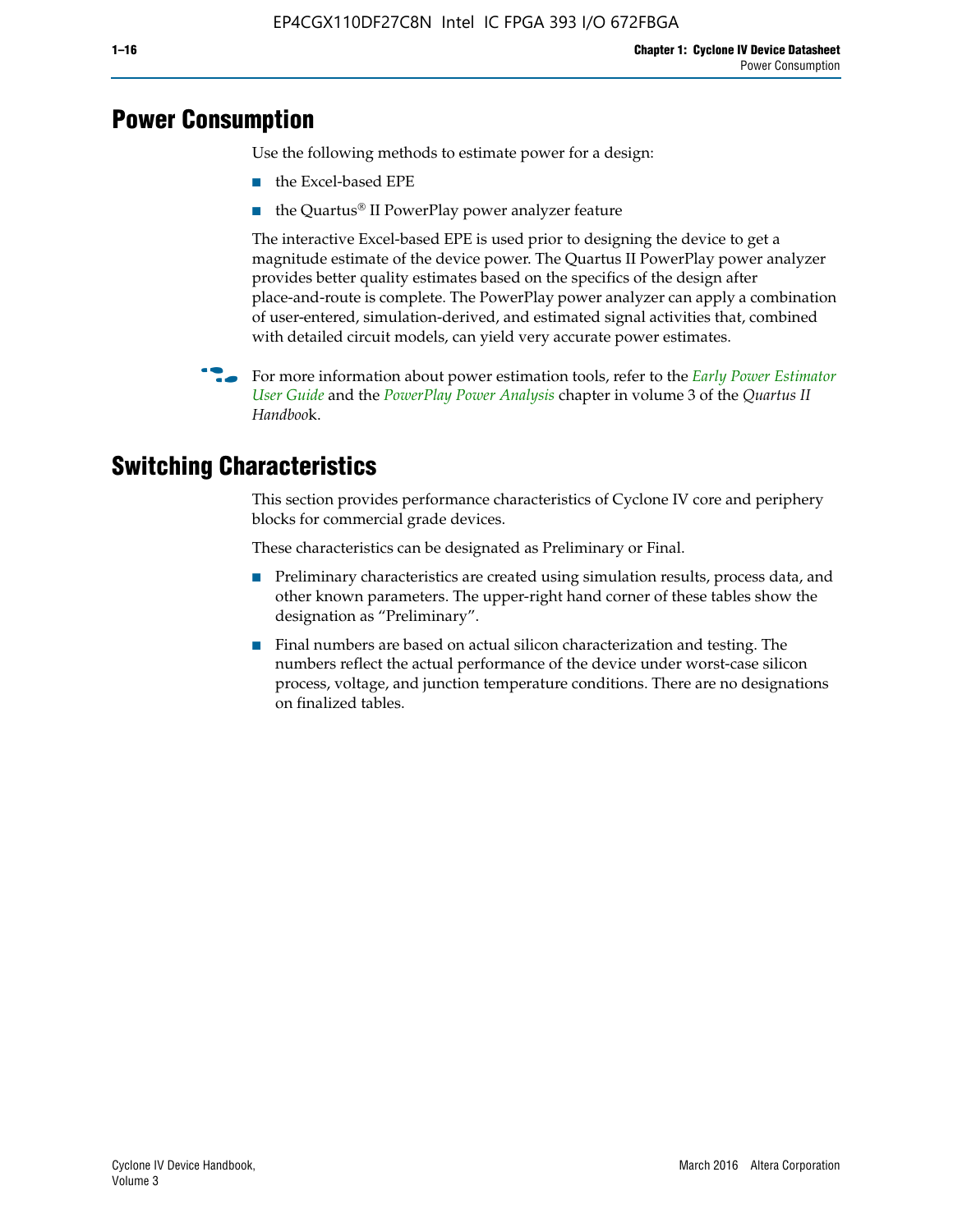# **Transceiver Performance Specifications**

Table 1–21 lists the Cyclone IV GX transceiver specifications.

|  |  |  |  | Table 1-21. Transceiver Specification for Cyclone IV GX Devices (Part 1 of 4) |  |
|--|--|--|--|-------------------------------------------------------------------------------|--|
|--|--|--|--|-------------------------------------------------------------------------------|--|

| Symbol/                                                   | C <sub>6</sub><br>C7, I7<br><b>Conditions</b><br><b>Min</b><br><b>Min</b><br><b>Typ</b><br><b>Max</b><br><b>Typ</b><br><b>Max</b> |                     |                            |                                                                     | C <sub>8</sub>      |                            |                |                     |                            |                |             |
|-----------------------------------------------------------|-----------------------------------------------------------------------------------------------------------------------------------|---------------------|----------------------------|---------------------------------------------------------------------|---------------------|----------------------------|----------------|---------------------|----------------------------|----------------|-------------|
| <b>Description</b>                                        |                                                                                                                                   |                     |                            |                                                                     |                     |                            |                | <b>Min</b>          | <b>Typ</b>                 | <b>Max</b>     | <b>Unit</b> |
| <b>Reference Clock</b>                                    |                                                                                                                                   |                     |                            |                                                                     |                     |                            |                |                     |                            |                |             |
| Supported I/O<br><b>Standards</b>                         |                                                                                                                                   |                     |                            | 1.2 V PCML, 1.5 V PCML, 3.3 V PCML, Differential LVPECL, LVDS, HCSL |                     |                            |                |                     |                            |                |             |
| Input frequency<br>from REFCLK input<br>pins              |                                                                                                                                   | 50                  |                            | 156.25                                                              | 50                  |                            | 156.25         | 50                  | $\overline{\phantom{0}}$   | 156.25         | <b>MHz</b>  |
| Spread-spectrum<br>modulating clock<br>frequency          | Physical interface<br>for PCI Express<br>(PIPE) mode                                                                              | 30                  |                            | 33                                                                  | 30                  |                            | 33             | 30                  |                            | 33             | kHz         |
| Spread-spectrum<br>downspread                             | PIPE mode                                                                                                                         |                     | 0 <sub>to</sub><br>$-0.5%$ |                                                                     |                     | 0 <sub>to</sub><br>$-0.5%$ |                |                     | 0 <sub>to</sub><br>$-0.5%$ |                |             |
| Peak-to-peak<br>differential input<br>voltage             |                                                                                                                                   | 0.1                 |                            | 1.6                                                                 | 0.1                 |                            | 1.6            | 0.1                 |                            | 1.6            | $\vee$      |
| V <sub>ICM</sub> (AC coupled)                             |                                                                                                                                   |                     | $1100 \pm 5\%$             |                                                                     |                     | $1100 \pm 5\%$             |                |                     | $1100 \pm 5\%$             |                | mV          |
| $V_{ICM}$ (DC coupled)                                    | HCSL I/O<br>standard for PCIe<br>reference clock                                                                                  | 250                 |                            | 550                                                                 | 250                 |                            | 550            | 250                 |                            | 550            | mV          |
| <b>Transmitter REFCLK</b><br>Phase Noise (1)              | Frequency offset                                                                                                                  |                     |                            | $-123$                                                              |                     |                            | $-123$         |                     |                            | $-123$         | dBc/Hz      |
| <b>Transmitter REFCLK</b><br>Total Jitter (1)             | $= 1$ MHz $- 8$ MHZ                                                                                                               |                     |                            | 42.3                                                                |                     |                            | 42.3           |                     |                            | 42.3           | ps          |
| $\mathsf{R}_{\mathsf{ref}}$                               |                                                                                                                                   |                     | 2000<br>± 1%               |                                                                     |                     | 2000<br>± 1%               |                |                     | 2000<br>± 1%               |                | Ω           |
| <b>Transceiver Clock</b>                                  |                                                                                                                                   |                     |                            |                                                                     |                     |                            |                |                     |                            |                |             |
| cal blk clk clock<br>frequency                            |                                                                                                                                   | 10                  |                            | 125                                                                 | 10                  |                            | 125            | 10                  |                            | 125            | <b>MHz</b>  |
| fixedclk Clock<br>frequency                               | <b>PCIe Receiver</b><br>Detect                                                                                                    |                     | 125                        |                                                                     |                     | 125                        |                |                     | 125                        |                | <b>MHz</b>  |
| reconfig clk<br>clock frequency                           | Dynamic<br>reconfiguration<br>clock frequency                                                                                     | 2.5/<br>37.5<br>(2) |                            | 50                                                                  | 2.5/<br>37.5<br>(2) |                            | 50             | 2.5/<br>37.5<br>(2) |                            | 50             | <b>MHz</b>  |
| Delta time between<br>reconfig clk                        |                                                                                                                                   |                     |                            | $\overline{2}$                                                      |                     |                            | $\overline{2}$ |                     |                            | $\overline{2}$ | ms          |
| Transceiver block<br>minimum<br>power-down pulse<br>width |                                                                                                                                   |                     | $\mathbf{1}$               |                                                                     |                     | 1                          |                |                     | $\mathbf{1}$               |                | $\mu s$     |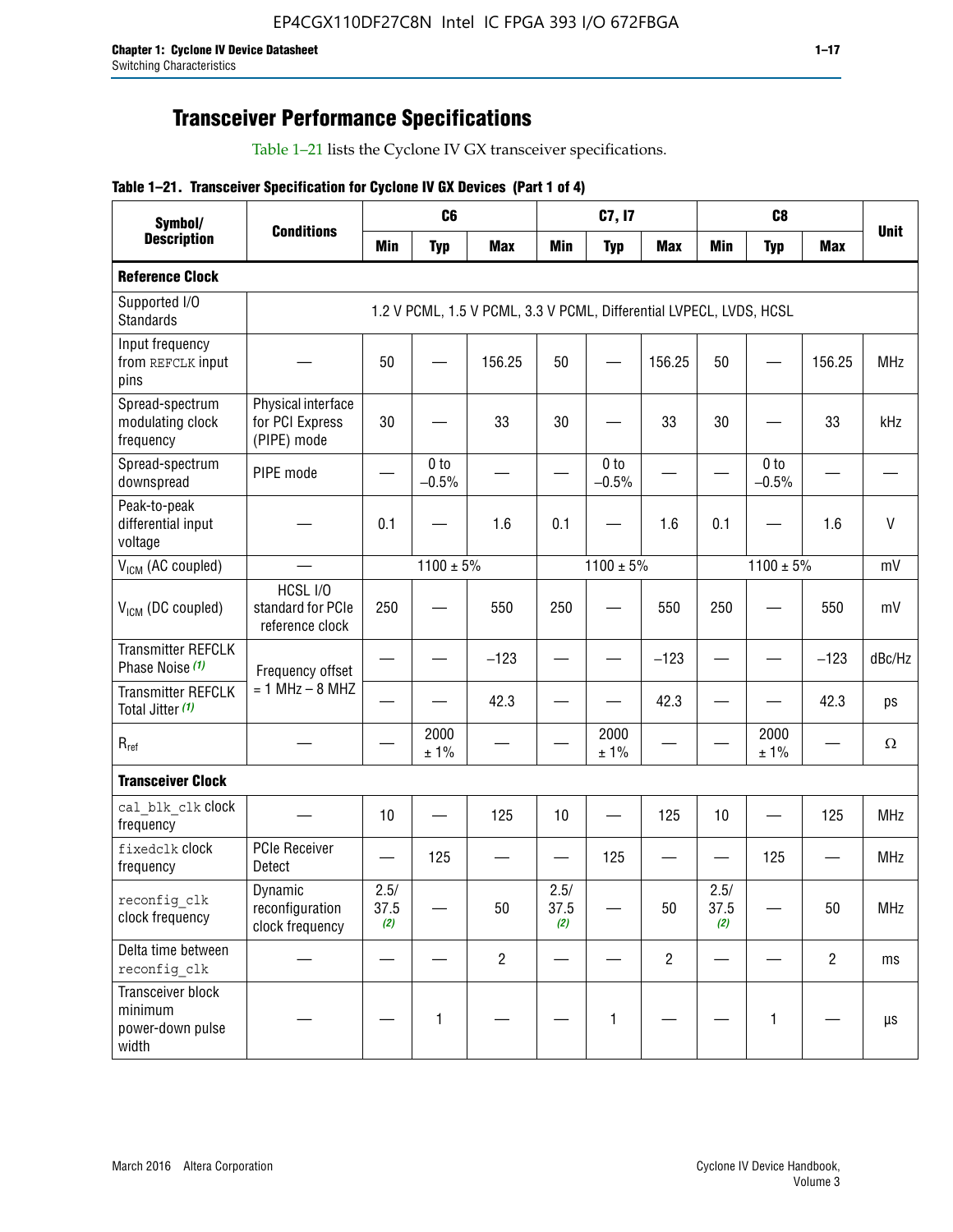| Symbol/                                                                                        |                                                                           |                          | C <sub>6</sub>           |                                 |                          | C7, I7                             |                                     |            | C <sub>8</sub>   |                                                |              |
|------------------------------------------------------------------------------------------------|---------------------------------------------------------------------------|--------------------------|--------------------------|---------------------------------|--------------------------|------------------------------------|-------------------------------------|------------|------------------|------------------------------------------------|--------------|
| <b>Description</b>                                                                             | <b>Conditions</b>                                                         | <b>Min</b>               | <b>Typ</b>               | <b>Max</b>                      | <b>Min</b>               | <b>Typ</b>                         | <b>Max</b>                          | <b>Min</b> | <b>Typ</b>       | <b>Max</b>                                     | <b>Unit</b>  |
| <b>Receiver</b>                                                                                |                                                                           |                          |                          |                                 |                          |                                    |                                     |            |                  |                                                |              |
| Supported I/O<br>Standards                                                                     | 1.4 V PCML,<br>1.5 V PCML,<br>2.5 V PCML,<br>LVPECL, LVDS                 |                          |                          |                                 |                          |                                    |                                     |            |                  |                                                |              |
| Data rate (F324 and<br>smaller package) (15)                                                   |                                                                           | 600                      |                          | 2500                            | 600                      |                                    | 2500                                | 600        |                  | 2500                                           | <b>Mbps</b>  |
| Data rate (F484 and<br>larger package) (15)                                                    |                                                                           | 600                      |                          | 3125                            | 600                      |                                    | 3125                                | 600        |                  | 2500                                           | <b>Mbps</b>  |
| Absolute V <sub>MAX</sub> for a<br>receiver pin $(3)$                                          |                                                                           |                          |                          | 1.6                             |                          |                                    | 1.6                                 |            |                  | 1.6                                            | $\mathsf{V}$ |
| Operational V <sub>MAX</sub> for<br>a receiver pin                                             |                                                                           |                          |                          | 1.5                             |                          |                                    | 1.5                                 |            |                  | 1.5                                            | V            |
| Absolute V <sub>MIN</sub> for a<br>receiver pin                                                |                                                                           | $-0.4$                   |                          |                                 | $-0.4$                   |                                    |                                     | $-0.4$     |                  |                                                | $\mathsf{V}$ |
| Peak-to-peak<br>differential input<br>voltage V <sub>ID</sub> (diff p-p)                       | $V_{ICM} = 0.82 V$<br>setting, Data Rate<br>$= 600$ Mbps to<br>3.125 Gbps | 0.1                      |                          | 2.7                             | 0.1                      |                                    | 2.7                                 | 0.1        |                  | 2.7                                            | $\mathsf{V}$ |
| <b>V<sub>ICM</sub></b>                                                                         | $V_{IGM} = 0.82 V$<br>setting                                             |                          | $820 \pm$<br>10%         |                                 |                          | 820 $\pm$<br>10%                   |                                     |            | $820 \pm$<br>10% |                                                | mV           |
| Differential on-chip                                                                           | 100 $-\Omega$ setting                                                     |                          | 100                      |                                 |                          | 100                                |                                     |            | 100              | $\overline{\phantom{0}}$                       | $\Omega$     |
| termination resistors                                                                          | 150 $-\Omega$ setting                                                     |                          | 150                      |                                 |                          | 150                                |                                     |            | 150              |                                                | $\Omega$     |
| Differential and<br>common mode<br>return loss                                                 | PIPE, Serial<br>Rapid I/O SR,<br>SATA, CPRI LV,<br>SDI, XAUI              |                          |                          |                                 |                          | Compliant                          |                                     |            |                  |                                                |              |
| Programmable ppm<br>detector $(4)$                                                             |                                                                           |                          |                          |                                 |                          | ± 62.5, 100, 125, 200,<br>250, 300 |                                     |            |                  |                                                | ppm          |
| Clock data recovery<br>(CDR) ppm<br>tolerance (without<br>spread-spectrum<br>clocking enabled) |                                                                           |                          |                          | $±300$ (5),<br>±350<br>(6), (7) |                          |                                    | ±300<br>$(5)$ ,<br>±350<br>(6), (7) |            |                  | ±300<br>$(5)$ <sub>,</sub><br>±350<br>(6), (7) | ppm          |
| CDR ppm tolerance<br>(with synchronous<br>spread-spectrum<br>clocking enabled) (8)             |                                                                           |                          |                          | 350 to<br>$-5350$<br>(7), (9)   |                          |                                    | 350 to<br>$-5350$<br>(7), (9)       |            |                  | 350 to<br>$-5350$<br>(7), (9)                  | ppm          |
| Run length                                                                                     |                                                                           |                          | 80                       |                                 |                          | 80                                 |                                     |            | 80               |                                                | UI           |
|                                                                                                | No Equalization                                                           |                          |                          | 1.5                             |                          |                                    | 1.5                                 | e e        |                  | 1.5                                            | ${\sf dB}$   |
| Programmable                                                                                   | <b>Medium Low</b>                                                         |                          | —                        | 4.5                             |                          | $\overline{\phantom{0}}$           | 4.5                                 |            | $\qquad \qquad$  | 4.5                                            | dB           |
| equalization                                                                                   | Medium High                                                               | $\overline{\phantom{0}}$ |                          | $5.5\,$                         | $\overline{\phantom{0}}$ |                                    | 5.5                                 | —          | —                | 5.5                                            | dB           |
|                                                                                                | High                                                                      | $\overline{\phantom{0}}$ | $\overline{\phantom{0}}$ | $\overline{7}$                  | $\overline{\phantom{0}}$ |                                    | $\overline{7}$                      | —          |                  | $\overline{7}$                                 | dB           |

#### **Table 1–21. Transceiver Specification for Cyclone IV GX Devices (Part 2 of 4)**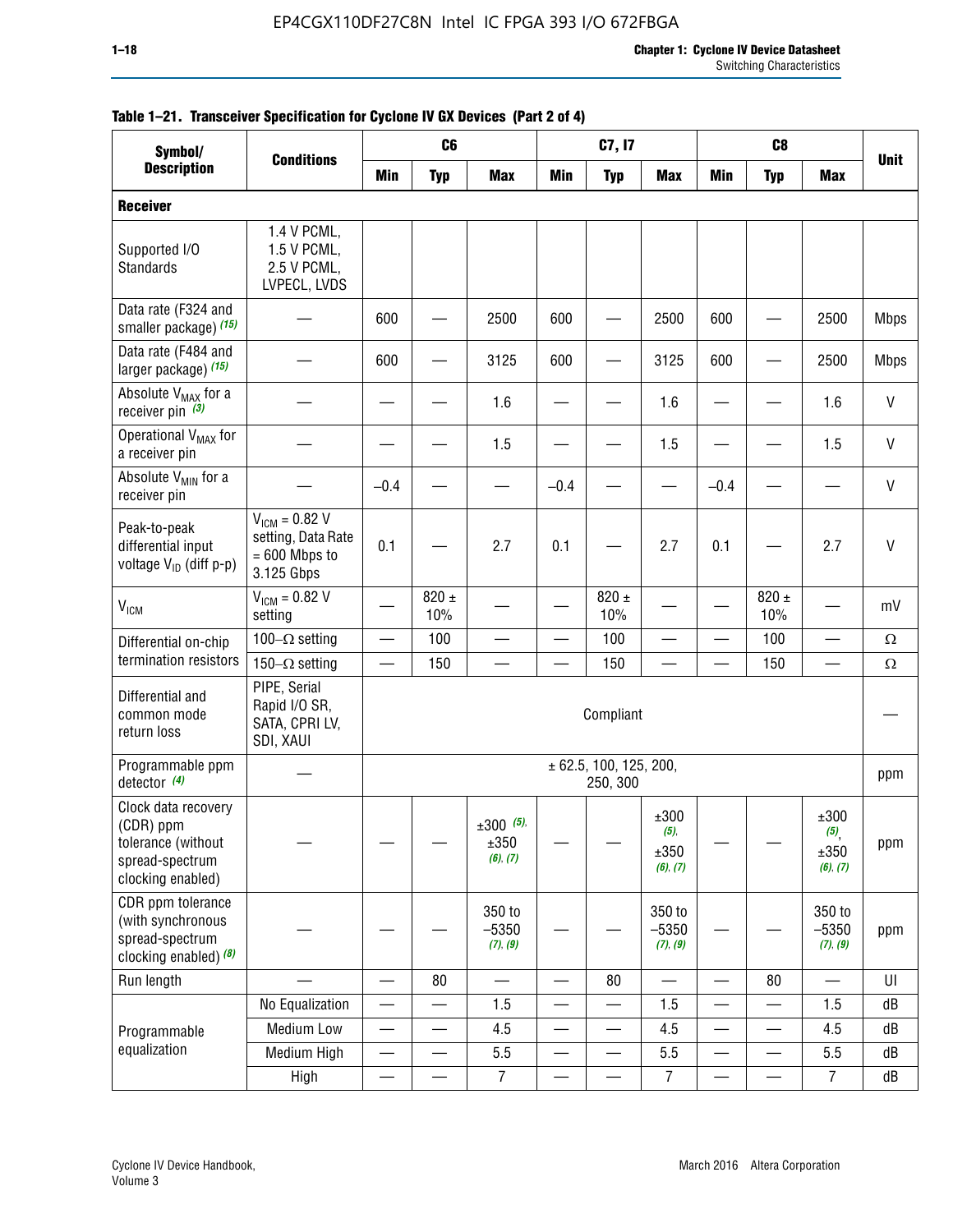| Symbol/                                                                 |                                                                     |            | C <sub>6</sub>           |                                |                          | C7, I7                   |            |                          | C <sub>8</sub> |            |                                |
|-------------------------------------------------------------------------|---------------------------------------------------------------------|------------|--------------------------|--------------------------------|--------------------------|--------------------------|------------|--------------------------|----------------|------------|--------------------------------|
| <b>Description</b>                                                      | <b>Conditions</b>                                                   | <b>Min</b> | <b>Typ</b>               | <b>Max</b>                     | <b>Min</b>               | <b>Typ</b>               | <b>Max</b> | <b>Min</b>               | <b>Typ</b>     | <b>Max</b> | <b>Unit</b>                    |
| Signal detect/loss<br>threshold                                         | PIPE mode                                                           | 65         |                          | 175                            | 65                       |                          | 175        | 65                       |                | 175        | mV                             |
| t <sub>LTR</sub> (10)                                                   |                                                                     |            | $\overline{\phantom{0}}$ | 75                             |                          |                          | 75         | $\overline{\phantom{0}}$ |                | 75         | μs                             |
| (11)<br>t <sub>LTR-LTD_Manual</sub>                                     | $\overline{\phantom{a}}$                                            | 15         |                          |                                | 15                       |                          |            | 15                       |                |            | μs                             |
| $t_{\text{LTD}}$ (12)                                                   |                                                                     | $\pmb{0}$  | 100                      | 4000                           | 0                        | 100                      | 4000       | 0                        | 100            | 4000       | ns                             |
| (13)<br>t <sub>LTD_Manual</sub>                                         | $\overline{\phantom{0}}$                                            |            | $\overline{\phantom{0}}$ | 4000                           |                          |                          | 4000       | $\overline{\phantom{0}}$ |                | 4000       | ns                             |
| t <sub>LTD_Auto</sub> (14)                                              |                                                                     |            | —                        | 4000                           | $\overline{\phantom{0}}$ | $\overline{\phantom{0}}$ | 4000       | $\overline{\phantom{0}}$ |                | 4000       | ns                             |
| Receiver buffer and<br>CDR offset<br>cancellation time<br>(per channel) |                                                                     |            |                          | 17000                          |                          |                          | 17000      |                          |                | 17000      | recon<br>fig_c<br>lk<br>cycles |
|                                                                         | DC Gain Setting =<br>0                                              |            | 0                        |                                |                          | 0                        |            |                          | 0              |            | dB                             |
| Programmable DC<br>gain                                                 | DC Gain Setting =<br>1                                              |            | 3                        |                                |                          | 3                        |            |                          | 3              |            | dB                             |
|                                                                         | DC Gain Setting $=$<br>2                                            |            | 6                        |                                |                          | 6                        |            |                          | 6              |            | dB                             |
| <b>Transmitter</b>                                                      |                                                                     |            |                          |                                |                          |                          |            |                          |                |            |                                |
| Supported I/O<br><b>Standards</b>                                       | 1.5 V PCML                                                          |            |                          |                                |                          |                          |            |                          |                |            |                                |
| Data rate (F324 and<br>smaller package)                                 |                                                                     | 600        |                          | 2500                           | 600                      |                          | 2500       | 600                      |                | 2500       | <b>Mbps</b>                    |
| Data rate (F484 and<br>larger package)                                  |                                                                     | 600        |                          | 3125                           | 600                      |                          | 3125       | 600                      |                | 2500       | <b>Mbps</b>                    |
| V <sub>OCM</sub>                                                        | 0.65 V setting                                                      |            | 650                      |                                |                          | 650                      |            |                          | 650            |            | mV                             |
| Differential on-chip                                                    | 100 $-\Omega$ setting                                               | —          | 100                      | $\qquad \qquad \longleftarrow$ |                          | 100                      |            | —                        | 100            | —          | $\Omega$                       |
| termination resistors                                                   | 150 $-\Omega$ setting                                               |            | 150                      |                                |                          | 150                      |            |                          | 150            |            | $\Omega$                       |
| Differential and<br>common mode<br>return loss                          | PIPE, CPRI LV,<br>Serial Rapid I/O<br>SR, SDI, XAUI,<br><b>SATA</b> |            |                          |                                |                          | Compliant                |            |                          |                |            |                                |
| Rise time                                                               | $\overline{\phantom{0}}$                                            | 50         |                          | 200                            | 50                       | $\overline{\phantom{0}}$ | 200        | 50                       |                | 200        | ps                             |
| Fall time                                                               |                                                                     | 50         |                          | 200                            | 50                       |                          | 200        | 50                       |                | 200        | ps                             |
| Intra-differential pair<br>skew                                         |                                                                     |            |                          | 15                             |                          |                          | 15         |                          |                | 15         | ps                             |
| Intra-transceiver<br>block skew                                         |                                                                     |            |                          | 120                            |                          |                          | 120        |                          |                | 120        | ps                             |

### **Table 1–21. Transceiver Specification for Cyclone IV GX Devices (Part 3 of 4)**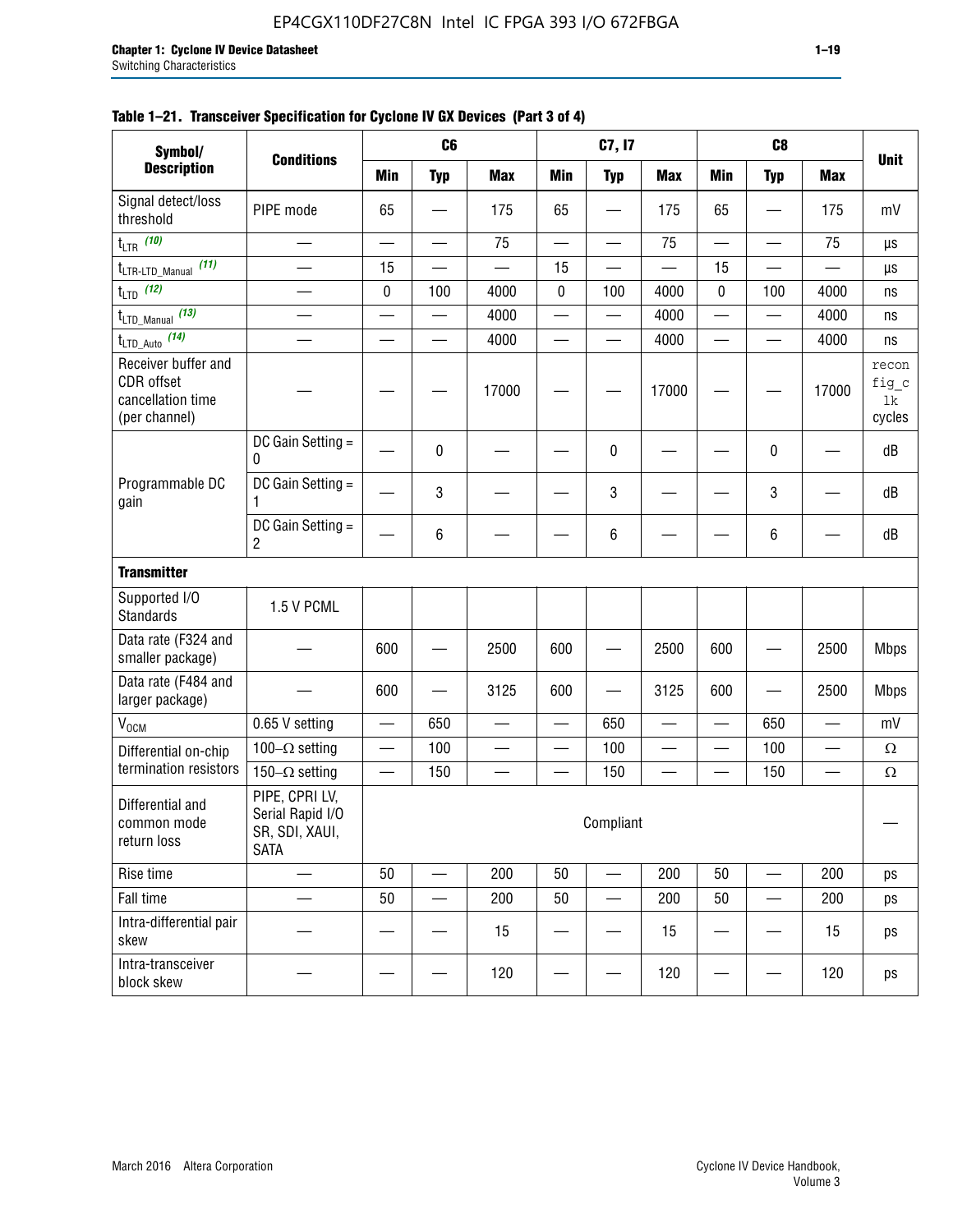#### **Table 1–21. Transceiver Specification for Cyclone IV GX Devices (Part 4 of 4)**

| Symbol/                                          | <b>Conditions</b> |            | C <sub>6</sub> |            |            | C7, I7     |                                    |            | C8  |            | <b>Unit</b> |
|--------------------------------------------------|-------------------|------------|----------------|------------|------------|------------|------------------------------------|------------|-----|------------|-------------|
| <b>Description</b>                               |                   | <b>Min</b> | Typ            | <b>Max</b> | <b>Min</b> | <b>Typ</b> | <b>Max</b>                         | <b>Min</b> | Typ | <b>Max</b> |             |
| <b>PLD-Transceiver Interface</b>                 |                   |            |                |            |            |            |                                    |            |     |            |             |
| Interface speed<br>(F324 and smaller<br>package) |                   | 25         |                | 125        | 25         |            | 125                                | 25         |     | 125        | <b>MHz</b>  |
| Interface speed<br>(F484 and larger<br>package)  |                   | 25         |                | 156.25     | 25         |            | 156.25                             | 25         |     | 156.25     | <b>MHz</b>  |
| Digital reset pulse<br>width                     |                   |            |                |            |            |            | Minimum is 2 parallel clock cycles |            |     |            |             |

#### **Notes to Table 1–21:**

(1) This specification is valid for transmitter output jitter specification with a maximum total jitter value of 112 ps, typically for 3.125 Gbps SRIO and XAUI protocols.

(2) The minimum reconfig\_clk frequency is 2.5 MHz if the transceiver channel is configured in **Transmitter Only** mode. The minimum reconfig\_clk frequency is 37.5 MHz if the transceiver channel is configured in **Receiver Only** or **Receiver and Transmitter** mode.

(3) The device cannot tolerate prolonged operation at this absolute maximum.

- (4) The rate matcher supports only up to  $\pm 300$  parts per million (ppm).
- (5) Supported for the F169 and F324 device packages only.
- (6) Supported for the F484, F672, and F896 device packages only. Pending device characterization.
- (7) To support CDR ppm tolerance greater than ±300 ppm, implement ppm detector in user logic and configure CDR to Manual Lock Mode.
- (8) Asynchronous spread-spectrum clocking is not supported.
- (9) For the EP4CGX30 (F484 package only), EP4CGX50, and EP4CGX75 devices, the CDR ppl tolerance is ±200 ppm.
- (10) Time taken until pll\_locked goes high after pll\_powerdown deasserts.
- (11) Time that the CDR must be kept in lock-to-reference mode after rx analogreset deasserts and before rx locktodata is asserted in manual mode.

(12) Time taken to recover valid data after the rx locktodata signal is asserted in manual mode (Figure 1–2), or after rx freqlocked signal goes high in automatic mode (Figure 1–3).

(13) Time taken to recover valid data after the rx locktodata signal is asserted in manual mode.

- (14) Time taken to recover valid data after the rx freqlocked signal goes high in automatic mode.
- (15) To support data rates lower than the minimum specification through oversampling, use the CDR in LTR mode only.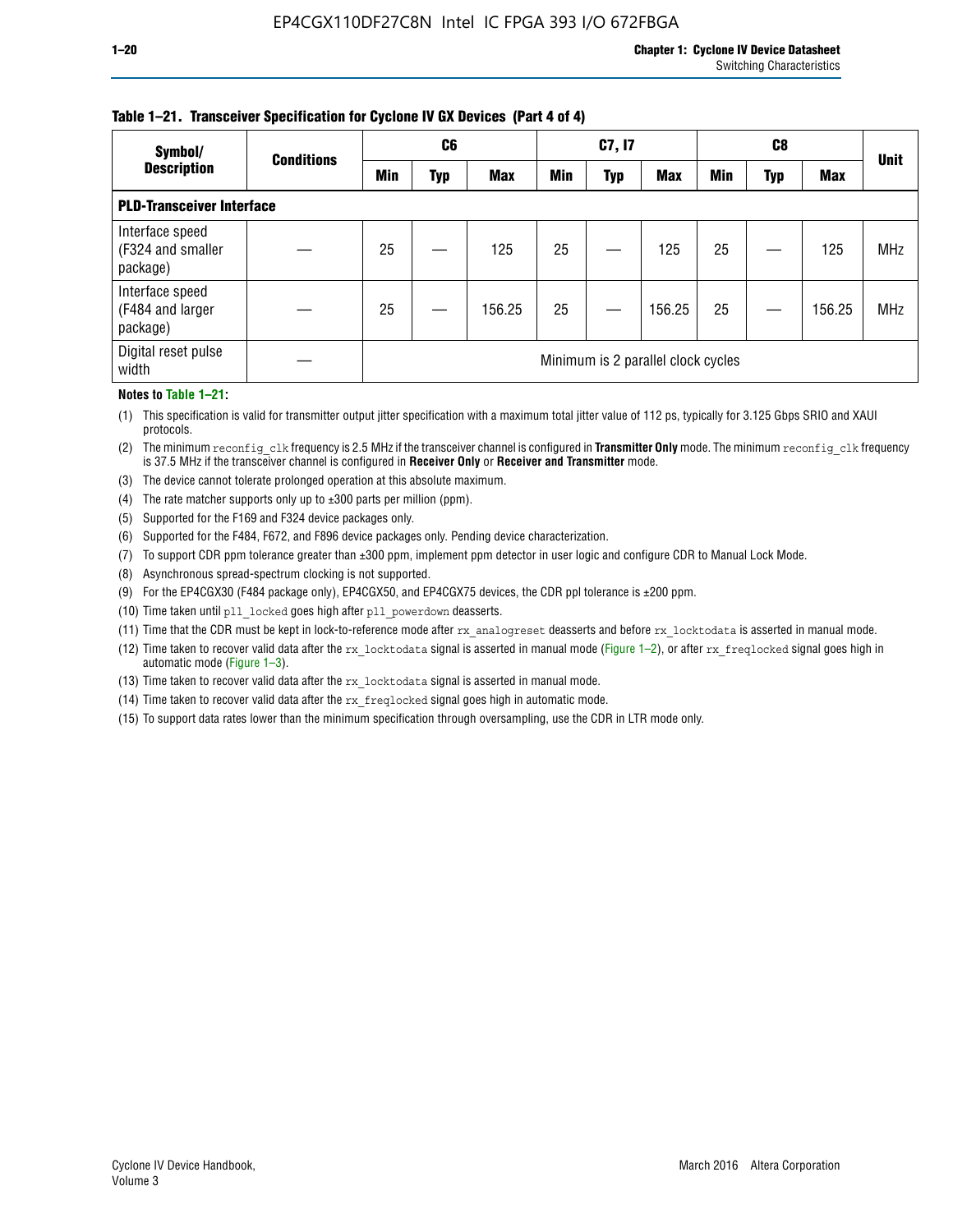Figure 1–2 shows the lock time parameters in manual mode.

 $\Box$  LTD = lock-to-data. LTR = lock-to-reference.





Figure 1–3 shows the lock time parameters in automatic mode.

**Figure 1–3. Lock Time Parameters for Automatic Mode**

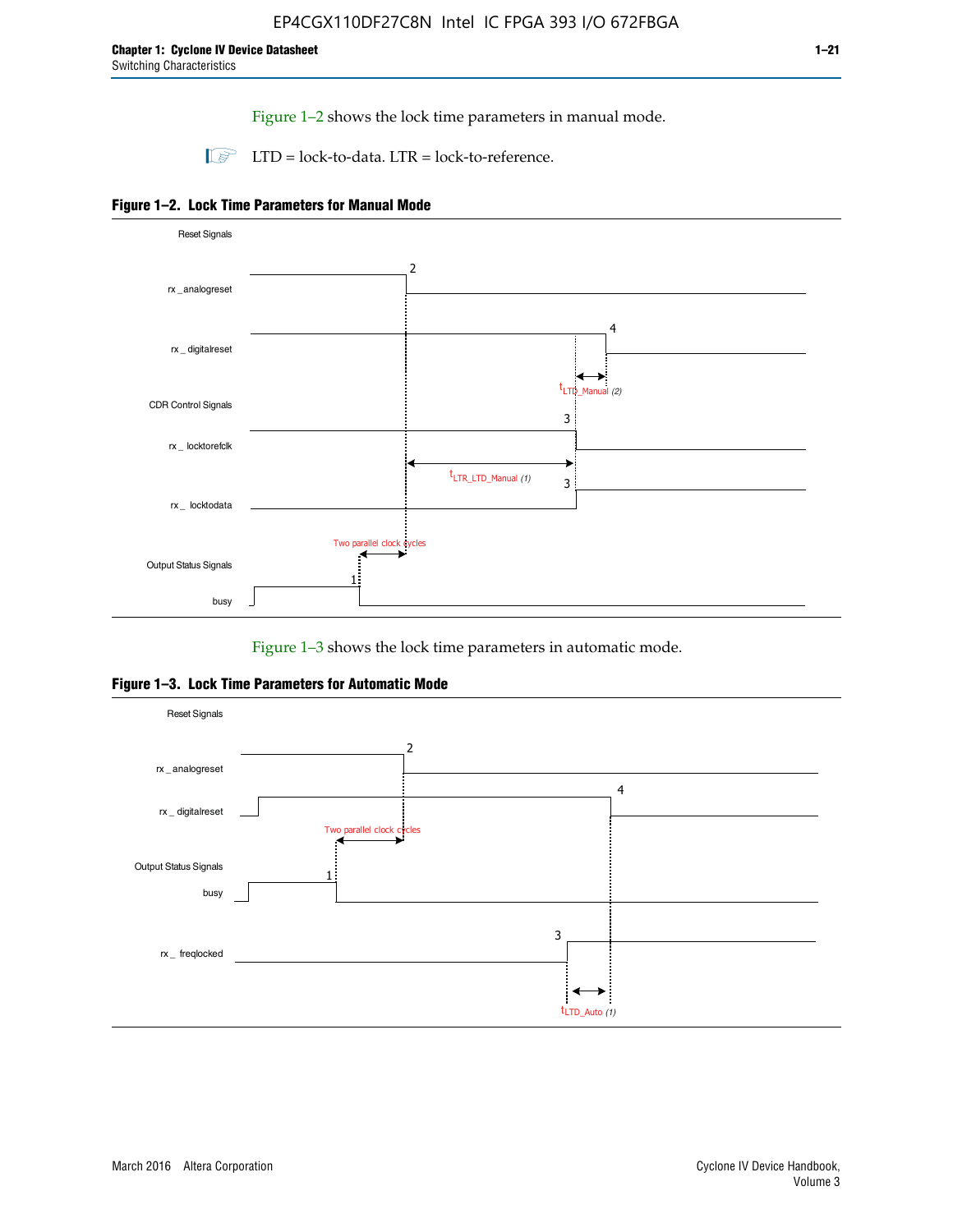#### Figure 1–4 shows the differential receiver input waveform.





Figure 1–5 shows the transmitter output waveform.





Table 1–22 lists the typical V<sub>OD</sub> for Tx term that equals 100  $\Omega$ .

|  |  | Table 1–22. Typical V <sub>0D</sub> Setting, Tx Term = 100 $\Omega$ |  |  |
|--|--|---------------------------------------------------------------------|--|--|
|--|--|---------------------------------------------------------------------|--|--|

|                                                        | V <sub>op</sub> Setting (mV) |     |     |      |      |      |  |  |  |  |
|--------------------------------------------------------|------------------------------|-----|-----|------|------|------|--|--|--|--|
| <b>Symbol</b>                                          |                              |     |     | 4(1) |      |      |  |  |  |  |
| $\rm V_{OD}$ differential peak<br>to peak typical (mV) | 400                          | 600 | 800 | 900  | 1000 | 1200 |  |  |  |  |

**Note to Table 1–22:**

(1) This setting is required for compliance with the PCIe protocol.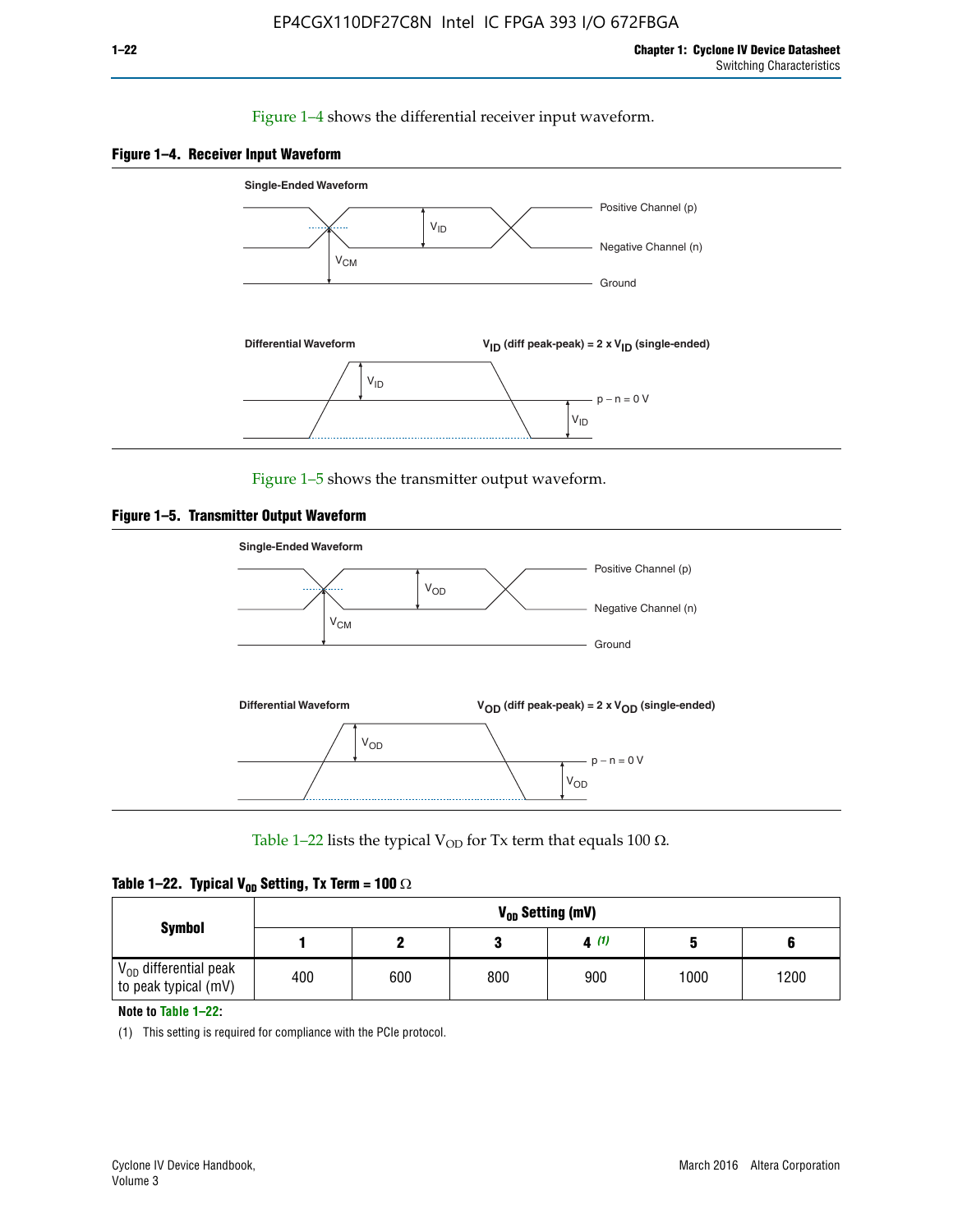Table 1–23 lists the Cyclone IV GX transceiver block AC specifications.

| Symbol/                                                                 | <b>Conditions</b>                          |       | C <sub>6</sub> |            | C7, I7 |            |        | C <sub>8</sub> |            |       | <b>Unit</b> |
|-------------------------------------------------------------------------|--------------------------------------------|-------|----------------|------------|--------|------------|--------|----------------|------------|-------|-------------|
| <b>Description</b>                                                      |                                            | Min   | Typ            | <b>Max</b> | Min    | <b>Typ</b> | Max    | Min            | <b>Typ</b> | Max   |             |
| <b>PCIe Transmit Jitter Generation (3)</b>                              |                                            |       |                |            |        |            |        |                |            |       |             |
| Total jitter at 2.5 Gbps<br>(Gen1)                                      | Compliance pattern                         |       |                | 0.25       |        |            | 0.25   |                |            | 0.25  | UI          |
| PCIe Receiver Jitter Tolerance (3)                                      |                                            |       |                |            |        |            |        |                |            |       |             |
| Total jitter at 2.5 Gbps<br>(Gen1)                                      | Compliance pattern                         | > 0.6 |                | > 0.6      |        | > 0.6      |        | UI             |            |       |             |
|                                                                         | <b>GIGE Transmit Jitter Generation (4)</b> |       |                |            |        |            |        |                |            |       |             |
| Deterministic jitter                                                    | Pattern = CRPAT                            |       |                | 0.14       |        |            | 0.14   |                |            | 0.14  | UI          |
| (peak-to-peak)                                                          |                                            |       |                |            |        |            |        |                |            |       |             |
| Total jitter (peak-to-peak)                                             | Pattern = CRPAT                            |       |                | 0.279      |        |            | 0.279  |                |            | 0.279 | UI          |
| <b>GIGE Receiver Jitter Tolerance (4)</b>                               |                                            |       |                |            |        |            |        |                |            |       |             |
| Deterministic jitter<br>tolerance (peak-to-peak)                        | Pattern = CJPAT                            | > 0.4 |                | > 0.4      |        |            | > 0.4  |                |            | UI    |             |
| Combined deterministic<br>and random jitter<br>tolerance (peak-to-peak) | Pattern = CJPAT                            |       | > 0.66         |            | > 0.66 |            | > 0.66 |                | UI         |       |             |

#### **Table 1–23. Transceiver Block AC Specification for Cyclone IV GX Devices** *(1)***,** *(2)*

**Notes to Table 1–23:**

(1) Dedicated refclk pins were used to drive the input reference clocks.

(2) The jitter numbers specified are valid for the stated conditions only.

(3) The jitter numbers for PIPE are compliant to the PCIe Base Specification 2.0.

(4) The jitter numbers for GIGE are compliant to the IEEE802.3-2002 Specification.

# **Core Performance Specifications**

The following sections describe the clock tree specifications, PLLs, embedded multiplier, memory block, and configuration specifications for Cyclone IV Devices.

# **Clock Tree Specifications**

Table 1–24 lists the clock tree specifications for Cyclone IV devices.

**Table 1–24. Clock Tree Performance for Cyclone IV Devices** *(Part 1 of 2)*

|               | <b>Performance</b> |       |     |           |             |               |                  |     |             |  |
|---------------|--------------------|-------|-----|-----------|-------------|---------------|------------------|-----|-------------|--|
| <b>Device</b> | C6                 | C7    | C8  | $C8L$ (1) | $C9L$ $(1)$ | $\mathsf{I}7$ | <b>18L</b> $(1)$ | A7  | <b>Unit</b> |  |
| EP4CE6        | 500                | 437.5 | 402 | 362       | 265         | 437.5         | 362              | 402 | <b>MHz</b>  |  |
| EP4CE10       | 500                | 437.5 | 402 | 362       | 265         | 437.5         | 362              | 402 | <b>MHz</b>  |  |
| EP4CE15       | 500                | 437.5 | 402 | 362       | 265         | 437.5         | 362              | 402 | <b>MHz</b>  |  |
| EP4CE22       | 500                | 437.5 | 402 | 362       | 265         | 437.5         | 362              | 402 | <b>MHz</b>  |  |
| EP4CE30       | 500                | 437.5 | 402 | 362       | 265         | 437.5         | 362              | 402 | <b>MHz</b>  |  |
| EP4CE40       | 500                | 437.5 | 402 | 362       | 265         | 437.5         | 362              | 402 | <b>MHz</b>  |  |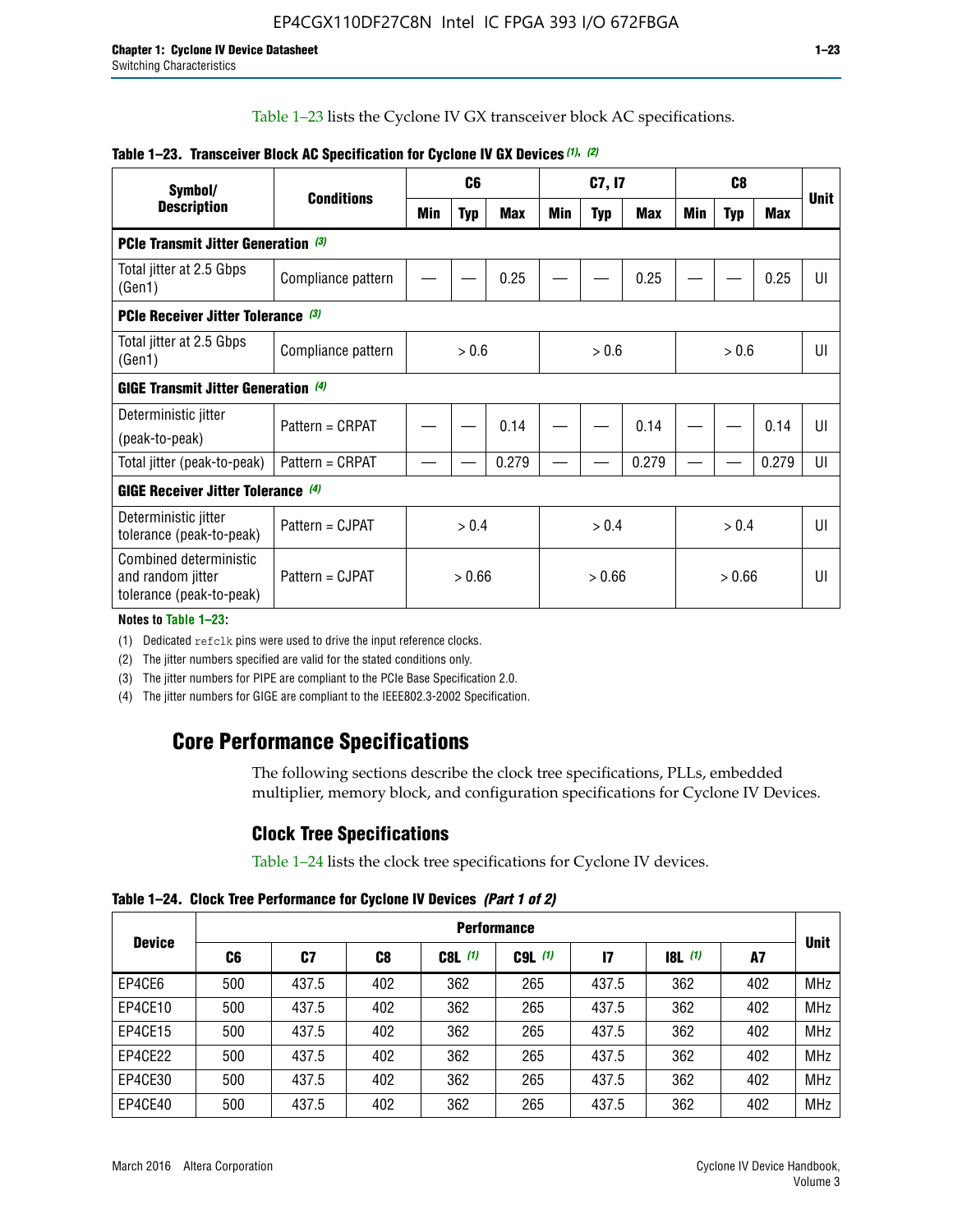|               | <b>Performance</b> |       |     |           |             |              |           |    |             |  |
|---------------|--------------------|-------|-----|-----------|-------------|--------------|-----------|----|-------------|--|
| <b>Device</b> | C6                 | C7    | C8  | $C8L$ (1) | $C9L$ $(1)$ | $\mathbf{I}$ | $18L$ (1) | A7 | <b>Unit</b> |  |
| EP4CE55       | 500                | 437.5 | 402 | 362       | 265         | 437.5        | 362       |    | <b>MHz</b>  |  |
| EP4CE75       | 500                | 437.5 | 402 | 362       | 265         | 437.5        | 362       |    | <b>MHz</b>  |  |
| EP4CE115      |                    | 437.5 | 402 | 362       | 265         | 437.5        | 362       |    | <b>MHz</b>  |  |
| EP4CGX15      | 500                | 437.5 | 402 |           |             | 437.5        |           |    | <b>MHz</b>  |  |
| EP4CGX22      | 500                | 437.5 | 402 |           |             | 437.5        |           |    | <b>MHz</b>  |  |
| EP4CGX30      | 500                | 437.5 | 402 |           |             | 437.5        |           |    | <b>MHz</b>  |  |
| EP4CGX50      | 500                | 437.5 | 402 |           |             | 437.5        |           |    | <b>MHz</b>  |  |
| EP4CGX75      | 500                | 437.5 | 402 |           |             | 437.5        |           |    | <b>MHz</b>  |  |
| EP4CGX110     | 500                | 437.5 | 402 |           |             | 437.5        |           |    | <b>MHz</b>  |  |
| EP4CGX150     | 500                | 437.5 | 402 |           |             | 437.5        |           |    | <b>MHz</b>  |  |

**Table 1–24. Clock Tree Performance for Cyclone IV Devices** *(Part 2 of 2)*

**Note to Table 1–24:**

(1) Cyclone IV E 1.0 V core voltage devices only support C8L, C9L, and I8L speed grades.

### **PLL Specifications**

Table 1–25 lists the PLL specifications for Cyclone IV devices when operating in the commercial junction temperature range (0°C to 85°C), the industrial junction temperature range (–40°C to 100°C), the extended industrial junction temperature range (–40°C to 125°C), and the automotive junction temperature range (–40°C to 125°C). For more information about the PLL block, refer to "Glossary" on page 1–37.

|  |  | Table 1–25. PLL Specifications for Cyclone IV Devices $(1)$ , $(2)$ (Part 1 of 2) |  |
|--|--|-----------------------------------------------------------------------------------|--|
|--|--|-----------------------------------------------------------------------------------|--|

| <b>Symbol</b>                                          | <b>Parameter</b>                                            | Min      | <b>Typ</b>               | <b>Max</b>                                                                                     | <b>Unit</b>   |
|--------------------------------------------------------|-------------------------------------------------------------|----------|--------------------------|------------------------------------------------------------------------------------------------|---------------|
|                                                        | Input clock frequency $(-6, -7, -8)$ speed grades)          | 5        | $\qquad \qquad$          | 472.5                                                                                          | <b>MHz</b>    |
| $f_{\text{IN}}(3)$                                     | Input clock frequency (-8L speed grade)                     | 5        |                          | 362                                                                                            | <b>MHz</b>    |
|                                                        | Input clock frequency (-9L speed grade)                     | 5        |                          | 265<br>325<br>1300<br>60<br>0.15<br>±750<br>472.5<br>472.5<br>450<br>402.5<br>362<br>265<br>55 | <b>MHz</b>    |
| f <sub>INPFD</sub>                                     | PFD input frequency                                         | 5        | $\overline{\phantom{0}}$ |                                                                                                | <b>MHz</b>    |
| $f_{VCO}$ (4)                                          | PLL internal VCO operating range                            | 600      |                          |                                                                                                | <b>MHz</b>    |
| f <sub>INDUTY</sub>                                    | Input clock duty cycle                                      | 40       |                          |                                                                                                | $\frac{0}{0}$ |
| $t_{\text{INJITTER\_CCJ}}$ (5)                         | Input clock cycle-to-cycle jitter<br>$F_{REF} \geq 100$ MHz |          |                          |                                                                                                | UI            |
|                                                        | $F_{RFF}$ < 100 MHz                                         | 45<br>50 | ps                       |                                                                                                |               |
| $f_{\text{OUT\_EXT}}$ (external clock<br>output) $(3)$ | PLL output frequency                                        |          |                          |                                                                                                | <b>MHz</b>    |
|                                                        | PLL output frequency (-6 speed grade)                       |          |                          |                                                                                                | <b>MHz</b>    |
|                                                        | PLL output frequency (-7 speed grade)                       |          |                          |                                                                                                | <b>MHz</b>    |
| $f_{OUT}$ (to global clock)                            | PLL output frequency (-8 speed grade)                       |          |                          |                                                                                                | <b>MHz</b>    |
|                                                        | PLL output frequency (-8L speed grade)                      |          |                          |                                                                                                | <b>MHz</b>    |
|                                                        | PLL output frequency (-9L speed grade)                      |          |                          |                                                                                                | <b>MHz</b>    |
| t <sub>outduty</sub>                                   | Duty cycle for external clock output (when set to 50%)      |          |                          |                                                                                                | $\frac{0}{0}$ |
| $t_{\text{LOCK}}$                                      | Time required to lock from end of device configuration      |          |                          |                                                                                                | ms            |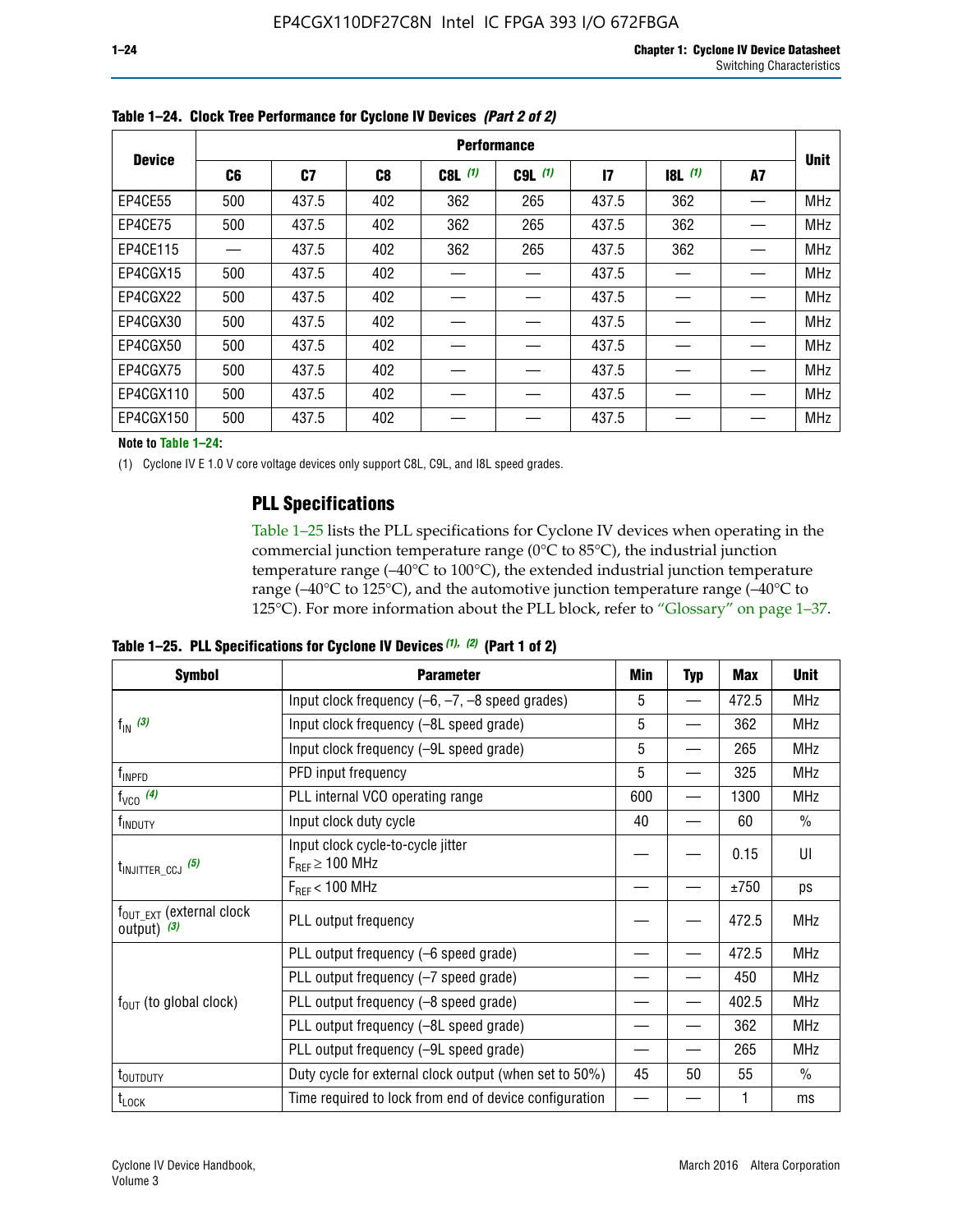| <b>Symbol</b>                                                                                                                                                                                                                                                                                                          | <b>Parameter</b>                                                                                                                     | Min                                             | <b>Typ</b> | Max | <b>Unit</b>              |
|------------------------------------------------------------------------------------------------------------------------------------------------------------------------------------------------------------------------------------------------------------------------------------------------------------------------|--------------------------------------------------------------------------------------------------------------------------------------|-------------------------------------------------|------------|-----|--------------------------|
| t <sub>DLOCK</sub>                                                                                                                                                                                                                                                                                                     | Time required to lock dynamically (after switchover,<br>reconfiguring any non-post-scale counters/delays or<br>areset is deasserted) |                                                 |            | 1   | ms                       |
|                                                                                                                                                                                                                                                                                                                        | Dedicated clock output period jitter<br>$F_{OIII} \geq 100$ MHz                                                                      |                                                 |            | 300 | ps                       |
|                                                                                                                                                                                                                                                                                                                        | $F_{OIII}$ < 100 MHz                                                                                                                 |                                                 |            | 30  | mUI                      |
| t <sub>outjitter_ccj_dedclk</sub> (6)                                                                                                                                                                                                                                                                                  | Dedicated clock output cycle-to-cycle jitter<br>$F_{OUT} \geq 100$ MHz                                                               |                                                 |            | 300 | ps                       |
|                                                                                                                                                                                                                                                                                                                        | $F_{OIII}$ < 100 MHz                                                                                                                 |                                                 |            | 30  | mUI                      |
| t <sub>outjitter_period_io</sub> (6)                                                                                                                                                                                                                                                                                   | Regular I/O period jitter<br>$F_{OUT} \geq 100$ MHz                                                                                  |                                                 |            | 650 | ps                       |
|                                                                                                                                                                                                                                                                                                                        | $F_{OUT}$ < 100 MHz                                                                                                                  | 75                                              | mUI        |     |                          |
|                                                                                                                                                                                                                                                                                                                        | Regular I/O cycle-to-cycle jitter<br>$F_{OUT} \geq 100$ MHz                                                                          |                                                 |            | 650 | ps                       |
|                                                                                                                                                                                                                                                                                                                        | $F_{OIII}$ < 100 MHz                                                                                                                 | 75<br>±50<br>10<br>3.5(7)<br>100<br>425<br>42.5 |            | mUI |                          |
| t <sub>PLL_PSERR</sub>                                                                                                                                                                                                                                                                                                 | Accuracy of PLL phase shift                                                                                                          |                                                 |            |     | ps                       |
| t <sub>ARESET</sub>                                                                                                                                                                                                                                                                                                    | Minimum pulse width on areset signal.                                                                                                |                                                 |            |     | ns                       |
| t <sub>configpll</sub>                                                                                                                                                                                                                                                                                                 | Time required to reconfigure scan chains for PLLs                                                                                    |                                                 |            |     | <b>SCANCLK</b><br>cycles |
| <b>f</b> <sub>SCANCLK</sub>                                                                                                                                                                                                                                                                                            | scanclk frequency                                                                                                                    |                                                 |            |     | <b>MHz</b>               |
| t <sub>outjitter_period_dedclk</sub> (6)<br>t <sub>outjitter_ccj_io</sub> (6)<br>Period jitter for dedicated clock output in cascaded<br>PLLs ( $F_{OUT} \ge 100$ MHz)<br>t <sub>CASC_OUTJITTER_PERIOD_DEDCLK</sub><br>(8), (9)<br>Period jitter for dedicated clock output in cascaded<br>PLLs ( $F_{OUT}$ < 100 MHz) |                                                                                                                                      |                                                 |            |     | ps                       |
|                                                                                                                                                                                                                                                                                                                        |                                                                                                                                      |                                                 | mUI        |     |                          |

#### **Table 1–25. PLL Specifications for Cyclone IV Devices** *(1), (2)* **(Part 2 of 2)**

#### **Notes to Table 1–25:**

- (1) This table is applicable for general purpose PLLs and multipurpose PLLs.
- (2) You must connect  $V_{CCD-PLL}$  to  $V_{CCINT}$  through the decoupling capacitor and ferrite bead.
- (3) This parameter is limited in the Quartus II software by the I/O maximum frequency. The maximum I/O frequency is different for each I/O standard.
- (4) The  $V_{CO}$  frequency reported by the Quartus II software in the PLL Summary section of the compilation report takes into consideration the  $V_{CO}$ post-scale counter K value. Therefore, if the counter K has a value of 2, the frequency reported can be lower than the f<sub>VCO</sub> specification.
- (5) A high input jitter directly affects the PLL output jitter. To have low PLL output clock jitter, you must provide a clean clock source that is less than 200 ps.
- (6) Peak-to-peak jitter with a probability level of 10–12 (14 sigma, 99.99999999974404% confidence level). The output jitter specification applies to the intrinsic jitter of the PLL when an input jitter of 30 ps is applied.
- (7) With 100-MHz scanclk frequency.
- (8) The cascaded PLLs specification is applicable only with the following conditions:
	- **■** Upstream PLL—0.59 MHz  $\leq$  Upstream PLL bandwidth  $<$  1 MHz
	- Downstream PLL—Downstream PLL bandwidth > 2 MHz
- (9) PLL cascading is not supported for transceiver applications.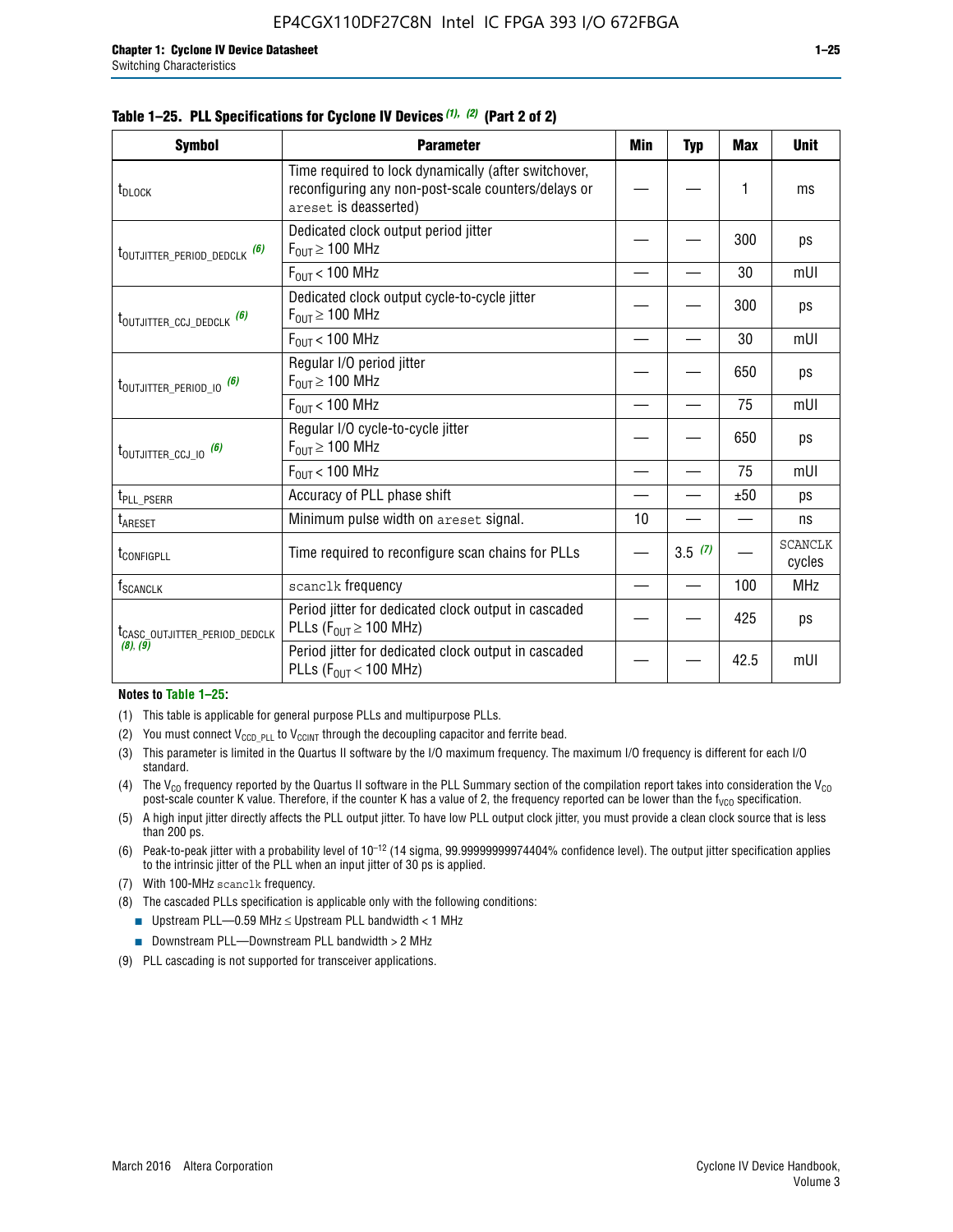### **Embedded Multiplier Specifications**

Table 1–26 lists the embedded multiplier specifications for Cyclone IV devices.

#### **Table 1–26. Embedded Multiplier Specifications for Cyclone IV Devices**

| Mode                           | <b>Resources Used</b>        |     |            | <b>Performance</b> |                 |     |             |
|--------------------------------|------------------------------|-----|------------|--------------------|-----------------|-----|-------------|
|                                | <b>Number of Multipliers</b> | C6  | C7, I7, A7 | C8                 | <b>C8L, I8L</b> | C9L | <b>Unit</b> |
| $9 \times 9$ -bit multiplier   |                              | 340 | 300        | 260                | 240             | 175 | <b>MHz</b>  |
| $18 \times 18$ -bit multiplier |                              | 287 | 250        | 200                | 185             | 135 | <b>MHz</b>  |

### **Memory Block Specifications**

Table 1–27 lists the M9K memory block specifications for Cyclone IV devices.

#### **Table 1–27. Memory Block Performance Specifications for Cyclone IV Devices**

|               |                                           | <b>Resources Used</b> |                      | <b>Performance</b> |            |                |                 |     |             |  |
|---------------|-------------------------------------------|-----------------------|----------------------|--------------------|------------|----------------|-----------------|-----|-------------|--|
| <b>Memory</b> | <b>Mode</b>                               | <b>LEs</b>            | M9K<br><b>Memory</b> | C <sub>6</sub>     | C7, I7, A7 | C <sub>8</sub> | <b>C8L, I8L</b> | C9L | <b>Unit</b> |  |
| M9K Block     | FIFO 256 $\times$ 36                      | 47                    |                      | 315                | 274        | 238            | 200             | 157 | <b>MHz</b>  |  |
|               | Single-port $256 \times 36$               | 0                     |                      | 315                | 274        | 238            | 200             | 157 | <b>MHz</b>  |  |
|               | Simple dual-port $256 \times 36$ CLK      | 0                     |                      | 315                | 274        | 238            | 200             | 157 | <b>MHz</b>  |  |
|               | True dual port $512 \times 18$ single CLK | 0                     |                      | 315                | 274        | 238            | 200             | 157 | <b>MHz</b>  |  |

### **Configuration and JTAG Specifications**

Table 1–28 lists the configuration mode specifications for Cyclone IV devices.

#### **Table 1–28. Passive Configuration Mode Specifications for Cyclone IV Devices** *(1)*

| <b>Programming Mode</b>         | V <sub>CCINT</sub> Voltage Level (V) | <b>DCLK f<sub>MAX</sub></b> | <b>Unit</b> |
|---------------------------------|--------------------------------------|-----------------------------|-------------|
| Passive Serial (PS)             | 1.0 $(3)$                            | 66                          | MHz         |
|                                 | 1.2                                  | 133                         | MHz         |
| Fast Passive Parallel (FPP) (2) | 1.0 $(3)$                            | 66                          | <b>MHz</b>  |
|                                 | 12(4)                                | 100                         | <b>MHz</b>  |

#### **Notes to Table 1–28:**

- (1) For more information about PS and FPP configuration timing parameters, refer to the *[Configuration and Remote](http://www.altera.com/literature/hb/cyclone-iv/cyiv-51008.pdf)  [System Upgrades in Cyclone IV Devices](http://www.altera.com/literature/hb/cyclone-iv/cyiv-51008.pdf)* chapter.
- (2) FPP configuration mode supports all Cyclone IV E devices (except for E144 package devices) and EP4CGX50, EP4CGX75, EP4CGX110, and EP4CGX150 only.
- (3)  $V_{CCMT}$  = 1.0 V is only supported for Cyclone IV E 1.0 V core voltage devices.
- (4) Cyclone IV E devices support 1.2 V V<sub>CCINT</sub>. Cyclone IV E 1.2 V core voltage devices support 133 MHz DCLK f<sub>MAX</sub> for EP4CE6, EP4CE10, EP4CE15, EP4CE22, EP4CE30, and EP4CE40 only.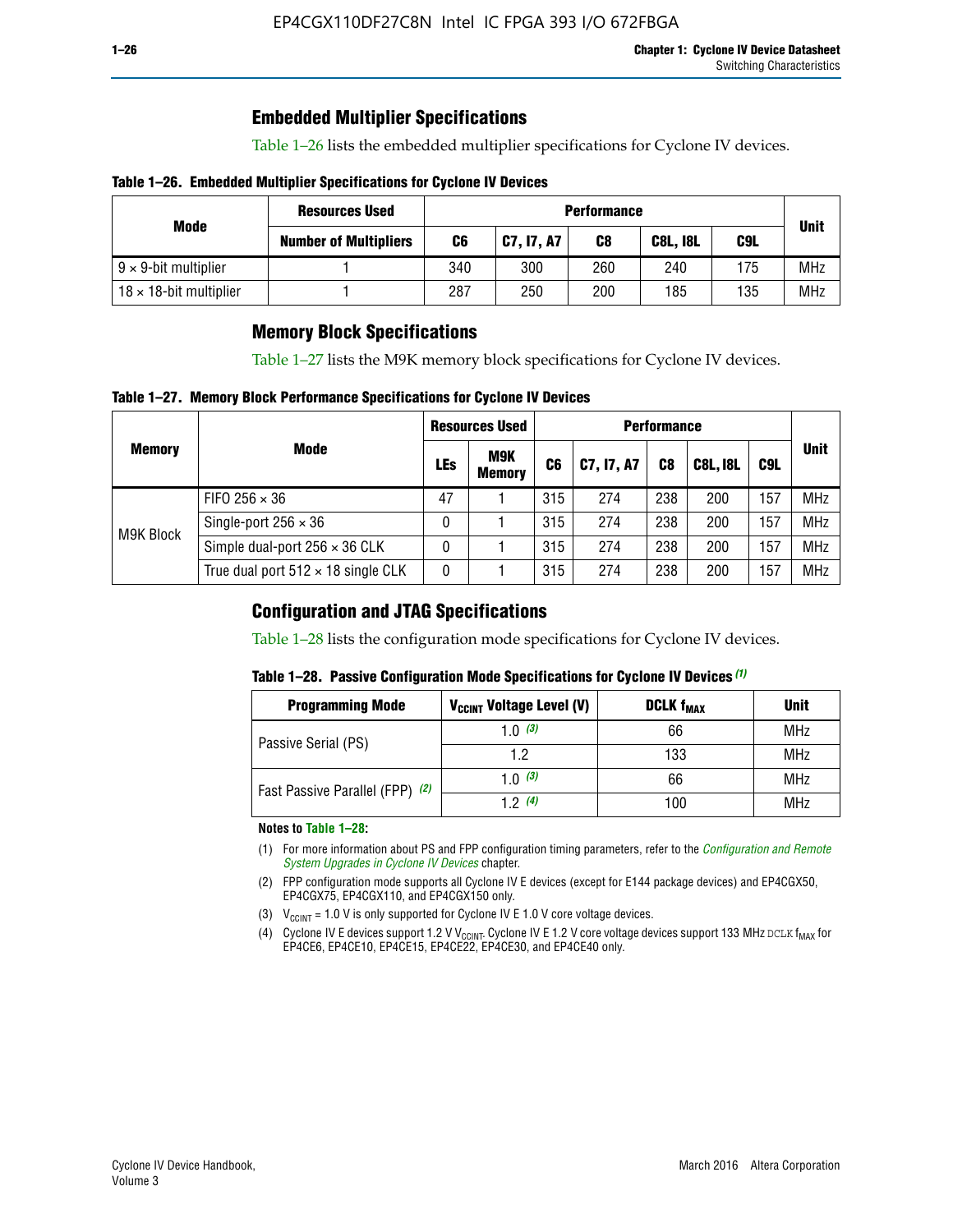Table 1–29 lists the active configuration mode specifications for Cyclone IV devices.

**Table 1–29. Active Configuration Mode Specifications for Cyclone IV Devices**

| <b>Programming Mode</b>  | <b>DCLK Range</b> | <b>Typical DCLK</b> | <b>Unit</b> |
|--------------------------|-------------------|---------------------|-------------|
| Active Parallel (AP) (1) | 20 to 40          | 33                  | MHz         |
| Active Serial (AS)       | 20 to 40          | 33                  | MHz         |

**Note to Table 1–29:**

(1) AP configuration mode is only supported for Cyclone IV E devices.

Table 1–30 lists the JTAG timing parameters and values for Cyclone IV devices.

**Table 1–30. JTAG Timing Parameters for Cyclone IV Devices** *(1)*

| Symbol                       | <b>Parameter</b>                                       | <b>Min</b> | <b>Max</b> | <b>Unit</b> |
|------------------------------|--------------------------------------------------------|------------|------------|-------------|
| t <sub>JCP</sub>             | <b>TCK clock period</b>                                | 40         |            | ns          |
| t <sub>JCH</sub>             | <b>TCK clock high time</b>                             | 19         |            | ns          |
| $t_{JCL}$                    | TCK clock low time                                     | 19         |            | ns          |
| t <sub>JPSU_TDI</sub>        | JTAG port setup time for TDI                           | 1          |            | ns          |
| t <sub>JPSU_TMS</sub>        | JTAG port setup time for TMS                           | 3          |            | ns          |
| t <sub>JPH</sub>             | JTAG port hold time                                    | 10         |            | ns          |
| t <sub>JPCO</sub>            | JTAG port clock to output $(2)$ , $(3)$                |            | 15         | ns          |
| t <sub>JPZX</sub>            | JTAG port high impedance to valid output $(2)$ , $(3)$ |            | 15         | ns          |
| t <sub>JPXZ</sub>            | JTAG port valid output to high impedance $(2)$ , $(3)$ |            | 15         | ns          |
| ${\rm t}_{\rm JSSU}$         | Capture register setup time                            | 5          |            | ns          |
| $\mathsf{t}_{\mathsf{JSH}}$  | Capture register hold time                             | 10         |            | ns          |
| $t_{\rm JSCO}$               | Update register clock to output                        |            | 25         | ns          |
| $t_{\footnotesize \rm JSZX}$ | Update register high impedance to valid output         |            | 25         | ns          |
| t <sub>JSXZ</sub>            | Update register valid output to high impedance         |            | 25         | ns          |

**Notes to Table 1–30:**

(1) For more information about JTAG waveforms, refer to "JTAG Waveform" in "Glossary" on page 1–37.

(2) The specification is shown for 3.3-, 3.0-, and 2.5-V LVTTL/LVCMOS operation of JTAG pins. For 1.8-V LVTTL/LVCMOS and 1.5-V LVCMOS, the output time specification is 16 ns.

(3) For EP4CGX22, EP4CGX30 (F324 and smaller package), EP4CGX110, and EP4CGX150 devices, the output time specification for 3.3-, 3.0-, and 2.5-V LVTTL/LVCMOS operation of JTAG pins is 16 ns. For 1.8-V LVTTL/LVCMOS and 1.5-V LVCMOS, the output time specification is 18 ns.

# **Periphery Performance**

This section describes periphery performance, including high-speed I/O and external memory interface.

I/O performance supports several system interfaces, such as the high-speed I/O interface, external memory interface, and the PCI/PCI-X bus interface. I/Os using the SSTL-18 Class I termination standard can achieve up to the stated DDR2 SDRAM interfacing speeds. I/Os using general-purpose I/O standards such as 3.3-, 3.0-, 2.5-, 1.8-, or 1.5-LVTTL/LVCMOS are capable of a typical 200 MHz interfacing frequency with a 10 pF load.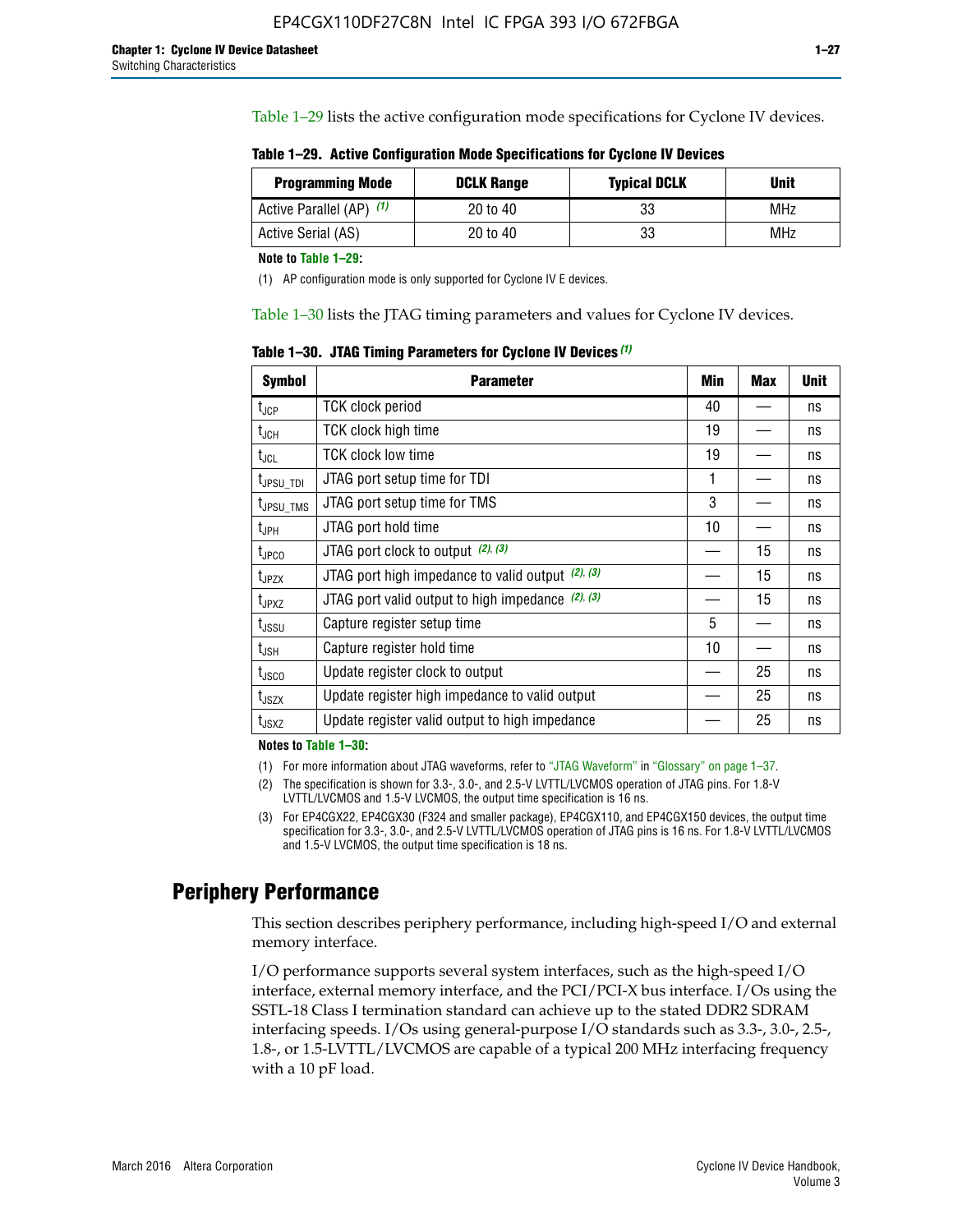- For more information about the supported maximum clock rate, device and pin planning, IP implementation, and device termination, refer to *[Section III: System](http://www.altera.com/literature/hb/external-memory/emi_intro_specs.pdf)  [Performance Specifications](http://www.altera.com/literature/hb/external-memory/emi_intro_specs.pdf)* of the *External Memory Interfaces Handbook*.
- **1 Actual achievable frequency depends on design- and system-specific factors. Perform** HSPICE/IBIS simulations based on your specific design and system setup to determine the maximum achievable frequency in your system.

# **High-Speed I/O Specifications**

Table 1–31 through Table 1–36 list the high-speed I/O timing for Cyclone IV devices. For definitions of high-speed timing specifications, refer to "Glossary" on page 1–37.

**Table 1–31. RSDS Transmitter Timing Specifications for Cyclone IV Devices** *(1)***,** *(2)***,** *(4)* **(Part 1 of 2)**

| <b>Symbol</b>                                        |                                     |     | C6                       |            |            | C7, I7                   |            |                 | <b>C8, A7</b>            |            |            | <b>C8L, I8L</b>          |            |     | C <sub>9</sub> L         |            |             |
|------------------------------------------------------|-------------------------------------|-----|--------------------------|------------|------------|--------------------------|------------|-----------------|--------------------------|------------|------------|--------------------------|------------|-----|--------------------------|------------|-------------|
|                                                      | <b>Modes</b>                        | Min | <b>Typ</b>               | <b>Max</b> | <b>Min</b> | <b>Typ</b>               | <b>Max</b> | <b>Min</b>      | <b>Typ</b>               | <b>Max</b> | <b>Min</b> | <b>Typ</b>               | <b>Max</b> | Min | <b>Typ</b>               | <b>Max</b> | <b>Unit</b> |
|                                                      | $\times$ 10                         | 5   | $\overline{\phantom{0}}$ | 180        | 5          | —                        | 155.5      | 5               | $\overline{\phantom{0}}$ | 155.5      | 5          |                          | 155.5      | 5   |                          | 132.5      | <b>MHz</b>  |
|                                                      | $\times 8$                          | 5   |                          | 180        | 5          |                          | 155.5      | $5\phantom{.0}$ | $\overline{\phantom{0}}$ | 155.5      | 5          |                          | 155.5      | 5   |                          | 132.5      | <b>MHz</b>  |
| f <sub>HSCLK</sub><br>(input clock                   | $\times 7$                          | 5   | $\overline{\phantom{0}}$ | 180        | 5          |                          | 155.5      | 5               | $\overline{\phantom{0}}$ | 155.5      | 5          |                          | 155.5      | 5   |                          | 132.5      | <b>MHz</b>  |
| frequency)                                           | $\times$ 4                          | 5   | $\overline{\phantom{0}}$ | 180        | 5          | $\overline{\phantom{0}}$ | 155.5      | 5               | $\equiv$                 | 155.5      | 5          | $\overline{\phantom{0}}$ | 155.5      | 5   | $\overline{\phantom{0}}$ | 132.5      | <b>MHz</b>  |
|                                                      | $\times 2$                          | 5   | $\equiv$                 | 180        | 5          |                          | 155.5      | 5               | $\equiv$                 | 155.5      | 5          | $\equiv$                 | 155.5      | 5   | $\overline{\phantom{0}}$ | 132.5      | <b>MHz</b>  |
|                                                      | $\times$ 1                          | 5   |                          | 360        | 5          |                          | 311        | 5               | $\overline{\phantom{0}}$ | 311        | 5          | $\overline{\phantom{0}}$ | 311        | 5   |                          | 265        | <b>MHz</b>  |
|                                                      | $\times$ 10                         | 100 | $\overline{\phantom{0}}$ | 360        | 100        |                          | 311        | 100             | $\overline{\phantom{0}}$ | 311        | 100        | $\overline{\phantom{0}}$ | 311        | 100 |                          | 265        | <b>Mbps</b> |
|                                                      | $\times 8$                          | 80  |                          | 360        | 80         |                          | 311        | 80              | $\overline{\phantom{0}}$ | 311        | 80         | $\overline{\phantom{0}}$ | 311        | 80  | $\overline{\phantom{0}}$ | 265        | <b>Mbps</b> |
| Device<br>operation in                               | $\times 7$                          | 70  | $\overline{\phantom{0}}$ | 360        | 70         |                          | 311        | 70              | $\overline{\phantom{0}}$ | 311        | 70         | $\overline{\phantom{0}}$ | 311        | 70  | $\overline{\phantom{0}}$ | 265        | <b>Mbps</b> |
| <b>Mbps</b>                                          | $\times$ 4                          | 40  |                          | 360        | 40         |                          | 311        | 40              |                          | 311        | 40         | $\overline{\phantom{0}}$ | 311        | 40  | $\overline{\phantom{0}}$ | 265        | <b>Mbps</b> |
|                                                      | $\times 2$                          | 20  |                          | 360        | 20         | $\equiv$                 | 311        | 20              | $\overline{\phantom{0}}$ | 311        | 20         |                          | 311        | 20  | $\equiv$                 | 265        | <b>Mbps</b> |
|                                                      | $\times$ 1                          | 10  |                          | 360        | 10         |                          | 311        | 10              |                          | 311        | 10         | $\overline{\phantom{0}}$ | 311        | 10  | $\overline{\phantom{0}}$ | 265        | <b>Mbps</b> |
| t <sub>DUTY</sub>                                    | —                                   | 45  | $\overline{\phantom{0}}$ | 55         | 45         |                          | 55         | 45              | $\overline{\phantom{0}}$ | 55         | 45         |                          | 55         | 45  |                          | 55         | $\%$        |
| Transmitter<br>channel-to-<br>channel skew<br>(TCCS) |                                     |     |                          | 200        |            |                          | 200        |                 |                          | 200        |            |                          | 200        |     |                          | 200        | ps          |
| Output jitter<br>(peak to peak)                      |                                     |     |                          | 500        |            |                          | 500        |                 |                          | 550        |            |                          | 600        |     |                          | 700        | ps          |
| $t_{\text{RISE}}$                                    | $20 - 80\%$<br>$C_{LOAD} =$<br>5 pF |     | 500                      |            |            | 500                      |            |                 | 500                      |            |            | 500                      |            |     | 500                      |            | ps          |
| t <sub>FALL</sub>                                    | $20 - 80\%$<br>$C_{LOAD} =$<br>5 pF |     | 500                      |            |            | 500                      |            |                 | 500                      |            |            | 500                      |            |     | 500                      |            | ps          |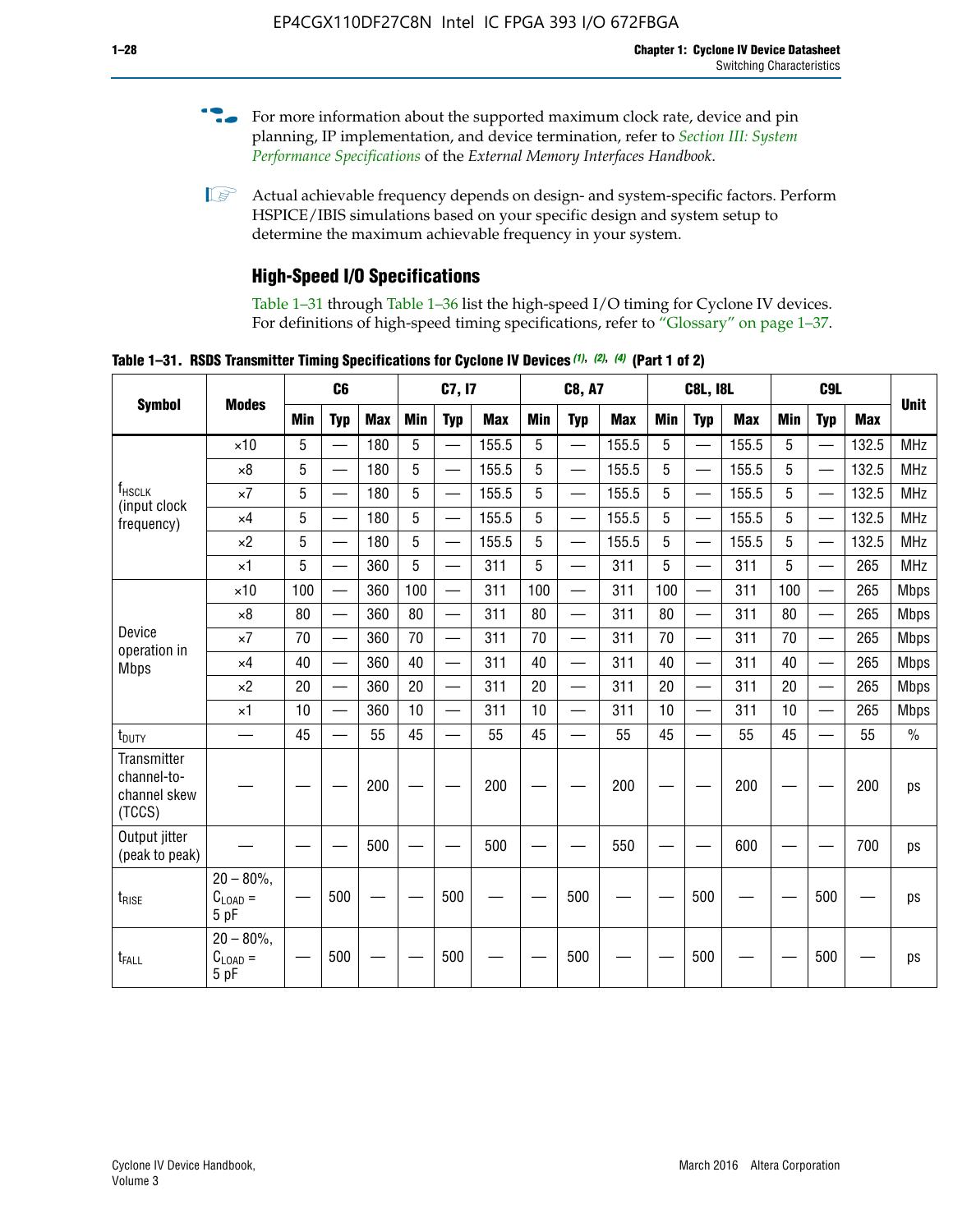#### **Table 1–31. RSDS Transmitter Timing Specifications for Cyclone IV Devices** *(1)***,** *(2)***,** *(4)* **(Part 2 of 2)**

**Notes to Table 1–31:**

(1) Applicable for true RSDS and emulated RSDS\_E\_3R transmitter.

(2) Cyclone IV E devices—true RSDS transmitter is only supported at the output pin of Row I/O Banks 1, 2, 5, and 6. Emulated RSDS transmitter is supported at the output pin of all I/O Banks. Cyclone IV GX devices—true RSDS transmitter is only supported at the output pin of Row I/O Banks 5 and 6. Emulated RSDS transmitter is supported at the output

pin of I/O Banks 3, 4, 5, 6, 7, 8, and 9.

(3)  $t_{\text{LOCK}}$  is the time required for the PLL to lock from the end-of-device configuration.

(4) Cyclone IV E 1.0 V core voltage devices only support C8L, C9L, and I8L speed grades. Cyclone IV E 1.2 V core voltage devices only support C6, C7, C8, I7, and A7 speed grades. Cyclone IV GX devices only support C6, C7, C8, and I7 speed grades.

| <b>Symbol</b>                   |                                       |            | C <sub>6</sub>           |            |                          | C7, I7                   |            |            | <b>C8, A7</b>            |            |            | <b>C8L, I8L</b>          |            |     | C <sub>9</sub> L                          |            | <b>Unit</b>   |
|---------------------------------|---------------------------------------|------------|--------------------------|------------|--------------------------|--------------------------|------------|------------|--------------------------|------------|------------|--------------------------|------------|-----|-------------------------------------------|------------|---------------|
|                                 | <b>Modes</b>                          | <b>Min</b> | <b>Typ</b>               | <b>Max</b> | <b>Min</b>               | <b>Typ</b>               | <b>Max</b> | <b>Min</b> | <b>Typ</b>               | <b>Max</b> | <b>Min</b> | <b>Typ</b>               | <b>Max</b> | Min | <b>Typ</b>                                | <b>Max</b> |               |
|                                 | $\times$ 10                           | 5          |                          | 85         | 5                        |                          | 85         | 5          |                          | 85         | 5          | —                        | 85         | 5   |                                           | 72.5       | <b>MHz</b>    |
|                                 | $\times 8$                            | 5          | $\overline{\phantom{0}}$ | 85         | 5                        | $\overline{\phantom{0}}$ | 85         | 5          | $\overline{\phantom{0}}$ | 85         | 5          | —                        | 85         | 5   |                                           | 72.5       | <b>MHz</b>    |
| f <sub>HSCLK</sub> (input       | $\times 7$                            | 5          | —                        | 85         | 5                        | $\overline{\phantom{0}}$ | 85         | 5          | $\overline{\phantom{0}}$ | 85         | 5          | $\overline{\phantom{0}}$ | 85         | 5   | $\qquad \qquad$                           | 72.5       | <b>MHz</b>    |
| clock<br>frequency)             | $\times$ 4                            | 5          | $\overline{\phantom{0}}$ | 85         | 5                        | $\overline{\phantom{0}}$ | 85         | 5          | $\overline{\phantom{0}}$ | 85         | 5          | $\overline{\phantom{0}}$ | 85         | 5   |                                           | 72.5       | <b>MHz</b>    |
|                                 | $\times 2$                            | 5          | $\equiv$                 | 85         | 5                        | $\overline{\phantom{0}}$ | 85         | 5          | $\equiv$                 | 85         | 5          | $\overline{\phantom{0}}$ | 85         | 5   | $\qquad \qquad$                           | 72.5       | <b>MHz</b>    |
|                                 | $\times$ 1                            | 5          | $\overline{\phantom{0}}$ | 170        | 5                        |                          | 170        | 5          |                          | 170        | 5          | $\overline{\phantom{0}}$ | 170        | 5   |                                           | 145        | <b>MHz</b>    |
|                                 | $\times$ 10                           | 100        | $\overline{\phantom{0}}$ | 170        | 100                      |                          | 170        | 100        | $\overline{\phantom{0}}$ | 170        | 100        | $\overline{\phantom{0}}$ | 170        | 100 |                                           | 145        | <b>Mbps</b>   |
|                                 | $\times 8$                            | 80         | $\overline{\phantom{0}}$ | 170        | 80                       | $\overline{\phantom{0}}$ | 170        | 80         | $\overline{\phantom{0}}$ | 170        | 80         | —                        | 170        | 80  |                                           | 145        | <b>Mbps</b>   |
| Device                          | $\times 7$                            | 70         | $\overline{\phantom{0}}$ | 170        | 70                       | $\overline{\phantom{0}}$ | 170        | 70         | $\equiv$                 | 170        | 70         | $\overline{\phantom{0}}$ | 170        | 70  | $\qquad \qquad \overline{\qquad \qquad }$ | 145        | <b>Mbps</b>   |
| operation in<br><b>Mbps</b>     | $\times 4$                            | 40         |                          | 170        | 40                       | $\overline{\phantom{0}}$ | 170        | 40         | $\overline{\phantom{0}}$ | 170        | 40         | $\overline{\phantom{0}}$ | 170        | 40  |                                           | 145        | <b>Mbps</b>   |
|                                 | $\times 2$                            | 20         |                          | 170        | 20                       |                          | 170        | 20         | $\overline{\phantom{m}}$ | 170        | 20         | $\overline{\phantom{0}}$ | 170        | 20  |                                           | 145        | <b>Mbps</b>   |
|                                 | $\times$ 1                            | 10         | $\overline{\phantom{0}}$ | 170        | 10                       |                          | 170        | 10         | $\overline{\phantom{0}}$ | 170        | 10         | $\overline{\phantom{0}}$ | 170        | 10  |                                           | 145        | <b>Mbps</b>   |
| $t_{\text{DUTY}}$               |                                       | 45         | $\equiv$                 | 55         | 45                       | $\equiv$                 | 55         | 45         |                          | 55         | 45         | $\overline{\phantom{0}}$ | 55         | 45  |                                           | 55         | $\frac{0}{0}$ |
| <b>TCCS</b>                     |                                       |            | —                        | 200        | $\overline{\phantom{0}}$ |                          | 200        | —          |                          | 200        | —          | —                        | 200        |     |                                           | 200        | ps            |
| Output jitter<br>(peak to peak) |                                       |            |                          | 500        |                          |                          | 500        |            |                          | 550        |            |                          | 600        |     |                                           | 700        | ps            |
| $t_{\text{RISE}}$               | $20 - 80\%$ ,<br>$C_{LOAD} =$<br>5 pF |            | 500                      |            |                          | 500                      |            |            | 500                      |            |            | 500                      |            |     | 500                                       |            | ps            |
| t <sub>FALL</sub>               | $20 - 80\%$ .<br>$C_{LOAD} =$<br>5 pF |            | 500                      |            |                          | 500                      |            |            | 500                      |            |            | 500                      |            |     | 500                                       |            | ps            |

#### **Table 1–32. Emulated RSDS\_E\_1R Transmitter Timing Specifications for Cyclone IV Devices** *(1), (3)* **(Part 1 of 2)**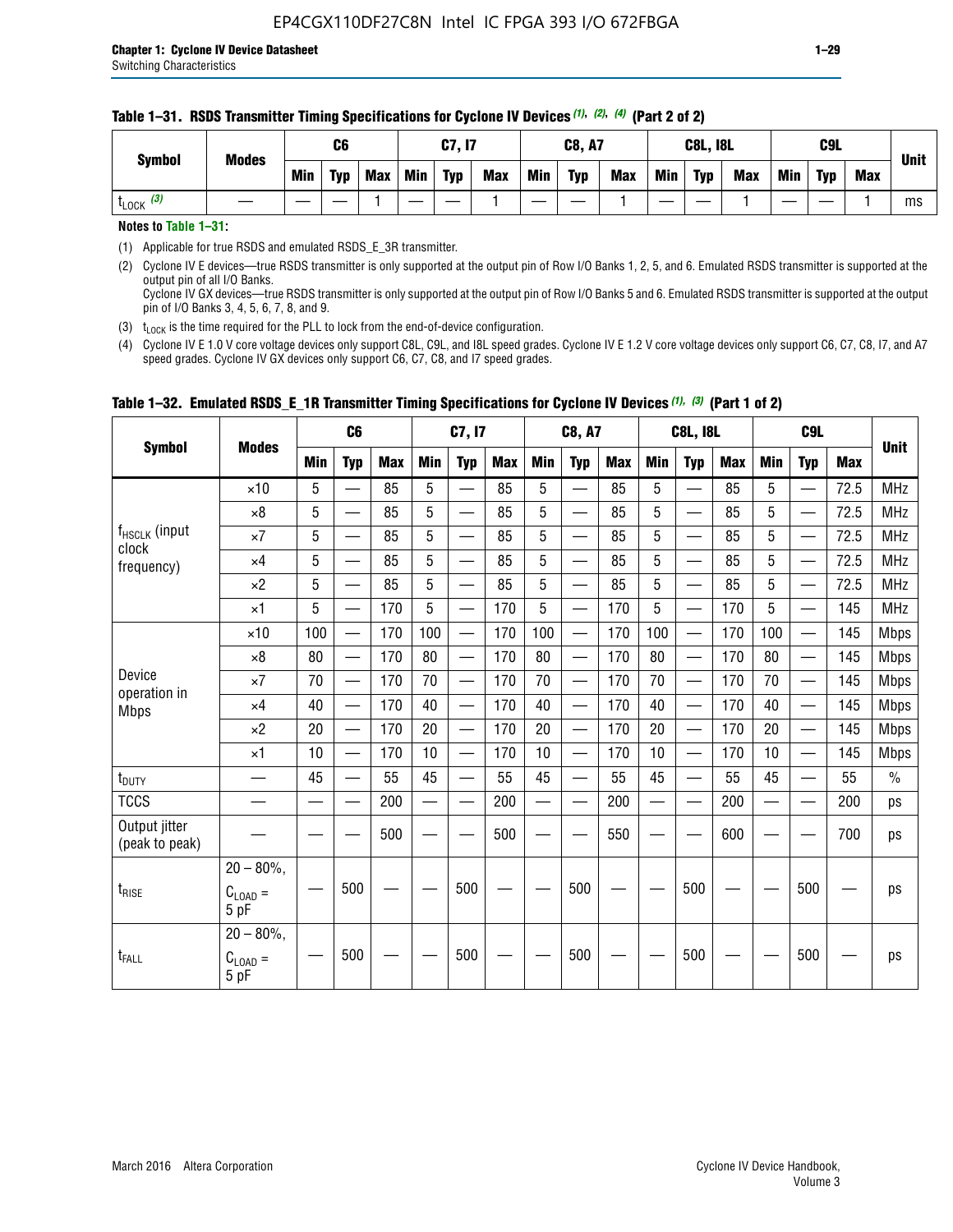| <b>Symbol</b>        | <b>Modes</b> |     | C6         |            |            | C7, I7     |            |            | <b>C8, A7</b> |            |            | <b>C8L, I8L</b> |            |     | C <sub>9</sub> L |     | <b>Unit</b> |
|----------------------|--------------|-----|------------|------------|------------|------------|------------|------------|---------------|------------|------------|-----------------|------------|-----|------------------|-----|-------------|
|                      |              | Min | <b>Typ</b> | <b>Max</b> | <b>Min</b> | <b>Typ</b> | <b>Max</b> | <b>Min</b> | <b>Typ</b>    | <b>Max</b> | <b>Min</b> | <b>Typ</b>      | <b>Max</b> | Min | <b>Typ</b>       | Max |             |
| (2)<br><b>L</b> LOCK |              |     |            |            |            |            |            |            |               |            |            |                 |            |     |                  |     | ms          |

#### **Table 1–32. Emulated RSDS\_E\_1R Transmitter Timing Specifications for Cyclone IV Devices** *(1), (3)* **(Part 2 of 2)**

**Notes to Table 1–32:**

(1) Emulated RSDS\_E\_1R transmitter is supported at the output pin of all I/O Banks of Cyclone IV E devices and I/O Banks 3, 4, 5, 6, 7, 8, and 9 of Cyclone IV GX devices.

(2)  $t_{\text{LOCK}}$  is the time required for the PLL to lock from the end-of-device configuration.

(3) Cyclone IV E 1.0 V core voltage devices only support C8L, C9L, and I8L speed grades. Cyclone IV E 1.2 V core voltage devices only support C6, C7, C8, I7, and A7 speed grades. Cyclone IV GX devices only support C6, C7, C8, and I7 speed grades.

| <b>Symbol</b>                   |                                           |     | C <sub>6</sub>           |            |                          | C7, I7                   |            |            | <b>C8, A7</b>            |              |            | <b>C8L, I8L</b>          |            |            | C <sub>9</sub> L         |            | <b>Unit</b>   |
|---------------------------------|-------------------------------------------|-----|--------------------------|------------|--------------------------|--------------------------|------------|------------|--------------------------|--------------|------------|--------------------------|------------|------------|--------------------------|------------|---------------|
|                                 | <b>Modes</b>                              | Min | <b>Typ</b>               | <b>Max</b> | <b>Min</b>               | <b>Typ</b>               | <b>Max</b> | <b>Min</b> | <b>Typ</b>               | <b>Max</b>   | <b>Min</b> | <b>Typ</b>               | <b>Max</b> | <b>Min</b> | <b>Typ</b>               | <b>Max</b> |               |
|                                 | $\times$ 10                               | 5   |                          | 200        | 5                        | —                        | 155.5      | 5          | $\overline{\phantom{0}}$ | 155.5        | 5          | $\overline{\phantom{0}}$ | 155.5      | 5          | $\overline{\phantom{0}}$ | 132.5      | <b>MHz</b>    |
|                                 | $\times 8$                                | 5   |                          | 200        | 5                        | $\overline{\phantom{0}}$ | 155.5      | 5          | —                        | 155.5        | 5          |                          | 155.5      | 5          |                          | 132.5      | <b>MHz</b>    |
| f <sub>HSCLK</sub> (input       | $\times 7$                                | 5   |                          | 200        | 5                        | ÷,                       | 155.5      | 5          | —                        | 155.5        | 5          |                          | 155.5      | 5          |                          | 132.5      | <b>MHz</b>    |
| clock<br>frequency)             | $\times$ 4                                | 5   | $\overline{\phantom{0}}$ | 200        | 5                        | —                        | 155.5      | 5          | $\overline{\phantom{0}}$ | 155.5        | 5          |                          | 155.5      | 5          | $\overline{\phantom{0}}$ | 132.5      | <b>MHz</b>    |
|                                 | $\times 2$                                | 5   | $\overline{\phantom{0}}$ | 200        | 5                        | $\overline{\phantom{0}}$ | 155.5      | 5          | $\overline{\phantom{0}}$ | 155.5        | 5          | $\overline{\phantom{0}}$ | 155.5      | 5          |                          | 132.5      | <b>MHz</b>    |
|                                 | $\times$ 1                                | 5   | $\overline{\phantom{0}}$ | 400        | 5                        |                          | 311        | 5          | —                        | 311          | 5          | $\overline{\phantom{0}}$ | 311        | 5          |                          | 265        | <b>MHz</b>    |
|                                 | $\times$ 10                               | 100 |                          | 400        | 100                      | $\overline{\phantom{0}}$ | 311        | 100        | $\overline{\phantom{0}}$ | 311          | 100        | $\overline{\phantom{0}}$ | 311        | 100        |                          | 265        | <b>Mbps</b>   |
|                                 | $\times 8$                                | 80  | $\overline{\phantom{0}}$ | 400        | 80                       | $\overline{\phantom{0}}$ | 311        | 80         | $\overline{\phantom{0}}$ | 311          | 80         | $\overline{\phantom{0}}$ | 311        | 80         |                          | 265        | <b>Mbps</b>   |
| Device                          | $\times 7$                                | 70  |                          | 400        | 70                       |                          | 311        | 70         | $\overline{\phantom{0}}$ | 311          | 70         |                          | 311        | 70         |                          | 265        | <b>Mbps</b>   |
| operation in<br><b>Mbps</b>     | $\times 4$                                | 40  | $\overline{\phantom{0}}$ | 400        | 40                       |                          | 311        | 40         | $\overline{\phantom{0}}$ | 311          | 40         | —                        | 311        | 40         |                          | 265        | <b>Mbps</b>   |
|                                 | $\times 2$                                | 20  |                          | 400        | 20                       | —                        | 311        | 20         | $\overline{\phantom{0}}$ | 311          | 20         | $\overline{\phantom{0}}$ | 311        | 20         |                          | 265        | <b>Mbps</b>   |
|                                 | ×1                                        | 10  | $\overline{\phantom{0}}$ | 400        | 10                       | $\overline{\phantom{0}}$ | 311        | 10         | $\overline{\phantom{0}}$ | 311          | 10         | —                        | 311        | 10         |                          | 265        | <b>Mbps</b>   |
| t <sub>DUTY</sub>               |                                           | 45  |                          | 55         | 45                       | $\overline{\phantom{0}}$ | 55         | 45         | $\overline{\phantom{0}}$ | 55           | 45         | $\overline{\phantom{0}}$ | 55         | 45         |                          | 55         | $\frac{0}{0}$ |
| <b>TCCS</b>                     |                                           |     |                          | 200        | $\overline{\phantom{0}}$ |                          | 200        |            |                          | 200          | —          |                          | 200        |            |                          | 200        | ps            |
| Output jitter<br>(peak to peak) |                                           |     |                          | 500        |                          |                          | 500        |            |                          | 550          |            |                          | 600        |            |                          | 700        | ps            |
| $t_{\sf RISE}$                  | $20 - 80\%$ ,<br>$C_{LOAD} =$<br>5 pF     |     | 500                      |            |                          | 500                      |            |            | 500                      |              |            | 500                      |            |            | 500                      |            | ps            |
| t <sub>FALL</sub>               | $20 - 80\%$<br>$\rm C_{LOAD}$ $=$<br>5 pF |     | 500                      |            |                          | 500                      |            |            | 500                      |              |            | 500                      |            |            | 500                      |            | ps            |
| $t_{\text{LOCK}}$ (3)           |                                           |     |                          | 1          |                          |                          | 1          |            |                          | $\mathbf{1}$ |            |                          | 1          |            |                          | 1          | ms            |

**Table 1–33. Mini-LVDS Transmitter Timing Specifications for Cyclone IV Devices** *(1)***,** *(2)***,** *(4)*

**Notes to Table 1–33:**

(1) Applicable for true and emulated mini-LVDS transmitter.

(2) Cyclone IV E—true mini-LVDS transmitter is only supported at the output pin of Row I/O Banks 1, 2, 5, and 6. Emulated mini-LVDS transmitter is supported at the output pin of all I/O banks.

Cyclone IV GX—true mini-LVDS transmitter is only supported at the output pin of Row I/O Banks 5 and 6. Emulated mini-LVDS transmitter is supported at the output pin of I/O Banks 3, 4, 5, 6, 7, 8, and 9.

(3)  $t_{\text{LOCK}}$  is the time required for the PLL to lock from the end-of-device configuration.

(4) Cyclone IV E 1.0 V core voltage devices only support C8L, C9L, and I8L speed grades. Cyclone IV E 1.2 V core voltage devices only support C6, C7, C8, I7, and A7 speed grades. Cyclone IV GX devices only support C6, C7, C8, and I7 speed grades.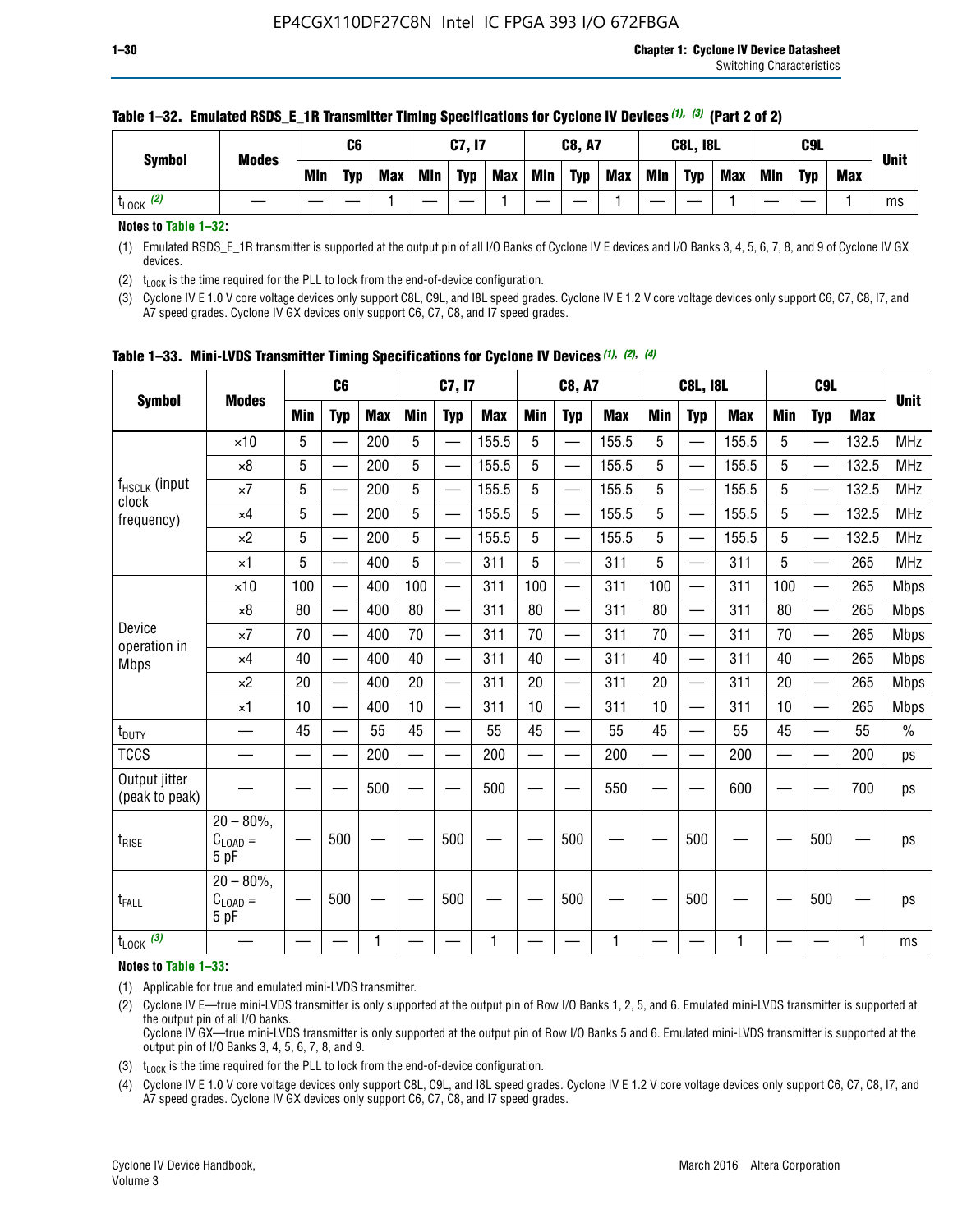|                                 |              |     | C <sub>6</sub> |     | C7, I7     |            | <b>C8, A7</b> |            | <b>C8L, I8L</b> |            | C <sub>9</sub> L |               |
|---------------------------------|--------------|-----|----------------|-----|------------|------------|---------------|------------|-----------------|------------|------------------|---------------|
| <b>Symbol</b>                   | <b>Modes</b> | Min | <b>Max</b>     | Min | <b>Max</b> | <b>Min</b> | <b>Max</b>    | <b>Min</b> | <b>Max</b>      | <b>Min</b> | <b>Max</b>       | <b>Unit</b>   |
|                                 | $\times$ 10  | 5   | 420            | 5   | 370        | 5          | 320           | 5          | 320             | 5          | 250              | <b>MHz</b>    |
|                                 | $\times 8$   | 5   | 420            | 5   | 370        | 5          | 320           | 5          | 320             | 5          | 250              | <b>MHz</b>    |
| f <sub>HSCLK</sub> (input       | $\times 7$   | 5   | 420            | 5   | 370        | 5          | 320           | 5          | 320             | 5          | 250              | <b>MHz</b>    |
| clock<br>frequency)             | $\times 4$   | 5   | 420            | 5   | 370        | 5          | 320           | 5          | 320             | 5          | 250              | MHz           |
|                                 | $\times 2$   | 5   | 420            | 5   | 370        | 5          | 320           | 5          | 320             | 5          | 250              | <b>MHz</b>    |
|                                 | $\times$ 1   | 5   | 420            | 5   | 402.5      | 5          | 402.5         | 5          | 362             | 5          | 265              | <b>MHz</b>    |
|                                 | $\times$ 10  | 100 | 840            | 100 | 740        | 100        | 640           | 100        | 640             | 100        | 500              | <b>Mbps</b>   |
|                                 | $\times 8$   | 80  | 840            | 80  | 740        | 80         | 640           | 80         | 640             | 80         | 500              | Mbps          |
| <b>HSIODR</b>                   | $\times 7$   | 70  | 840            | 70  | 740        | 70         | 640           | 70         | 640             | 70         | 500              | <b>Mbps</b>   |
|                                 | $\times 4$   | 40  | 840            | 40  | 740        | 40         | 640           | 40         | 640             | 40         | 500              | <b>Mbps</b>   |
|                                 | $\times 2$   | 20  | 840            | 20  | 740        | 20         | 640           | 20         | 640             | 20         | 500              | <b>Mbps</b>   |
|                                 | $\times$ 1   | 10  | 420            | 10  | 402.5      | 10         | 402.5         | 10         | 362             | 10         | 265              | <b>Mbps</b>   |
| t <sub>DUTY</sub>               |              | 45  | 55             | 45  | 55         | 45         | 55            | 45         | 55              | 45         | 55               | $\frac{0}{0}$ |
| <b>TCCS</b>                     |              |     | 200            |     | 200        |            | 200           |            | 200             |            | 200              | ps            |
| Output jitter<br>(peak to peak) |              |     | 500            |     | 500        |            | 550           |            | 600             |            | 700              | ps            |
| $t_{\text{LOCK}}$ (2)           |              |     | 1              |     | 1          |            | 1             |            | 1               |            | 1                | ms            |

**Table 1–34. True LVDS Transmitter Timing Specifications for Cyclone IV Devices** *(1)***,** *(3)*

**Notes to Table 1–34:**

(1) Cyclone IV E—true LVDS transmitter is only supported at the output pin of Row I/O Banks 1, 2, 5, and 6. Cyclone IV GX—true LVDS transmitter is only supported at the output pin of Row I/O Banks 5 and 6.

(2)  $t_{\text{LOCK}}$  is the time required for the PLL to lock from the end-of-device configuration.

(3) Cyclone IV E 1.0 V core voltage devices only support C8L, C9L, and I8L speed grades. Cyclone IV E 1.2 V core voltage devices only support C6, C7, C8, I7, and A7 speed grades. Cyclone IV GX devices only support C6, C7, C8, and I7 speed grades.

|  |  |  |  | Table 1–35. Emulated LVDS Transmitter Timing Specifications for Cyclone IV Devices <sup>(1),</sup> <sup>(3)</sup> (Part 1 of 2) |  |  |
|--|--|--|--|---------------------------------------------------------------------------------------------------------------------------------|--|--|
|--|--|--|--|---------------------------------------------------------------------------------------------------------------------------------|--|--|

|                                                                             |              | C <sub>6</sub> |            | C7, I7     |            | <b>C8, A7</b> |            | <b>C8L, I8L</b> |            | C <sub>9L</sub> |            |             |
|-----------------------------------------------------------------------------|--------------|----------------|------------|------------|------------|---------------|------------|-----------------|------------|-----------------|------------|-------------|
| <b>Symbol</b><br>$f_{HSCLK}$ (input<br>clock<br>frequency)<br><b>HSIODR</b> | <b>Modes</b> | Min            | <b>Max</b> | <b>Min</b> | <b>Max</b> | <b>Min</b>    | <b>Max</b> | <b>Min</b>      | <b>Max</b> | <b>Min</b>      | <b>Max</b> | <b>Unit</b> |
|                                                                             | $\times$ 10  | 5              | 320        | 5          | 320        | 5             | 275        | 5               | 275        | 5               | 250        | <b>MHz</b>  |
|                                                                             | $\times 8$   | 5              | 320        | 5          | 320        | 5             | 275        | 5               | 275        | 5               | 250        | <b>MHz</b>  |
|                                                                             | $\times 7$   | 5              | 320        | 5          | 320        | 5             | 275        | 5               | 275        | 5               | 250        | <b>MHz</b>  |
|                                                                             | $\times$ 4   | 5              | 320        | 5          | 320        | 5             | 275        | 5               | 275        | 5               | 250        | <b>MHz</b>  |
|                                                                             | $\times 2$   | 5              | 320        | 5          | 320        | 5             | 275        | 5               | 275        | 5               | 250        | <b>MHz</b>  |
|                                                                             | $\times$ 1   | 5              | 402.5      | 5          | 402.5      | 5             | 402.5      | 5               | 362        | 5               | 265        | <b>MHz</b>  |
|                                                                             | $\times$ 10  | 100            | 640        | 100        | 640        | 100           | 550        | 100             | 550        | 100             | 500        | <b>Mbps</b> |
|                                                                             | $\times 8$   | 80             | 640        | 80         | 640        | 80            | 550        | 80              | 550        | 80              | 500        | <b>Mbps</b> |
|                                                                             | $\times 7$   | 70             | 640        | 70         | 640        | 70            | 550        | 70              | 550        | 70              | 500        | <b>Mbps</b> |
|                                                                             | $\times$ 4   | 40             | 640        | 40         | 640        | 40            | 550        | 40              | 550        | 40              | 500        | <b>Mbps</b> |
|                                                                             | $\times 2$   | 20             | 640        | 20         | 640        | 20            | 550        | 20              | 550        | 20              | 500        | <b>Mbps</b> |
|                                                                             | ×1           | 10             | 402.5      | 10         | 402.5      | 10            | 402.5      | 10              | 362        | 10              | 265        | <b>Mbps</b> |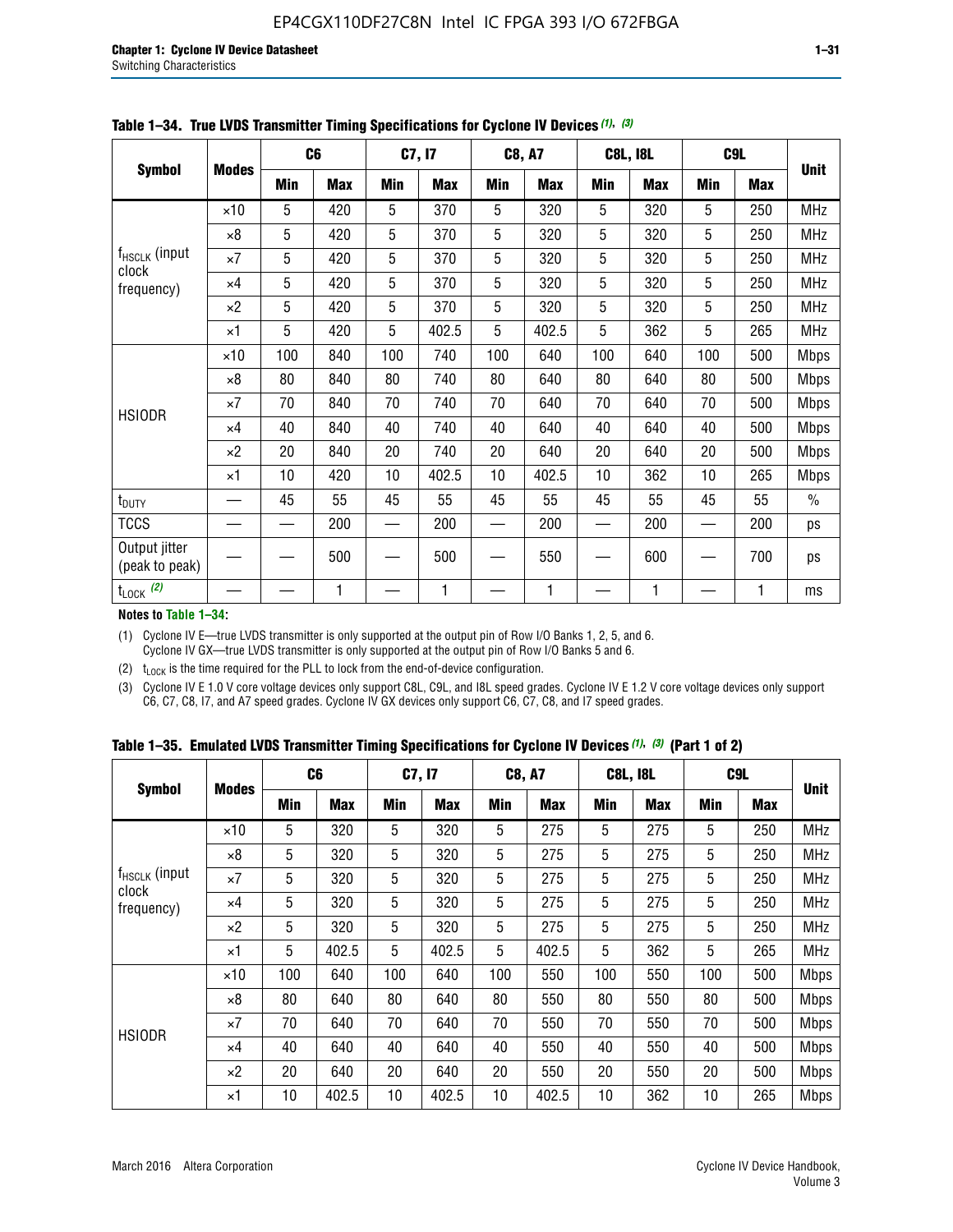|                                 |              | C <sub>6</sub> |            | C7, I7 |            | <b>C8, A7</b> |            | <b>C8L, I8L</b> |            |     | C <sub>9</sub> L |               |
|---------------------------------|--------------|----------------|------------|--------|------------|---------------|------------|-----------------|------------|-----|------------------|---------------|
| <b>Symbol</b>                   | <b>Modes</b> | Min            | <b>Max</b> | Min    | <b>Max</b> | <b>Min</b>    | <b>Max</b> | <b>Min</b>      | <b>Max</b> | Min | <b>Max</b>       | <b>Unit</b>   |
| t <sub>DUTY</sub>               |              | 45             | 55         | 45     | 55         | 45            | 55         | 45              | 55         | 45  | 55               | $\frac{0}{0}$ |
| <b>TCCS</b>                     |              |                | 200        |        | 200        |               | 200        |                 | 200        |     | 200              | ps            |
| Output jitter<br>(peak to peak) |              |                | 500        |        | 500        |               | 550        |                 | 600        | —   | 700              | ps            |
| $t_{\text{LOCK}}$ (2)           |              |                |            |        |            |               |            |                 |            |     |                  | ms            |

#### **Table 1–35. Emulated LVDS Transmitter Timing Specifications for Cyclone IV Devices** *(1)***,** *(3)* **(Part 2 of 2)**

#### **Notes to Table 1–35:**

(1) Cyclone IV E—emulated LVDS transmitter is supported at the output pin of all I/O Banks.

Cyclone IV GX—emulated LVDS transmitter is supported at the output pin of I/O Banks 3, 4, 5, 6, 7, 8, and 9.

(2)  $t_{\text{LOCK}}$  is the time required for the PLL to lock from the end-of-device configuration.

(3) Cyclone IV E 1.0 V core voltage devices only support C8L, C9L, and I8L speed grades. Cyclone IV E 1.2 V core voltage devices only support C6, C7, C8, I7, and A7 speed grades. Cyclone IV GX devices only support C6, C7, C8, and I7 speed grades.

| <b>Symbol</b>                      |              |     | C <sub>6</sub> | C7, I7          |            | <b>C8, A7</b> |            |     | <b>C8L, I8L</b> | C <sub>9</sub> L |            |             |
|------------------------------------|--------------|-----|----------------|-----------------|------------|---------------|------------|-----|-----------------|------------------|------------|-------------|
|                                    | <b>Modes</b> | Min | <b>Max</b>     | <b>Min</b>      | <b>Max</b> | Min           | <b>Max</b> | Min | <b>Max</b>      | Min              | <b>Max</b> | <b>Unit</b> |
|                                    | $\times$ 10  | 10  | 437.5          | 10 <sup>°</sup> | 370        | 10            | 320        | 10  | 320             | 10               | 250        | <b>MHz</b>  |
|                                    | $\times 8$   | 10  | 437.5          | 10              | 370        | 10            | 320        | 10  | 320             | 10               | 250        | <b>MHz</b>  |
| f <sub>HSCLK</sub> (input<br>clock | $\times 7$   | 10  | 437.5          | 10              | 370        | 10            | 320        | 10  | 320             | 10               | 250        | <b>MHz</b>  |
| frequency)                         | $\times 4$   | 10  | 437.5          | 10              | 370        | 10            | 320        | 10  | 320             | 10               | 250        | <b>MHz</b>  |
|                                    | $\times 2$   | 10  | 437.5          | 10              | 370        | 10            | 320        | 10  | 320             | 10               | 250        | <b>MHz</b>  |
|                                    | ×1           | 10  | 437.5          | 10              | 402.5      | 10            | 402.5      | 10  | 362             | 10               | 265        | <b>MHz</b>  |
|                                    | $\times$ 10  | 100 | 875            | 100             | 740        | 100           | 640        | 100 | 640             | 100              | 500        | <b>Mbps</b> |
|                                    | $\times 8$   | 80  | 875            | 80              | 740        | 80            | 640        | 80  | 640             | 80               | 500        | <b>Mbps</b> |
| <b>HSIODR</b>                      | $\times 7$   | 70  | 875            | 70              | 740        | 70            | 640        | 70  | 640             | 70               | 500        | <b>Mbps</b> |
|                                    | $\times 4$   | 40  | 875            | 40              | 740        | 40            | 640        | 40  | 640             | 40               | 500        | <b>Mbps</b> |
|                                    | $\times 2$   | 20  | 875            | 20              | 740        | 20            | 640        | 20  | 640             | 20               | 500        | <b>Mbps</b> |
|                                    | ×1           | 10  | 437.5          | 10              | 402.5      | 10            | 402.5      | 10  | 362             | 10               | 265        | <b>Mbps</b> |
| SW                                 |              |     | 400            |                 | 400        |               | 400        |     | 550             |                  | 640        | ps          |
| Input jitter<br>tolerance          |              |     | 500            |                 | 500        |               | 550        |     | 600             |                  | 700        | ps          |
| $t_{\text{LOCK}}$ (2)              |              |     | 1              |                 | 1          |               | 1          |     | 1               |                  | 1          | ms          |

**Table 1–36. LVDS Receiver Timing Specifications for Cyclone IV Devices** *(1)***,** *(3)*

#### **Notes to Table 1–36:**

(1) Cyclone IV E—LVDS receiver is supported at all I/O Banks.

Cyclone IV GX—LVDS receiver is supported at I/O Banks 3, 4, 5, 6, 7, 8, and 9.

(2)  $t_{\text{LOCK}}$  is the time required for the PLL to lock from the end-of-device configuration.

(3) Cyclone IV E 1.0 V core voltage devices only support C8L, C9L, and I8L speed grades. Cyclone IV E 1.2 V core voltage devices only support C6, C7, C8, I7, and A7 speed grades. Cyclone IV GX devices only support C6, C7, C8, and I7 speed grades.

#### **External Memory Interface Specifications**

The external memory interfaces for Cyclone IV devices are auto-calibrating and easy to implement.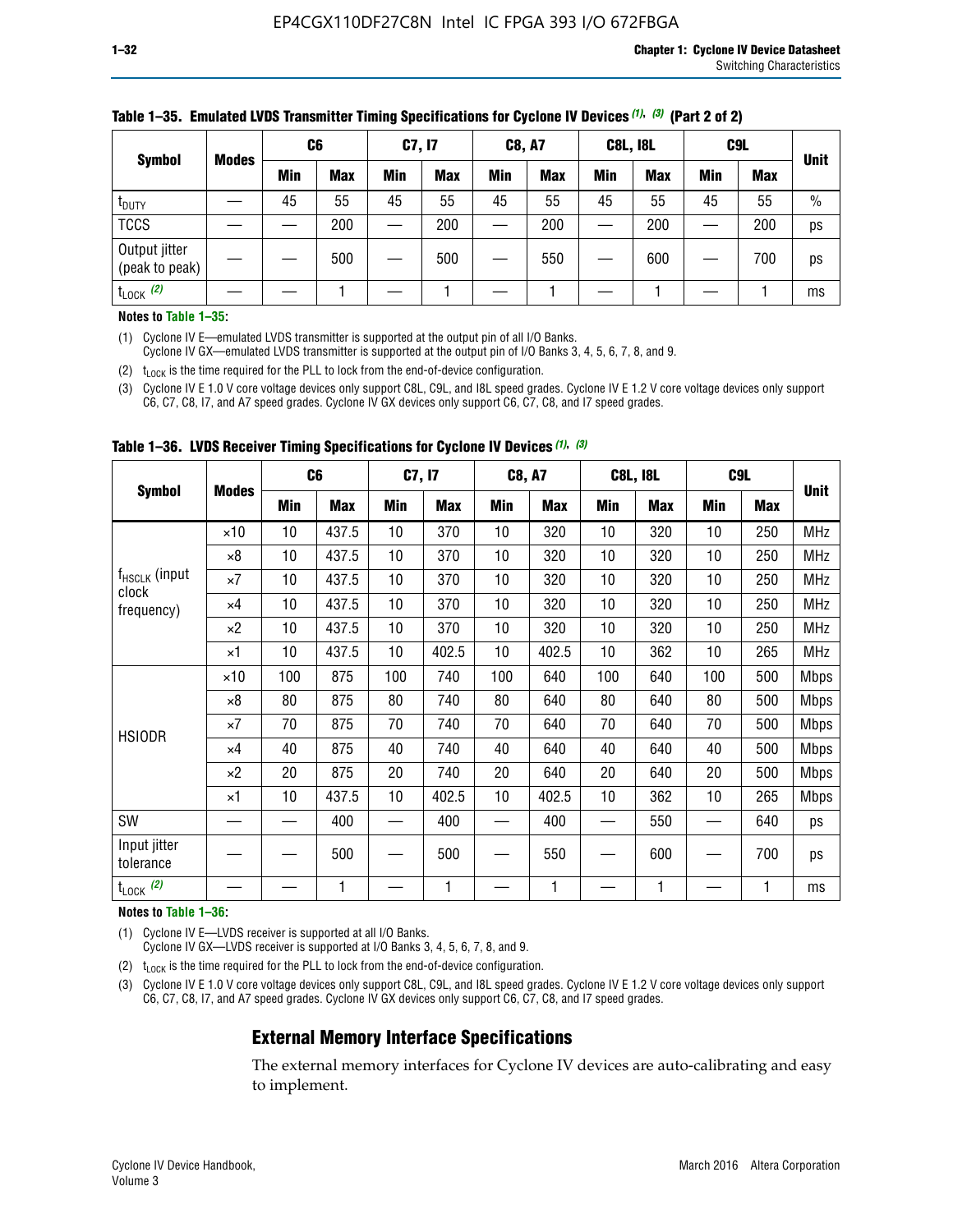**for more information about the supported maximum clock rate, device and pin** planning, IP implementation, and device termination, refer to *[Section III: System](http://www.altera.com/literature/hb/external-memory/emi_intro_specs.pdf)  [Performance Specifications](http://www.altera.com/literature/hb/external-memory/emi_intro_specs.pdf)* of the *External Memory Interface Handbook*.

Table 1–37 lists the memory output clock jitter specifications for Cyclone IV devices.

**Table 1–37. Memory Output Clock Jitter Specifications for Cyclone IV Devices** *(1)***,** *(2)*

| <b>Parameter</b>             | <b>Symbol</b>  | Min    | Max | <b>Unit</b> |
|------------------------------|----------------|--------|-----|-------------|
| Clock period jitter          | $L$ JIT(per)   | $-125$ | 125 | ps          |
| Cycle-to-cycle period jitter | $L$ JIT $(cc)$ | $-200$ | 200 | ps          |
| Duty cycle jitter            | LJIT(duty)     | $-150$ | 150 | рs          |

**Notes to Table 1–37:**

- (1) Memory output clock jitter measurements are for 200 consecutive clock cycles, as specified in the JEDEC DDR2 standard.
- (2) The clock jitter specification applies to memory output clock pins generated using DDIO circuits clocked by a PLL output routed on a global clock (GCLK) network.

# **Duty Cycle Distortion Specifications**

Table 1–38 lists the worst case duty cycle distortion for Cyclone IV devices.

**Table 1–38. Duty Cycle Distortion on Cyclone IV Devices I/O Pins** *(1)***,** *(2), (3)*

| <b>Symbol</b>     | C <sub>6</sub> |            | C7, I7     |            | <b>C8, I8L, A7</b> |            |            | C9L        | <b>Unit</b>   |
|-------------------|----------------|------------|------------|------------|--------------------|------------|------------|------------|---------------|
|                   | Min            | <b>Max</b> | <b>Min</b> | <b>Max</b> | Min                | <b>Max</b> | <b>Min</b> | <b>Max</b> |               |
| Output Duty Cycle | 45             | 55         | 45         | 55         | 45                 | 55         | 45         | 55         | $\frac{0}{0}$ |

**Notes to Table 1–38:**

(1) The duty cycle distortion specification applies to clock outputs from the PLLs, global clock tree, and IOE driving the dedicated and general purpose I/O pins.

(2) Cyclone IV devices meet the specified duty cycle distortion at the maximum output toggle rate for each combination of I/O standard and current strength.

(3) Cyclone IV E 1.0 V core voltage devices only support C8L, C9L, and I8L speed grades. Cyclone IV E 1.2 V core voltage devices only support C6, C7, C8, I7, and A7 speed grades. Cyclone IV GX devices only support C6, C7, C8, and I7 speed grades.

# **OCT Calibration Timing Specification**

Table 1–39 lists the duration of calibration for series OCT with calibration at device power-up for Cyclone IV devices.

#### **Table 1–39. Timing Specification for Series OCT with Calibration at Device Power-Up for Cyclone IV Devices** *(1)*

| Symbol  | <b>Description</b>                                            | <b>Maximum</b> | <b>Units</b> |
|---------|---------------------------------------------------------------|----------------|--------------|
| LOCTCAL | Duration of series OCT with<br>calibration at device power-up | 20             | μs           |

#### **Note to Table 1–39***:*

(1) OCT calibration takes place after device configuration and before entering user mode.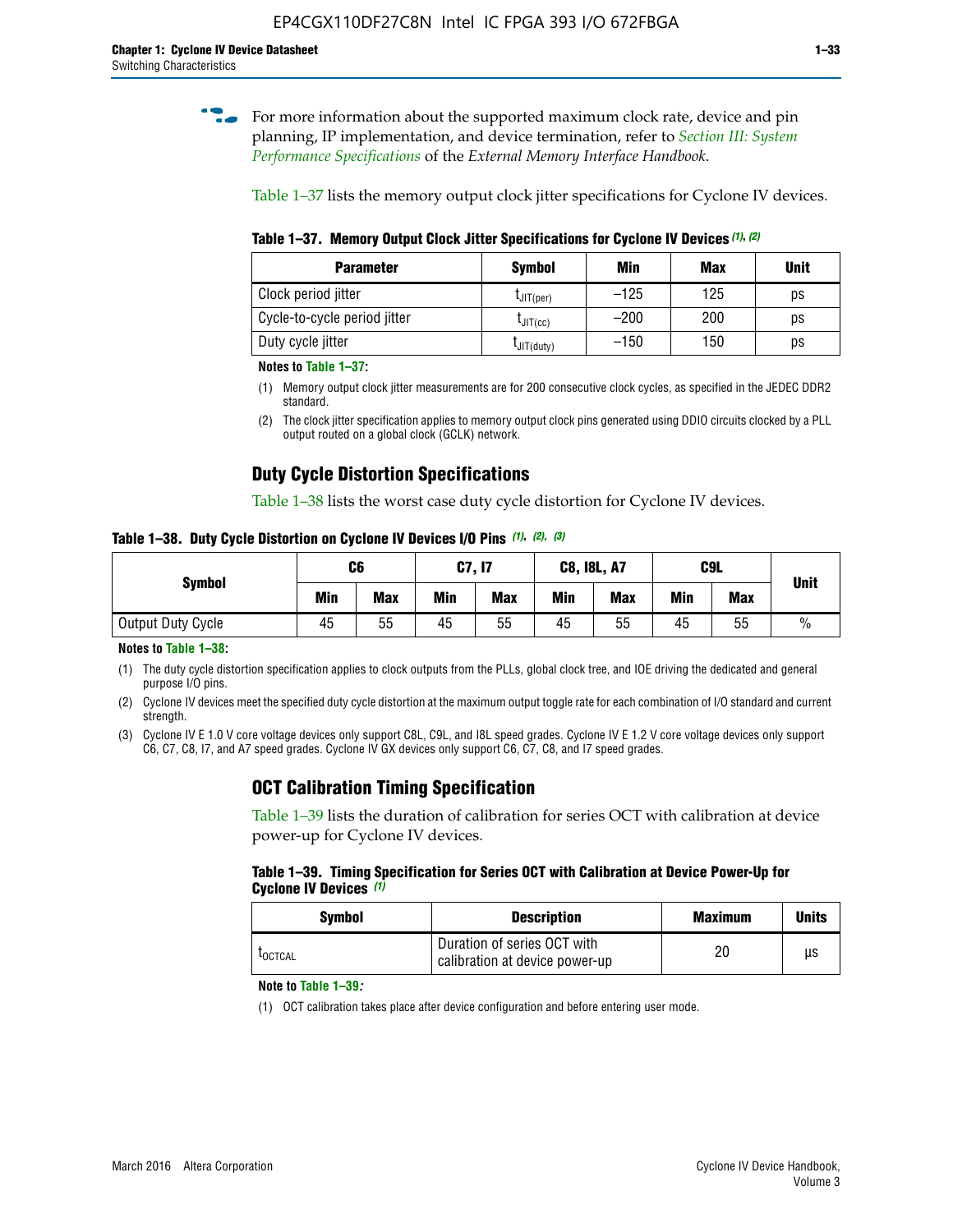### **IOE Programmable Delay**

Table 1–40 and Table 1–41 list the IOE programmable delay for Cyclone IV E 1.0 V core voltage devices.

#### **Table 1–40. IOE Programmable Delay on Column Pins for Cyclone IV E 1.0 V Core Voltage Devices** *(1)***,** *(2)*

|                                                                       |                                | <b>Number</b>  |                      |                    |            | <b>Max Offset</b> |                    |       | <b>Unit</b><br>ns<br>ns<br>ns<br>ns |
|-----------------------------------------------------------------------|--------------------------------|----------------|----------------------|--------------------|------------|-------------------|--------------------|-------|-------------------------------------|
| <b>Parameter</b>                                                      | <b>Paths Affected</b>          | 0f             | Min<br><b>Offset</b> | <b>Fast Corner</b> |            |                   | <b>Slow Corner</b> |       |                                     |
|                                                                       |                                | <b>Setting</b> |                      | C8L                | <b>18L</b> | C8L               | C9L                | 18L   |                                     |
| Input delay from pin to<br>internal cells                             | Pad to I/O<br>dataout to core  |                | 0                    | 2.054              | 1.924      | 3.387             | 4.017              | 3.411 |                                     |
| Input delay from pin to<br>input register                             | Pad to I/O input<br>register   | 8              | 0                    | 2.010              | 1.875      | 3.341             | 4.252              | 3.367 |                                     |
| Delay from output register<br>to output pin                           | I/O output<br>register to pad  | 2              | 0                    | 0.641              | 0.631      | 1.111             | 1.377              | 1.124 |                                     |
| Input delay from<br>dual-purpose clock pin to<br>fan-out destinations | Pad to global<br>clock network | 12             | 0                    | 0.971              | 0.931      | 1.684             | 2.298              | 1.684 |                                     |

#### **Notes to Table 1–40:**

(1) The incremental values for the settings are generally linear. For the exact values for each setting, use the latest version of the Quartus II software.

(2) The minimum and maximum offset timing numbers are in reference to setting **0** as available in the Quartus II software.

| Table 1–41. IOE Programmable Delay on Row Pins for Cyclone IV E 1.0 V Core Voltage Devices (1), (2) |  |  |
|-----------------------------------------------------------------------------------------------------|--|--|
|-----------------------------------------------------------------------------------------------------|--|--|

|                                                                       |                                | <b>Number</b>  |                      |       |                    | <b>Max Offset</b> |                    |       |             |
|-----------------------------------------------------------------------|--------------------------------|----------------|----------------------|-------|--------------------|-------------------|--------------------|-------|-------------|
| <b>Parameter</b>                                                      | <b>Paths Affected</b>          | 0f             | Min<br><b>Offset</b> |       | <b>Fast Corner</b> |                   | <b>Slow Corner</b> |       | <b>Unit</b> |
|                                                                       |                                | <b>Setting</b> |                      | C8L   | <b>18L</b>         | C8L               | C9L                | 18L   |             |
| Input delay from pin to<br>internal cells                             | Pad to I/O<br>dataout to core  |                | 0                    | 2.057 | 1.921              | 3.389             | 4.146              | 3.412 | ns          |
| Input delay from pin to<br>input register                             | Pad to I/O input<br>register   | 8              | 0                    | 2.059 | 1.919              | 3.420             | 4.374              | 3.441 | ns          |
| Delay from output register<br>to output pin                           | I/O output<br>register to pad  | 2              | 0                    | 0.670 | 0.623              | 1.160             | 1.420              | 1.168 | ns          |
| Input delay from<br>dual-purpose clock pin to<br>fan-out destinations | Pad to global<br>clock network | 12             | 0                    | 0.960 | 0.919              | 1.656             | 2.258              | 1.656 | ns          |

#### **Notes to Table 1–41:**

(1) The incremental values for the settings are generally linear. For the exact values for each setting, use the latest version of the Quartus II software.

(2) The minimum and maximum offset timing numbers are in reference to setting **0** as available in the Quartus II software.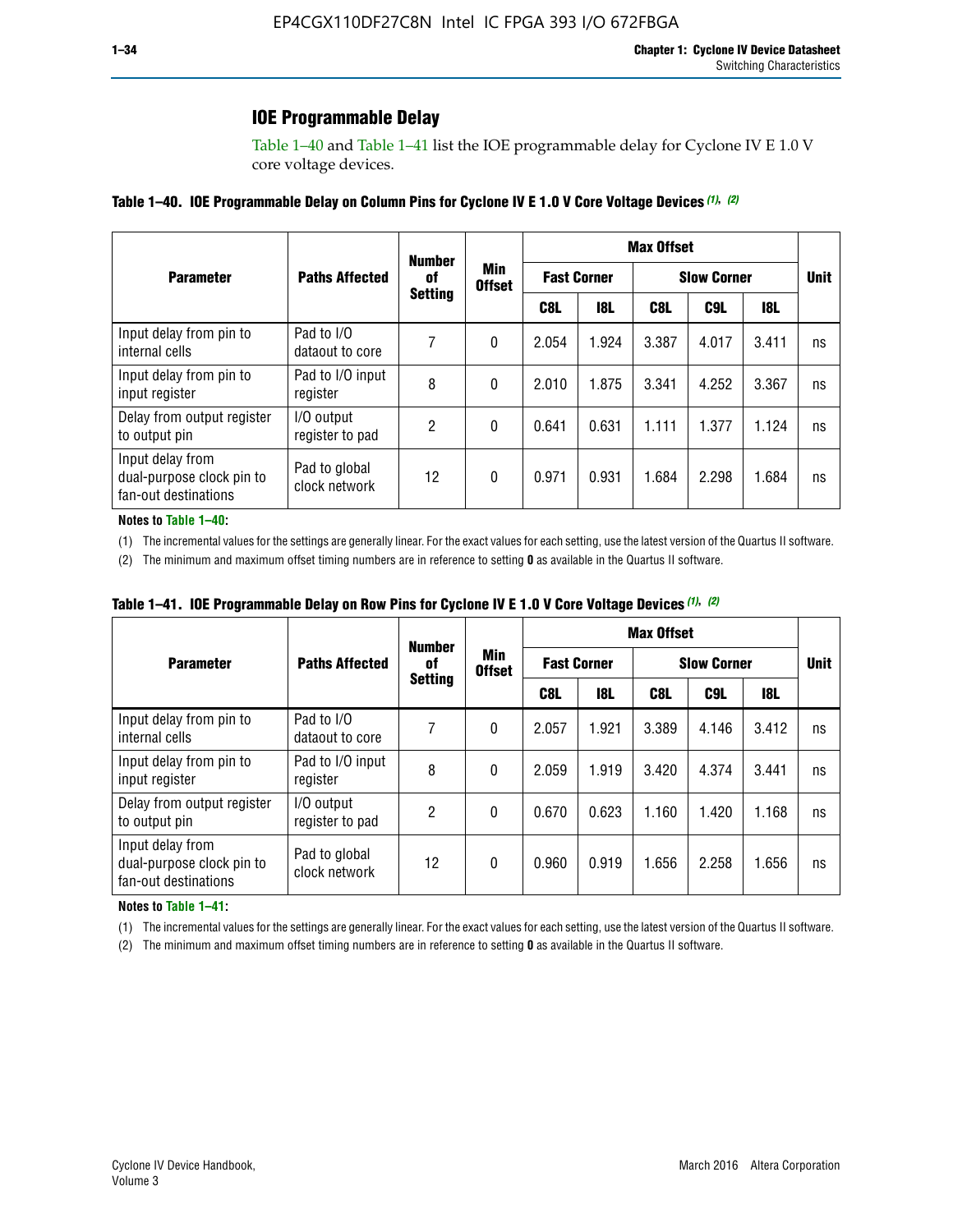Table 1–42 and Table 1–43 list the IOE programmable delay for Cyclone IV E 1.2 V core voltage devices.

|                                                                       |                                   | <b>Number</b>  |                             |       |                    |           |                    | <b>Max Offset</b> |                |               |       |             |
|-----------------------------------------------------------------------|-----------------------------------|----------------|-----------------------------|-------|--------------------|-----------|--------------------|-------------------|----------------|---------------|-------|-------------|
| <b>Parameter</b>                                                      | <b>Paths</b><br><b>Affected</b>   | of             | <b>Min</b><br><b>Offset</b> |       | <b>Fast Corner</b> |           | <b>Slow Corner</b> |                   |                |               |       | <b>Unit</b> |
|                                                                       |                                   | <b>Setting</b> |                             | C6    | $\overline{17}$    | <b>A7</b> | C6                 | C7                | C <sub>8</sub> | $\mathsf{I}7$ | A7    |             |
| Input delay from pin to<br>internal cells                             | Pad to I/O<br>dataout to<br>core  | 7              | $\mathbf{0}$                | 1.314 | 1.211              | 1.211     | 2.177              | 2.340             | 2.433          | 2.388         | 2.508 | ns          |
| Input delay from pin to<br>input register                             | Pad to I/O<br>input register      | 8              | $\theta$                    | 1.307 | 1.203              | 1.203     | 2.19               | 2.387             | 2.540          | 2.430         | 2.545 | ns          |
| Delay from output<br>register to output pin                           | I/O output<br>register to<br>pad  | 2              | 0                           | 0.437 | 0.402              | 0.402     | 0.747              | 0.820             | 0.880          | 0.834         | 0.873 | ns          |
| Input delay from<br>dual-purpose clock pin<br>to fan-out destinations | Pad to global<br>clock<br>network | 12             | 0                           | 0.693 | 0.665              | 0.665     | 1.200              | 1.379             | 1.532          | 1.393         | 1.441 | ns          |

**Notes to Table 1–42:**

(1) The incremental values for the settings are generally linear. For the exact values for each setting, use the latest version of the Quartus II software.

(2) The minimum and maximum offset timing numbers are in reference to setting **0** as available in the Quartus II software.

|                                                                       |                                   | <b>Number</b>  |                             |       |                    |           |                    | <b>Max Offset</b> |       |               |       |             |
|-----------------------------------------------------------------------|-----------------------------------|----------------|-----------------------------|-------|--------------------|-----------|--------------------|-------------------|-------|---------------|-------|-------------|
| <b>Parameter</b>                                                      | <b>Paths</b><br><b>Affected</b>   | 0f             | <b>Min</b><br><b>Offset</b> |       | <b>Fast Corner</b> |           | <b>Slow Corner</b> |                   |       |               |       | <b>Unit</b> |
|                                                                       |                                   | <b>Setting</b> |                             | C6    | $\mathbf{I}$       | <b>A7</b> | C6                 | C7                | C8    | $\mathsf{I}7$ | A7    |             |
| Input delay from pin to<br>internal cells                             | Pad to I/O<br>dataout to<br>core  | 7              | $\Omega$                    | 1.314 | 1.209              | 1.209     | 2.201              | 2.386             | 2.510 | 2.429         | 2.548 | ns          |
| Input delay from pin to<br>input register                             | Pad to I/O<br>input register      | 8              | $\Omega$                    | 1.312 | 1.207              | 1.207     | 2.202              | 2.402             | 2.558 | 2.447         | 2.557 | ns          |
| Delay from output<br>register to output pin                           | I/O output<br>register to<br>pad  | 2              | $\Omega$                    | 0.458 | 0.419              | 0.419     | 0.783              | 0.861             | 0.924 | 0.875         | 0.915 | ns          |
| Input delay from<br>dual-purpose clock pin<br>to fan-out destinations | Pad to global<br>clock<br>network | 12             | $\Omega$                    | 0.686 | 0.657              | 0.657     | 1.185              | 1.360             | 1.506 | 1.376         | 1.422 | ns          |

**Table 1–43. IOE Programmable Delay on Row Pins for Cyclone IV E 1.2 V Core Voltage Devices** *(1)***,** *(2)*

#### **Notes to Table 1–43:**

(1) The incremental values for the settings are generally linear. For the exact values for each setting, use the latest version of the Quartus II software.

(2) The minimum and maximum offset timing numbers are in reference to setting **0** as available in the Quartus II software.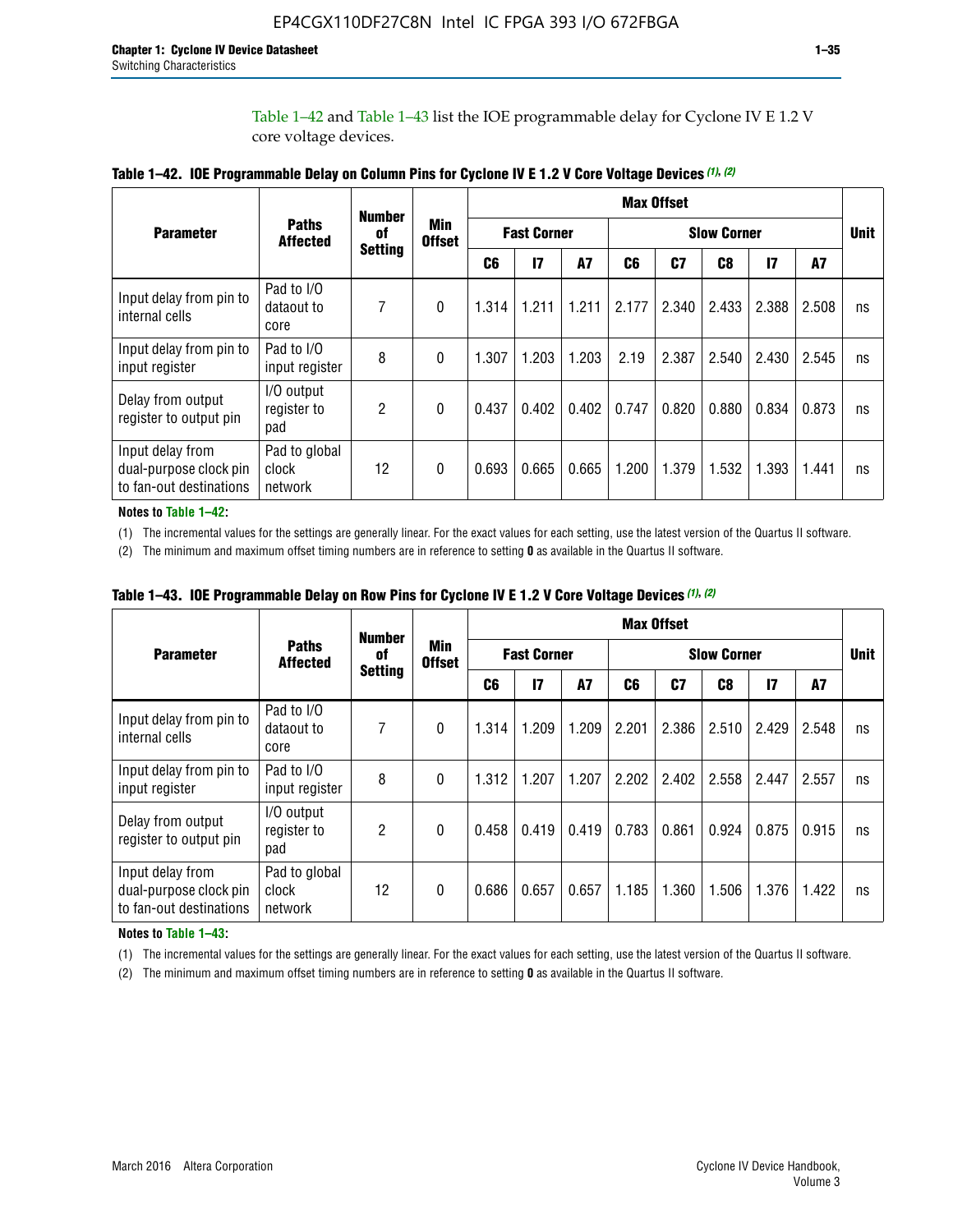Table 1–44 and Table 1–45 list the IOE programmable delay for Cyclone IV GX devices.

|                                                                       |                                   | <b>Number</b>   |                             |       |                    |       | <b>Max Offset</b>  |       |       |             |
|-----------------------------------------------------------------------|-----------------------------------|-----------------|-----------------------------|-------|--------------------|-------|--------------------|-------|-------|-------------|
| <b>Parameter</b>                                                      | <b>Paths</b><br><b>Affected</b>   | 0f              | <b>Min</b><br><b>Offset</b> |       | <b>Fast Corner</b> |       | <b>Slow Corner</b> |       |       | <b>Unit</b> |
|                                                                       |                                   | <b>Settings</b> |                             | C6    | $\mathsf{I}7$      | C6    | C7                 | C8    | 17    |             |
| Input delay from pin to<br>internal cells                             | Pad to I/O<br>dataout to<br>core  | 7               | $\mathbf{0}$                | 1.313 | 1.209              | 2.184 | 2.336              | 2.451 | 2.387 | ns          |
| Input delay from pin to<br>input register                             | Pad to I/O<br>input register      | 8               | $\mathbf{0}$                | 1.312 | 1.208              | 2.200 | 2.399              | 2.554 | 2.446 | ns          |
| Delay from output<br>register to output pin                           | I/O output<br>register to<br>pad  | $\mathfrak{p}$  | $\mathbf{0}$                | 0.438 | 0.404              | 0.751 | 0.825              | 0.886 | 0.839 | ns          |
| Input delay from<br>dual-purpose clock pin<br>to fan-out destinations | Pad to global<br>clock<br>network | 12              | $\mathbf{0}$                | 0.713 | 0.682              | 1.228 | 1.41               | 1.566 | 1.424 | ns          |

**Table 1–44. IOE Programmable Delay on Column Pins for Cyclone IV GX Devices** *(1)***,** *(2)*

**Notes to Table 1–44:**

(1) The incremental values for the settings are generally linear. For exact values of each setting, use the latest version of the Quartus II software.

(2) The minimum and maximum offset timing numbers are in reference to setting **0** as available in the Quartus II software.

|                                                                       |                                  | <b>Number</b>   |                             |       |                    |          | <b>Max Offset</b> |                    |               |             |  |
|-----------------------------------------------------------------------|----------------------------------|-----------------|-----------------------------|-------|--------------------|----------|-------------------|--------------------|---------------|-------------|--|
| <b>Parameter</b>                                                      | <b>Paths</b><br><b>Affected</b>  | 0f              | <b>Min</b><br><b>Offset</b> |       | <b>Fast Corner</b> |          |                   | <b>Slow Corner</b> |               | <b>Unit</b> |  |
|                                                                       |                                  | <b>Settings</b> |                             | C6    | 17                 | C7<br>C6 |                   | C8                 | $\mathsf{I}7$ |             |  |
| Input delay from pin to<br>internal cells                             | Pad to I/O<br>dataout to<br>core | 7               | $\mathbf{0}$                | 1.314 | 1.210              | 2.209    | 2.398             | 2.526              | 2.443         | ns          |  |
| Input delay from pin to<br>input register                             | Pad to I/O<br>input register     | 8               | $\mathbf{0}$                | 1.313 | 1.208              | 2.205    | 2.406             | 2.563              | 2.450         | ns          |  |
| Delay from output<br>register to output pin                           | I/O output<br>register to<br>pad | $\overline{2}$  | $\mathbf{0}$                | 0.461 | 0.421              | 0.789    | 0.869             | 0.933              | 0.884         | ns          |  |
| Input delay from<br>dual-purpose clock pin<br>to fan-out destinations | Pad to global<br>clock network   | 12              | $\mathbf{0}$                | 0.712 | 0.682              | 1.225    | 1.407             | 1.562              | 1.421         | ns          |  |

**Table 1–45. IOE Programmable Delay on Row Pins for Cyclone IV GX Devices** *(1)***,** *(2)*

#### **Notes to Table 1–45:**

(1) The incremental values for the settings are generally linear. For exact values of each setting, use the latest version of Quartus II software.

(2) The minimum and maximum offset timing numbers are in reference to setting **0** as available in the Quartus II software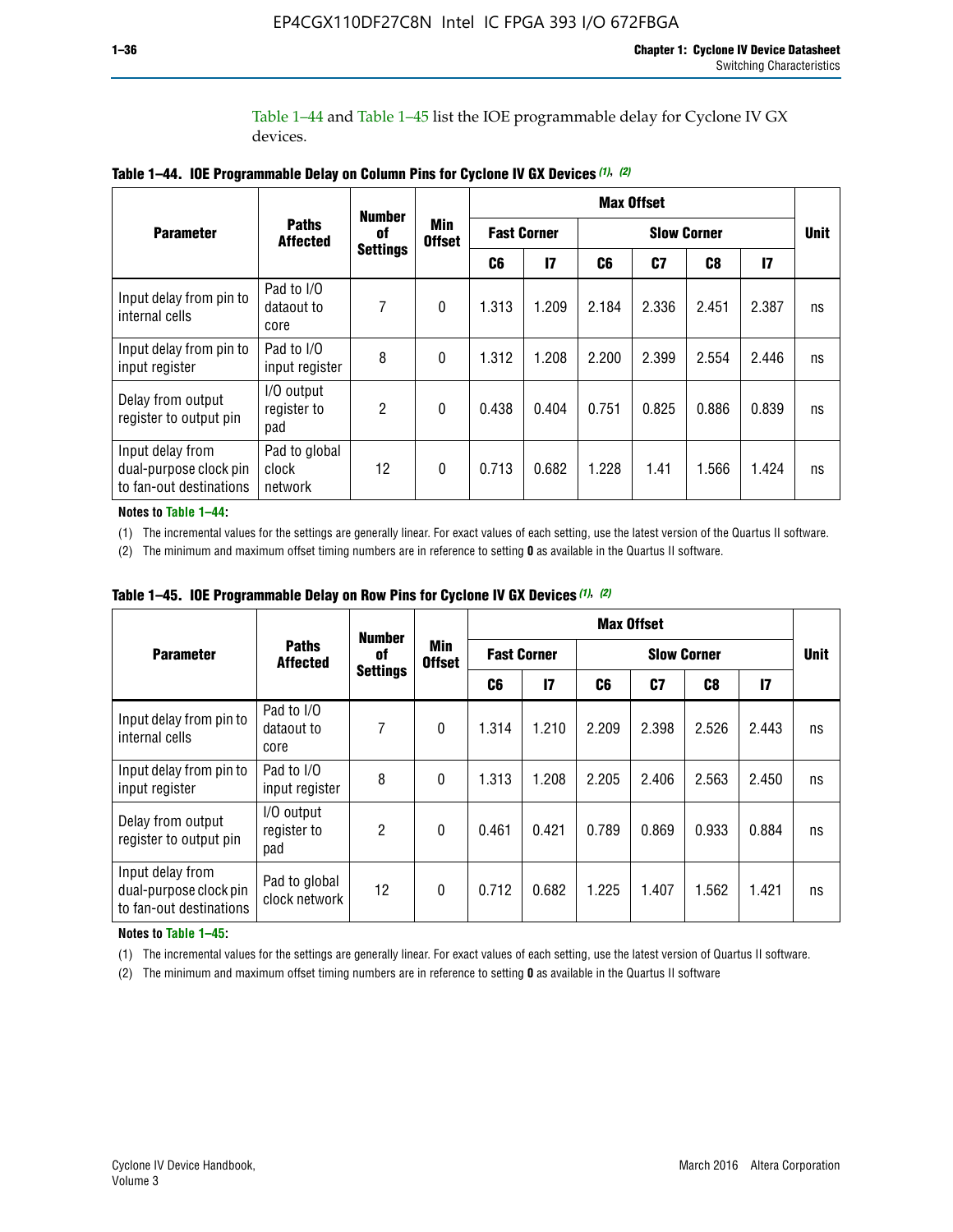# **I/O Timing**

Use the following methods to determine I/O timing:

- the Excel-based I/O Timing
- the Quartus II timing analyzer

The Excel-based I/O timing provides pin timing performance for each device density and speed grade. The data is typically used prior to designing the FPGA to get a timing budget estimation as part of the link timing analysis. The Quartus II timing analyzer provides a more accurate and precise I/O timing data based on the specifics of the design after place-and-route is complete.

**For The Excel-based I/O Timing spreadsheet is downloadable from Cyclone IV Devices** [Literature](http://www.altera.com/literature/lit-cyclone-iv.jsp) website.

# **Glossary**

Table 1–46 lists the glossary for this chapter.

| <b>Letter</b> | <b>Term</b>                                                     | <b>Definitions</b>                                                                                                                               |  |  |  |  |  |  |  |  |
|---------------|-----------------------------------------------------------------|--------------------------------------------------------------------------------------------------------------------------------------------------|--|--|--|--|--|--|--|--|
| A             |                                                                 |                                                                                                                                                  |  |  |  |  |  |  |  |  |
| B             |                                                                 |                                                                                                                                                  |  |  |  |  |  |  |  |  |
| C             |                                                                 |                                                                                                                                                  |  |  |  |  |  |  |  |  |
| D             |                                                                 |                                                                                                                                                  |  |  |  |  |  |  |  |  |
| E             |                                                                 |                                                                                                                                                  |  |  |  |  |  |  |  |  |
| F             | $f_{\sf HSCLK}$                                                 | High-speed I/O block: High-speed receiver/transmitter input and output clock frequency.                                                          |  |  |  |  |  |  |  |  |
| G             | <b>GCLK</b>                                                     | Input pin directly to Global Clock network.                                                                                                      |  |  |  |  |  |  |  |  |
|               | <b>GCLK PLL</b>                                                 | Input pin to Global Clock network through the PLL.                                                                                               |  |  |  |  |  |  |  |  |
| н             | <b>HSIODR</b>                                                   | High-speed I/O block: Maximum/minimum LVDS data transfer rate (HSIODR = 1/TUI).                                                                  |  |  |  |  |  |  |  |  |
|               | Input Waveforms<br>for the SSTL<br>Differential I/O<br>Standard | $\frac{1}{\sqrt{1+\frac{1}{2}}}\left\{ \frac{1}{\sqrt{1+\frac{1}{2}}}\right\}$<br><b>V</b> swing<br>$\cdots$ $V_{REF}$<br>\<br>$\sim V_{\rm IL}$ |  |  |  |  |  |  |  |  |

#### **Table 1–46. Glossary (Part 1 of 5)**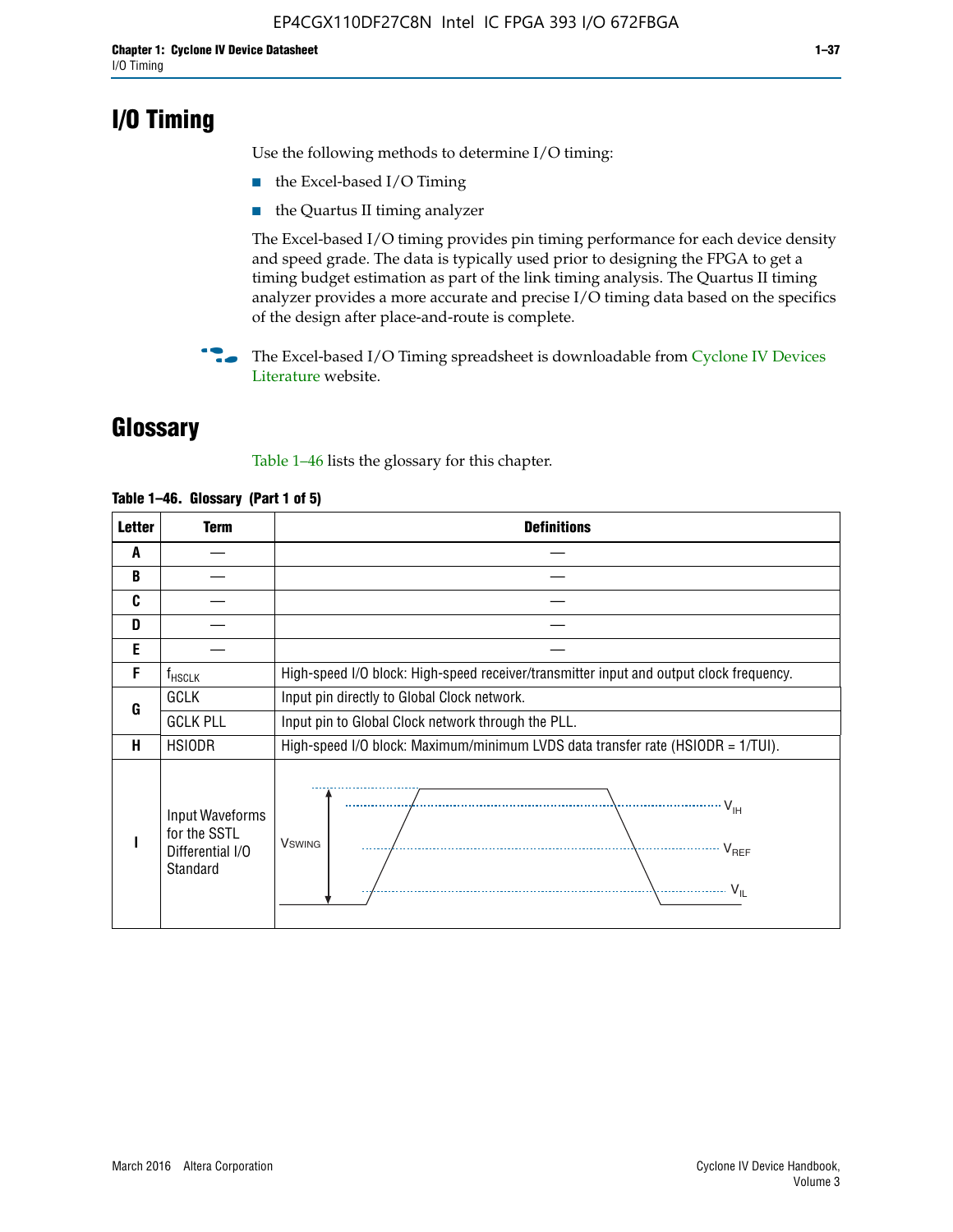### **Table 1–46. Glossary (Part 2 of 5)**

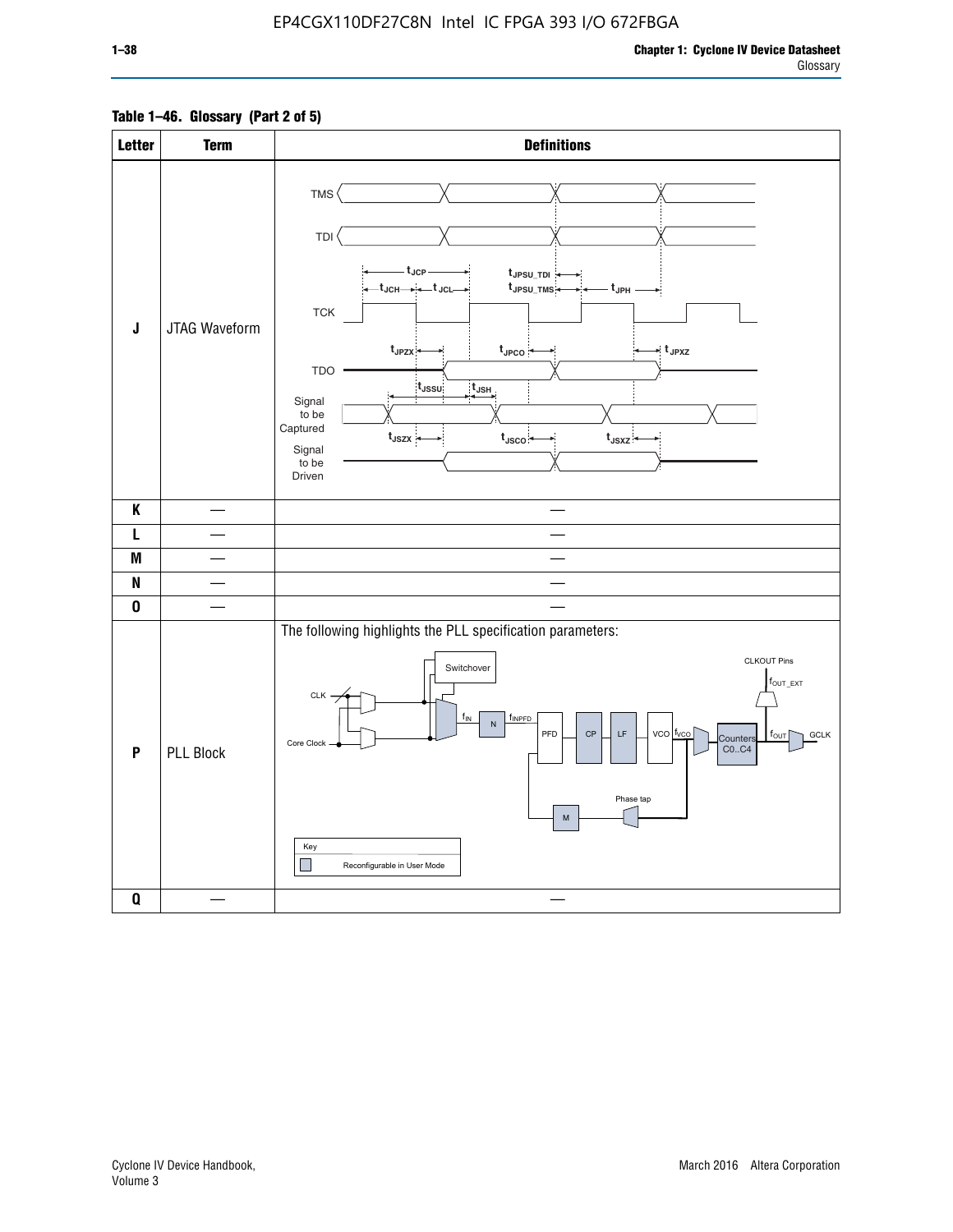#### **Table 1–46. Glossary (Part 3 of 5)**

| <b>Letter</b> | <b>Term</b>                                                            | <b>Definitions</b>                                                                                                                                                                                                                                                                                                                                                                                                                                                                                                                                                                                                                                                                                                                                                                                                                                                                                               |
|---------------|------------------------------------------------------------------------|------------------------------------------------------------------------------------------------------------------------------------------------------------------------------------------------------------------------------------------------------------------------------------------------------------------------------------------------------------------------------------------------------------------------------------------------------------------------------------------------------------------------------------------------------------------------------------------------------------------------------------------------------------------------------------------------------------------------------------------------------------------------------------------------------------------------------------------------------------------------------------------------------------------|
|               | $R_L$                                                                  | Receiver differential input discrete resistor (external to Cyclone IV devices).                                                                                                                                                                                                                                                                                                                                                                                                                                                                                                                                                                                                                                                                                                                                                                                                                                  |
|               |                                                                        | Receiver input waveform for LVDS and LVPECL differential standards:                                                                                                                                                                                                                                                                                                                                                                                                                                                                                                                                                                                                                                                                                                                                                                                                                                              |
|               |                                                                        | <b>Single-Ended Waveform</b>                                                                                                                                                                                                                                                                                                                                                                                                                                                                                                                                                                                                                                                                                                                                                                                                                                                                                     |
|               |                                                                        | Positive Channel (p) = $V_{\text{H}}$                                                                                                                                                                                                                                                                                                                                                                                                                                                                                                                                                                                                                                                                                                                                                                                                                                                                            |
|               |                                                                        | $\mathsf{V}_{\mathsf{ID}}$                                                                                                                                                                                                                                                                                                                                                                                                                                                                                                                                                                                                                                                                                                                                                                                                                                                                                       |
|               |                                                                        | Negative Channel (n) = $V_{\parallel}$<br>V <sub>CM</sub>                                                                                                                                                                                                                                                                                                                                                                                                                                                                                                                                                                                                                                                                                                                                                                                                                                                        |
|               | Receiver Input                                                         | Ground                                                                                                                                                                                                                                                                                                                                                                                                                                                                                                                                                                                                                                                                                                                                                                                                                                                                                                           |
| R             | Waveform                                                               |                                                                                                                                                                                                                                                                                                                                                                                                                                                                                                                                                                                                                                                                                                                                                                                                                                                                                                                  |
|               |                                                                        | Differential Waveform (Mathematical Function of Positive & Negative Channel)                                                                                                                                                                                                                                                                                                                                                                                                                                                                                                                                                                                                                                                                                                                                                                                                                                     |
|               |                                                                        |                                                                                                                                                                                                                                                                                                                                                                                                                                                                                                                                                                                                                                                                                                                                                                                                                                                                                                                  |
|               |                                                                        | $V_{ID}$<br>0V                                                                                                                                                                                                                                                                                                                                                                                                                                                                                                                                                                                                                                                                                                                                                                                                                                                                                                   |
|               |                                                                        | $V_{ID}$                                                                                                                                                                                                                                                                                                                                                                                                                                                                                                                                                                                                                                                                                                                                                                                                                                                                                                         |
|               |                                                                        | $p - n$                                                                                                                                                                                                                                                                                                                                                                                                                                                                                                                                                                                                                                                                                                                                                                                                                                                                                                          |
|               | Receiver input<br>skew margin                                          | High-speed I/O block: The total margin left after accounting for the sampling window and TCCS.                                                                                                                                                                                                                                                                                                                                                                                                                                                                                                                                                                                                                                                                                                                                                                                                                   |
|               | (RSKM)                                                                 | $RSKM = (TUI - SW - TCCS) / 2.$                                                                                                                                                                                                                                                                                                                                                                                                                                                                                                                                                                                                                                                                                                                                                                                                                                                                                  |
| S             | Single-ended<br>voltage-<br>referenced I/O<br>Standard<br>SW (Sampling | $V_{CCIO}$<br>$V_{\text{\tiny OH}}^-$<br>$V_{H(AC)}$<br>$V_{IH(DC)}$<br>V <sub>REF</sub><br>$V_{\text{IL(DC)}}$<br>VIL(AC)<br>$V_{\text{OL}}$<br>$\rm V_{ss}^-$<br>The JEDEC standard for SSTI and HSTL I/O standards defines both the AC and DC input signal<br>values. The AC values indicate the voltage levels at which the receiver must meet its timing<br>specifications. The DC values indicate the voltage levels at which the final logic state of the<br>receiver is unambiguously defined. After the receiver input crosses the AC value, the receiver<br>changes to the new logic state. The new logic state is then maintained as long as the input stays<br>beyond the DC threshold. This approach is intended to provide predictable receiver timing in the<br>presence of input waveform ringing.<br>High-speed I/O block: The period of time during which the data must be valid to capture it |
|               | Window)                                                                | correctly. The setup and hold times determine the ideal strobe position in the sampling window.                                                                                                                                                                                                                                                                                                                                                                                                                                                                                                                                                                                                                                                                                                                                                                                                                  |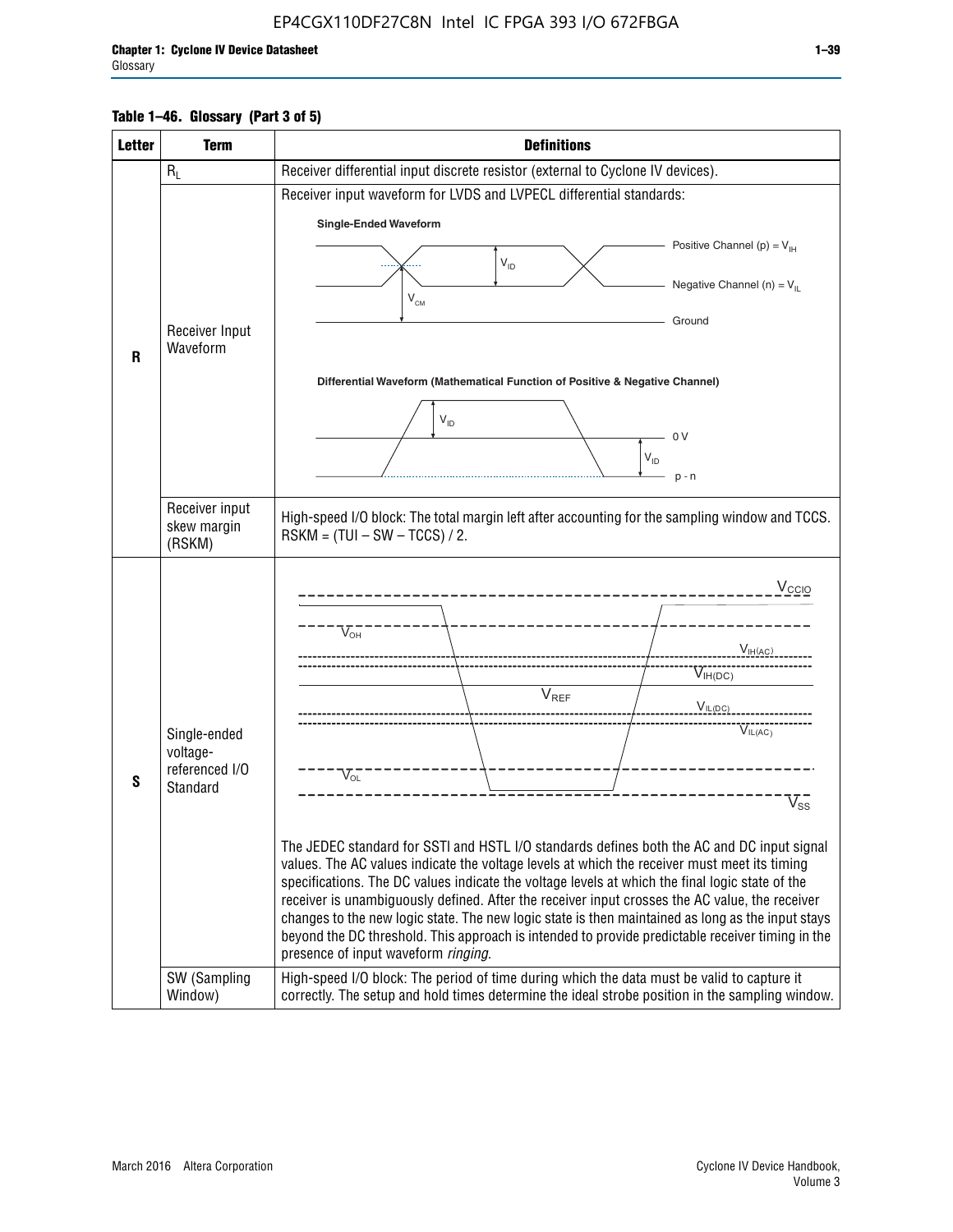| <b>Letter</b> | <b>Term</b>                                                                                   | <b>Definitions</b>                                                                                                                                                                                                                                                                                                                                                                |  |  |  |  |  |  |  |  |  |
|---------------|-----------------------------------------------------------------------------------------------|-----------------------------------------------------------------------------------------------------------------------------------------------------------------------------------------------------------------------------------------------------------------------------------------------------------------------------------------------------------------------------------|--|--|--|--|--|--|--|--|--|
|               | $t_{\rm C}$                                                                                   | High-speed receiver and transmitter input and output clock period.                                                                                                                                                                                                                                                                                                                |  |  |  |  |  |  |  |  |  |
|               | Channel-to-<br>channel-skew<br>(TCCS)                                                         | High-speed I/O block: The timing difference between the fastest and slowest output edges,<br>including t <sub>co</sub> variation and clock skew. The clock is included in the TCCS measurement.                                                                                                                                                                                   |  |  |  |  |  |  |  |  |  |
|               | $t_{\text{cin}}$                                                                              | Delay from the clock pad to the I/O input register.                                                                                                                                                                                                                                                                                                                               |  |  |  |  |  |  |  |  |  |
|               | $t_{CO}$                                                                                      | Delay from the clock pad to the I/O output.                                                                                                                                                                                                                                                                                                                                       |  |  |  |  |  |  |  |  |  |
|               | $t_{\text{cout}}$                                                                             | Delay from the clock pad to the I/O output register.                                                                                                                                                                                                                                                                                                                              |  |  |  |  |  |  |  |  |  |
|               | $t_{\text{DUTY}}$                                                                             | High-speed I/O block: Duty cycle on high-speed transmitter output clock.                                                                                                                                                                                                                                                                                                          |  |  |  |  |  |  |  |  |  |
|               | t <sub>FALL</sub>                                                                             | Signal high-to-low transition time (80-20%).                                                                                                                                                                                                                                                                                                                                      |  |  |  |  |  |  |  |  |  |
|               | $t_H$                                                                                         | Input register hold time.                                                                                                                                                                                                                                                                                                                                                         |  |  |  |  |  |  |  |  |  |
|               | <b>Timing Unit</b><br>Interval (TUI)                                                          | High-speed I/O block: The timing budget allowed for skew, propagation delays, and data<br>sampling window. (TUI = $1/($ Receiver Input Clock Frequency Multiplication Factor) = $tC/w$ ).                                                                                                                                                                                         |  |  |  |  |  |  |  |  |  |
|               | t <sub>injitter</sub>                                                                         | Period jitter on the PLL clock input.                                                                                                                                                                                                                                                                                                                                             |  |  |  |  |  |  |  |  |  |
|               | Period jitter on the dedicated clock output driven by a PLL.<br>t <sub>outjitter_dedclk</sub> |                                                                                                                                                                                                                                                                                                                                                                                   |  |  |  |  |  |  |  |  |  |
|               | t <sub>outjitter_io</sub>                                                                     | Period jitter on the general purpose I/O driven by a PLL.                                                                                                                                                                                                                                                                                                                         |  |  |  |  |  |  |  |  |  |
|               | $t_{\text{pllcin}}$                                                                           | Delay from the PLL inclk pad to the I/O input register.                                                                                                                                                                                                                                                                                                                           |  |  |  |  |  |  |  |  |  |
| т             | $t_{\text{pll}$ cout                                                                          | Delay from the PLL inclk pad to the I/O output register.                                                                                                                                                                                                                                                                                                                          |  |  |  |  |  |  |  |  |  |
|               | Transmitter<br>Output<br>Waveform                                                             | Transmitter output waveforms for the LVDS, mini-LVDS, PPDS and RSDS Differential I/O<br>Standards:<br><b>Single-Ended Waveform</b><br>Positive Channel (p) = $V_{OH}$<br>VOD<br>Negative Channel (n) = $V_{OL}$<br>$V_{OS}$<br>Ground<br>Differential Waveform (Mathematical Function of Positive & Negative Channel)<br>$\mathsf{V}_{\mathsf{OD}}$<br>0 V<br>$V_{OD}$<br>$p - n$ |  |  |  |  |  |  |  |  |  |
|               | $t_{\text{RISE}}$                                                                             | Signal low-to-high transition time (20-80%).                                                                                                                                                                                                                                                                                                                                      |  |  |  |  |  |  |  |  |  |
|               | $t_{\scriptstyle\text{SU}}$                                                                   | Input register setup time.                                                                                                                                                                                                                                                                                                                                                        |  |  |  |  |  |  |  |  |  |
| U             |                                                                                               |                                                                                                                                                                                                                                                                                                                                                                                   |  |  |  |  |  |  |  |  |  |

#### **Table 1–46. Glossary (Part 4 of 5)**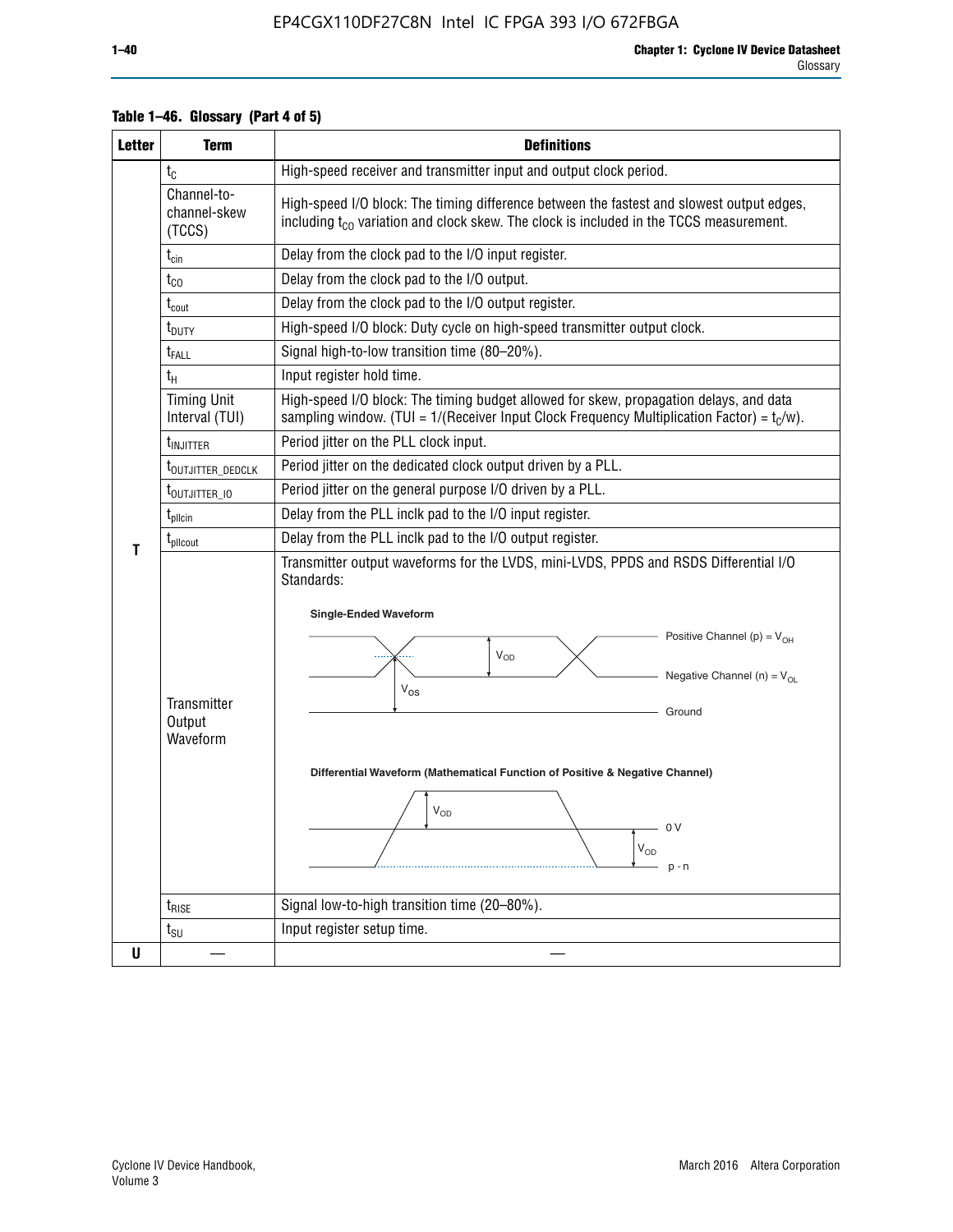### **Table 1–46. Glossary (Part 5 of 5)**

| <b>Letter</b> | <b>Term</b>                                                                                                                                                                  | <b>Definitions</b>                                                                                                                                                                                |  |  |  |  |  |  |  |
|---------------|------------------------------------------------------------------------------------------------------------------------------------------------------------------------------|---------------------------------------------------------------------------------------------------------------------------------------------------------------------------------------------------|--|--|--|--|--|--|--|
|               | $V_{CM(DC)}$                                                                                                                                                                 | DC common mode input voltage.                                                                                                                                                                     |  |  |  |  |  |  |  |
|               | $V_{DIF(AC)}$                                                                                                                                                                | AC differential input voltage: The minimum AC input differential voltage required for switching.                                                                                                  |  |  |  |  |  |  |  |
|               | $V_{DIF(DC)}$                                                                                                                                                                | DC differential input voltage: The minimum DC input differential voltage required for switching.                                                                                                  |  |  |  |  |  |  |  |
|               | <b>V<sub>ICM</sub></b>                                                                                                                                                       | Input common mode voltage: The common mode of the differential signal at the receiver.                                                                                                            |  |  |  |  |  |  |  |
|               | Input differential voltage swing: The difference in voltage between the positive and<br>$V_{ID}$<br>complementary conductors of a differential transmission at the receiver. |                                                                                                                                                                                                   |  |  |  |  |  |  |  |
|               | $V_{\text{IH}}$                                                                                                                                                              | Voltage input high: The minimum positive voltage applied to the input that is accepted by the<br>device as a logic high.                                                                          |  |  |  |  |  |  |  |
|               | $V_{IH(AC)}$                                                                                                                                                                 | High-level AC input voltage.                                                                                                                                                                      |  |  |  |  |  |  |  |
|               | $V_{IH(DC)}$                                                                                                                                                                 | High-level DC input voltage.                                                                                                                                                                      |  |  |  |  |  |  |  |
|               | $V_{IL}$                                                                                                                                                                     | Voltage input low: The maximum positive voltage applied to the input that is accepted by the<br>device as a logic low.                                                                            |  |  |  |  |  |  |  |
|               | $V_{IL(AC)}$                                                                                                                                                                 | Low-level AC input voltage.                                                                                                                                                                       |  |  |  |  |  |  |  |
|               | $V_{IL(DC)}$                                                                                                                                                                 | Low-level DC input voltage.                                                                                                                                                                       |  |  |  |  |  |  |  |
|               | $V_{IN}$                                                                                                                                                                     | DC input voltage.                                                                                                                                                                                 |  |  |  |  |  |  |  |
|               | V <sub>OCM</sub>                                                                                                                                                             | Output common mode voltage: The common mode of the differential signal at the transmitter.                                                                                                        |  |  |  |  |  |  |  |
| $\mathbf{V}$  | $V_{OD}$                                                                                                                                                                     | Output differential voltage swing: The difference in voltage between the positive and<br>complementary conductors of a differential transmission at the transmitter. $V_{OD} = V_{OH} - V_{OL}$ . |  |  |  |  |  |  |  |
|               | $V_{OH}$                                                                                                                                                                     | Voltage output high: The maximum positive voltage from an output that the device considers is<br>accepted as the minimum positive high level.                                                     |  |  |  |  |  |  |  |
|               | $V_{OL}$                                                                                                                                                                     | Voltage output low: The maximum positive voltage from an output that the device considers is<br>accepted as the maximum positive low level.                                                       |  |  |  |  |  |  |  |
|               | $V_{OS}$                                                                                                                                                                     | Output offset voltage: $V_{OS} = (V_{OH} + V_{OL}) / 2$ .                                                                                                                                         |  |  |  |  |  |  |  |
|               | $V_{OX (AC)}$                                                                                                                                                                | AC differential output cross point voltage: the voltage at which the differential output signals<br>must cross.                                                                                   |  |  |  |  |  |  |  |
|               | $V_{REF}$                                                                                                                                                                    | Reference voltage for the SSTL and HSTL I/O standards.                                                                                                                                            |  |  |  |  |  |  |  |
|               | $V_{REF\,(AC)}$                                                                                                                                                              | AC input reference voltage for the SSTL and HSTL I/O standards. $V_{REF(AC)} = V_{REF(DC)} +$ noise. The<br>peak-to-peak AC noise on $V_{REF}$ must not exceed 2% of $V_{REF(DC)}$ .              |  |  |  |  |  |  |  |
|               | $V_{REF(DC)}$                                                                                                                                                                | DC input reference voltage for the SSTL and HSTL I/O standards.                                                                                                                                   |  |  |  |  |  |  |  |
|               | $V_{\textrm{SWING (AC)}}$                                                                                                                                                    | AC differential input voltage: AC input differential voltage required for switching. For the SSTL<br>differential I/O standard, refer to Input Waveforms.                                         |  |  |  |  |  |  |  |
|               | V <sub>SWING (DC)</sub>                                                                                                                                                      | DC differential input voltage: DC input differential voltage required for switching. For the SSTL<br>differential I/O standard, refer to Input Waveforms.                                         |  |  |  |  |  |  |  |
|               | $V_{TT}$                                                                                                                                                                     | Termination voltage for the SSTL and HSTL I/O standards.                                                                                                                                          |  |  |  |  |  |  |  |
|               | $V_{X(AC)}$                                                                                                                                                                  | AC differential input cross point voltage: The voltage at which the differential input signals must<br>cross.                                                                                     |  |  |  |  |  |  |  |
| W             |                                                                                                                                                                              |                                                                                                                                                                                                   |  |  |  |  |  |  |  |
| X             |                                                                                                                                                                              |                                                                                                                                                                                                   |  |  |  |  |  |  |  |
| Y             |                                                                                                                                                                              |                                                                                                                                                                                                   |  |  |  |  |  |  |  |
| $\mathbf{Z}$  |                                                                                                                                                                              |                                                                                                                                                                                                   |  |  |  |  |  |  |  |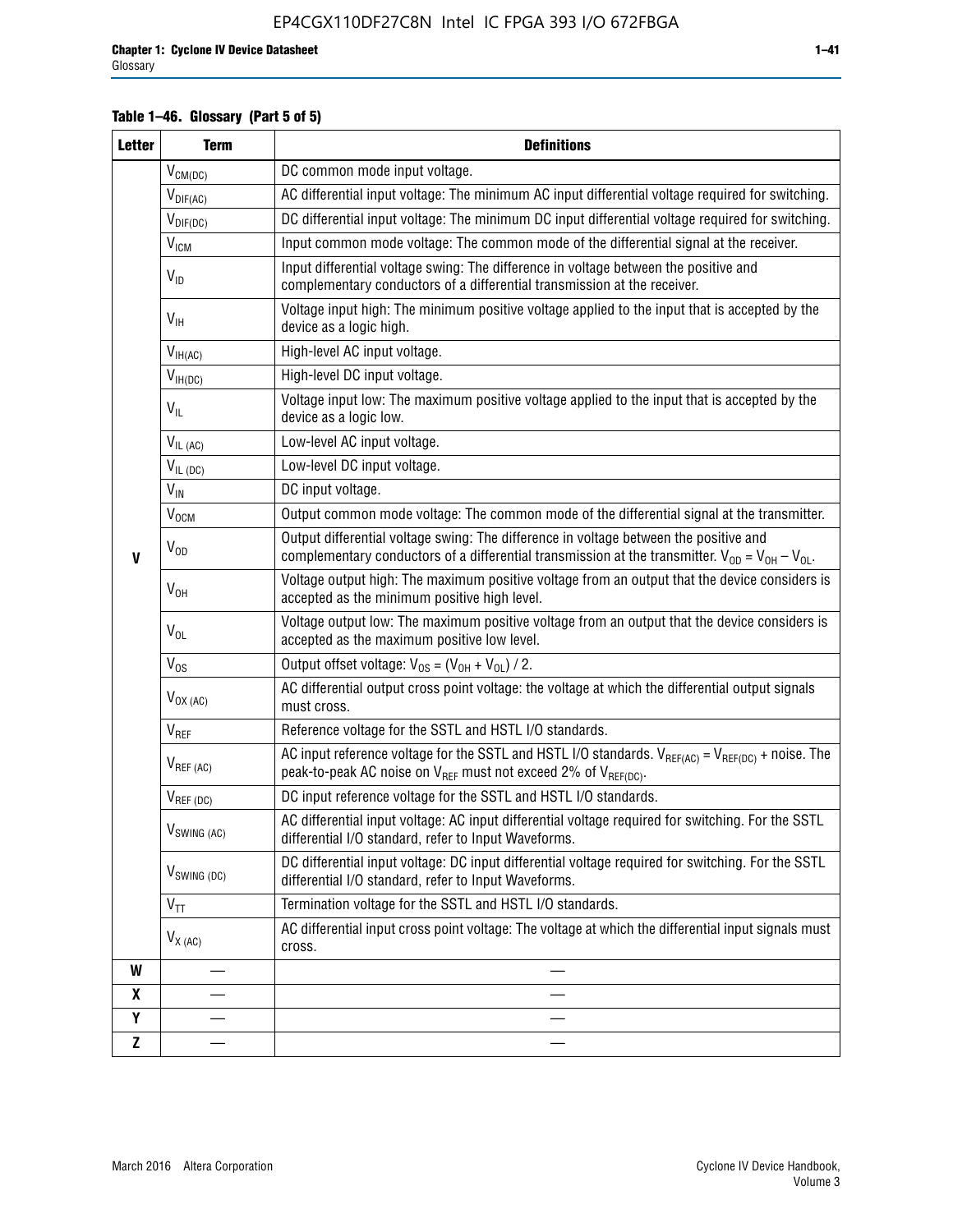# **Document Revision History**

Table 1–47 lists the revision history for this chapter.

| <b>Date</b>      | <b>Version</b> | <b>Changes</b>                                                                                                                                                                                                                            |
|------------------|----------------|-------------------------------------------------------------------------------------------------------------------------------------------------------------------------------------------------------------------------------------------|
| March 2016       | 2.0            | Updated note (5) in Table $1-21$ to remove support for the N148 package.                                                                                                                                                                  |
| October 2014     | 1.9            | Updated maximum value for $V_{CCD, PL}$ in Table 1-1.                                                                                                                                                                                     |
|                  |                | Removed extended temperature note in Table 1-3.                                                                                                                                                                                           |
| December 2013    | 1.8            | Updated Table 1-21 by adding Note (15).                                                                                                                                                                                                   |
| May 2013         | 1.7            | Updated Table 1-15 by adding Note (4).                                                                                                                                                                                                    |
| October 2012     | 1.6            | Dpdated the maximum value for $V_1$ , $V_{CCD\_PLL}$ , $V_{CC10}$ , $V_{CC\_CLKIN}$ , $V_{CCH\_GXB}$ , and $V_{CCA\_GXB}$<br>Table $1-1$ .                                                                                                |
|                  |                | $\blacksquare$ Updated Table 1-11 and Table 1-22.                                                                                                                                                                                         |
|                  |                | $\blacksquare$ Updated Table 1-21 to include peak-to-peak differential input voltage for the<br>Cyclone IV GX transceiver input reference clock.                                                                                          |
|                  |                | $\blacksquare$ Updated Table 1-29 to include the typical DCLK value.                                                                                                                                                                      |
|                  |                | <b>Updated the minimum f<sub>HSCLK</sub></b> value in Table 1-31, Table 1-32, Table 1-33,<br>Table 1-34, and Table 1-35.                                                                                                                  |
| November 2011    | 1.5            | • Updated "Maximum Allowed Overshoot or Undershoot Voltage", "Operating<br>Conditions", and "PLL Specifications" sections.                                                                                                                |
|                  |                | Updated Table 1-2, Table 1-3, Table 1-4, Table 1-5, Table 1-8, Table 1-9,<br>Table 1-15, Table 1-18, Table 1-19, and Table 1-21.                                                                                                          |
|                  |                | ■ Updated Figure $1-1$ .                                                                                                                                                                                                                  |
| December 2010    | 1.4            | • Updated for the Quartus II software version 10.1 release.                                                                                                                                                                               |
|                  |                | $\blacksquare$ Updated Table 1-21 and Table 1-25.                                                                                                                                                                                         |
|                  |                | $\blacksquare$ Minor text edits.                                                                                                                                                                                                          |
|                  | 1.3            | Updated for the Quartus II software version 10.0 release:                                                                                                                                                                                 |
| <b>July 2010</b> |                | Updated Table 1-3, Table 1-4, Table 1-21, Table 1-25, Table 1-28, Table 1-30,<br>Table 1-40, Table 1-41, Table 1-42, Table 1-43, Table 1-44, and Table 1-45.                                                                              |
|                  |                | ■ Updated Figure $1-2$ and Figure $1-3$ .                                                                                                                                                                                                 |
|                  |                | Removed SW Requirement and TCCS for Cyclone IV Devices tables.                                                                                                                                                                            |
|                  |                | $\blacksquare$ Minor text edits.                                                                                                                                                                                                          |
|                  | 1.2            | Updated to include automotive devices:                                                                                                                                                                                                    |
| March 2010       |                | • Updated the "Operating Conditions" and "PLL Specifications" sections.                                                                                                                                                                   |
|                  |                | $\blacksquare$ Updated Table 1-1, Table 1-8, Table 1-9, Table 1-21, Table 1-26, Table 1-27,<br>Table 1-31, Table 1-32, Table 1-33, Table 1-34, Table 1-35, Table 1-36,<br>Table 1-37, Table 1-38, Table 1-40, Table 1-42, and Table 1-43. |
|                  |                | Added Table 1-5 to include ESD for Cyclone IV devices GPIOs and HSSI I/Os.                                                                                                                                                                |
|                  |                | Added Table 1-44 and Table 1-45 to include IOE programmable delay for<br>Cyclone IV E 1.2 V core voltage devices.                                                                                                                         |
|                  |                | Minor text edits.                                                                                                                                                                                                                         |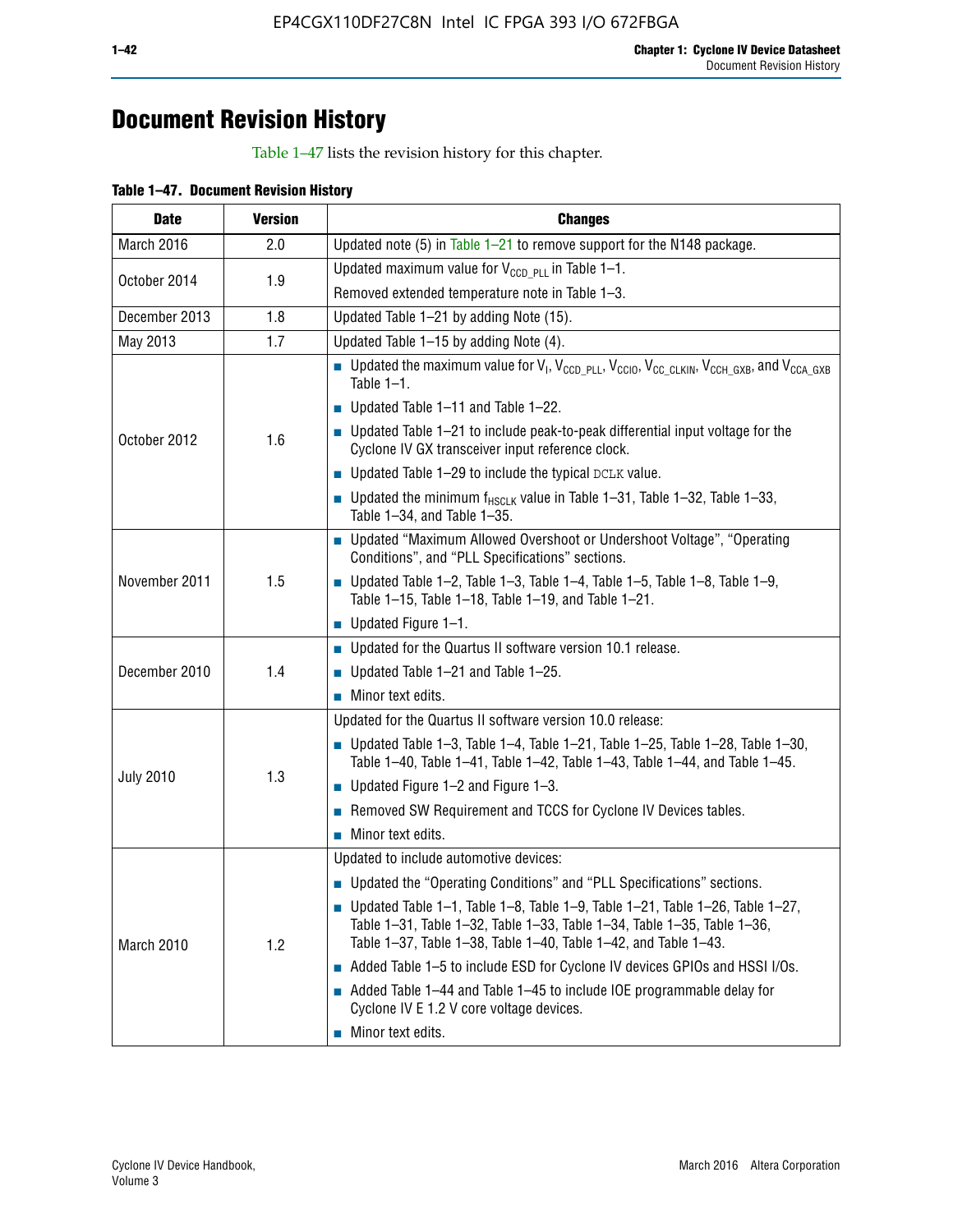#### **Table 1–47. Document Revision History**

| <b>Date</b>   | <b>Version</b> | <b>Changes</b>                                                                                                                                                                          |
|---------------|----------------|-----------------------------------------------------------------------------------------------------------------------------------------------------------------------------------------|
| February 2010 | 1.1            | Updated Table 1-3 through Table 1-44 to include information for Cyclone IV E<br>devices and Cyclone IV GX devices for Quartus II software version 9.1 SP1 release.<br>Minor text edits. |
| November 2009 | 1.0            | Initial release.                                                                                                                                                                        |